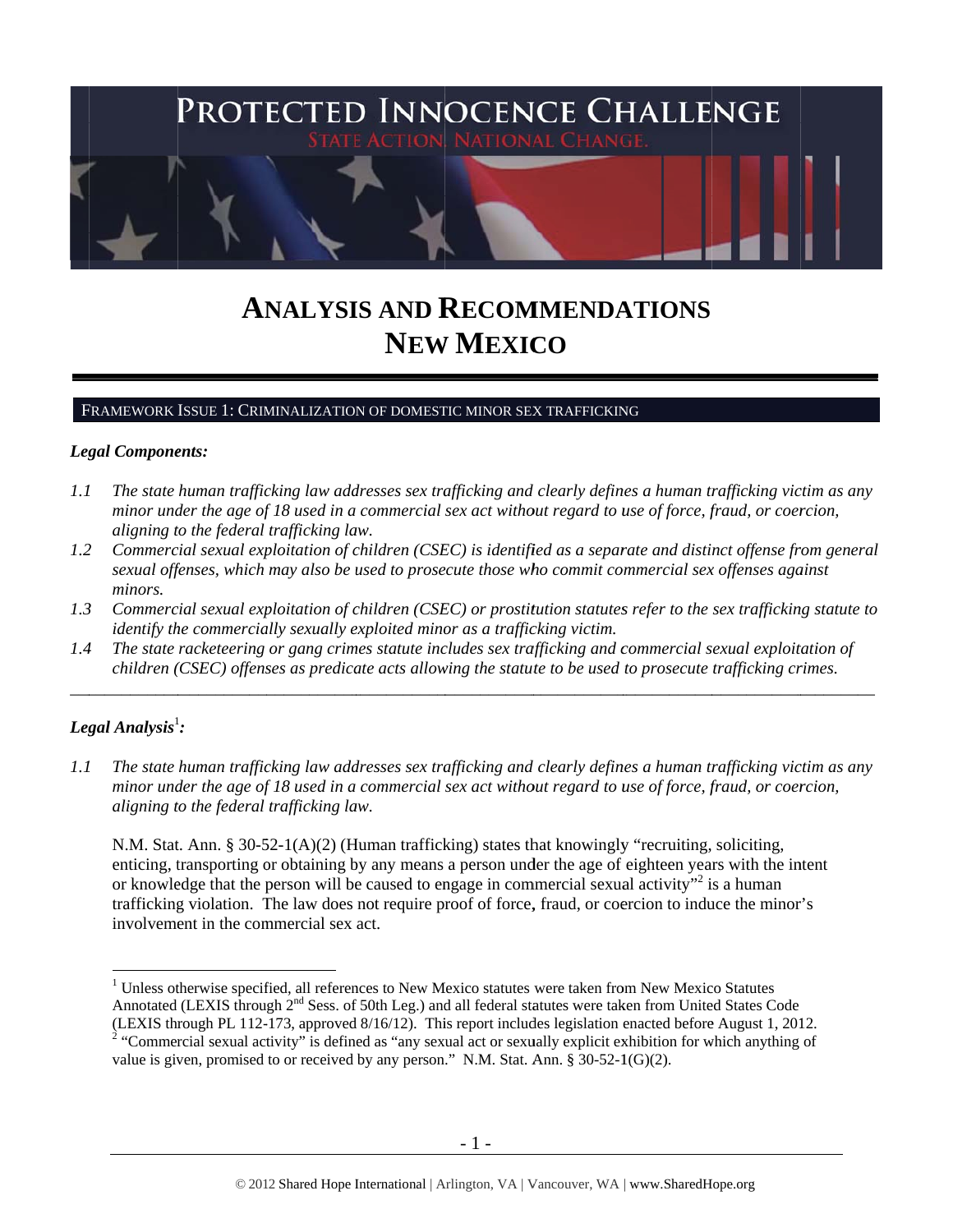In contrast, the provision applicable to facilitators, N.M. Stat. Ann. § 30-52-1(A)(3), does require proof of force, fraud, or coercion, regardless of the victim's age, and states that knowingly "benefiting, financially or by receiving anything of value, from the labor, services or commercial sexual activity of another person with the knowledge that force, fraud or coercion was used to obtain the labor, services, or commercial sexual activity" is human trafficking.

If the victim is 16–17, a conviction under N.M. Stat. Ann. § 30-52-1(A)(2) or (3), is punishable as a third degree felony by imprisonment for 3 years and a possible fine not to exceed \$5,000. N.M. Stat. Ann.  $\S$ § 30-52-1(C), 31-18-15(A)(9), (E)(9). If the victim is 13–15, the offense increases to a second degree felony punishable by imprisonment for 9 years and a possible fine not to exceed \$10,000, and if the victim is under 13, the offense further increases to a first degree felony punishable by imprisonment for18 years and a possible fine not to exceed \$15,000.<sup>3</sup> N.M. Stat. Ann. §§ 30-52-1(C)(1)–(2), 31-18-15(A)(3),  $(A)(6)$ ,  $(E)(3)$ ,  $(E)(6)$ .

*1.2 Commercial sexual exploitation of children (CSEC) is identified as a separate and distinct offense from general sexual offenses, which may also be used to prosecute those who commit commercial sex offenses against minors.*

The following statutes treat CSEC as distinct crimes:

1. N.M. Stat. Ann. § 30-6A-4 (Sexual exploitation of children by prostitution) criminalizes a wide range of conduct related to the commercial sexual exploitation of a child.

Under N.M. Stat. Ann. § 30-6A-4(A), "Any person knowingly receiving any pecuniary profit as a result of a child under the age of sixteen engaging in a prohibited sexual act<sup>4</sup> with another is guilty of a second degree felony, unless the child is under the age of thirteen, in which event the person is guilty of a first degree felony." A second degree felony is punishable by imprisonment for 9 years and a possible fine not to exceed \$10,000. N.M. Stat. Ann. § 31-18-15(A)(6), (E)(6). A first degree felony is punishable by imprisonment for 18 years and a possible fine not to exceed \$15,000. N.M. Stat. Ann. §31-18-15(A)(3),  $(E)(3)$ .

N.M. Stat. Ann. § 30-6A-4(B) states that "hiring or offering to hire a child over the age of thirteen and under the age of sixteen to engage in any prohibited sexual act" is punishable as a second degree felony by imprisonment for 9 years and a fine not to exceed \$10,000. N.M. Stat. Ann. §§ 30-6A-4(B), 31-18- 15(A)(6), (E)(6).

Lastly, N.M. Stat. Ann. § 30-6A-4(C) states,

 $3$  N.M. Stat. Ann. § 31-18-15 varies the punishment level for second and third degree felonies based on whether the offense is a "sexual offense against a child." Unless the statute expressly states the offense is a "sexual offense against a child," this report assumes that the offense is not a "sexual offense against a child." This offense does not expressly state that it is a "sexual offense against a child." However, if it were considered a sexual offense against a child, a second degree felony sexual offense against a child is punishable by 15 years' imprisonment and a possible fine not to exceed \$12,500, and a third degree felony sexual offense against a child is punishable by 6 years' imprisonment and a possible fine not to exceed \$5,000. N.M. Stat. Ann. § 31-18-15(A)(5), (A)(8), (E)(5), (E)(8). In this report, unless the statute clearly states that it is a "sexual offense against a child," we will assume that it is not. 4 <sup>4</sup>"Prohibited sexual act" is defined as "(1) sexual intercourse, including genital-genital, oral-genital, anal-genital or oral-anal, whether between persons of the same or opposite sex; (2) bestiality; (3) masturbation; (4) sadomasochistic abuse for the purpose of sexual stimulation; or (5) lewd and sexually explicit exhibition with a focus on the genitals or pubic area of any person for the purpose of sexual stimulation." N.M. Stat. Ann. § 30-6A-2(A).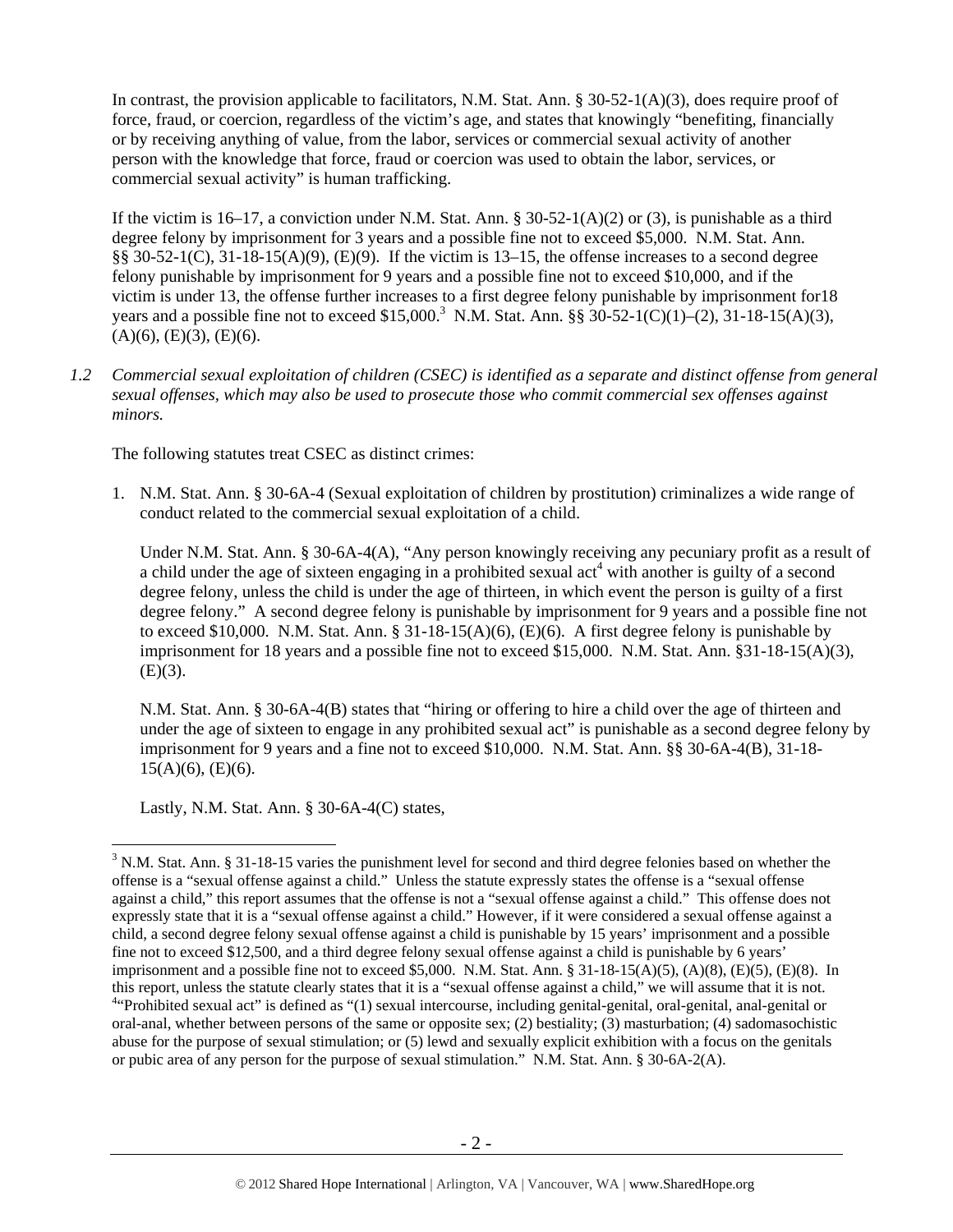Any parent, legal guardian or person having custody or control of a child under sixteen years of age who knowingly permits that child to engage in or to assist any other person to engage in any prohibited sexual act or simulation of such an act for the purpose of producing any visual or print medium<sup>5</sup> depicting such an act is guilty of a third degree felony.

A third degree felony is punishable by imprisonment for 3 years and a possible fine not to exceed \$5,000. N.M. Stat. Ann. §31-18-15(A)(9), (E)(9).

- 2. N.M. Stat. Ann. § 30-6A-3(C) (Sexual exploitation of children) states that it is illegal to "intentionally cause or permit a child under eighteen years of age to engage in any prohibited sexual act or simulation of such an act if that person knows, has reason to know or intends that the act may be recorded in any obscene visual or print medium or performed publicly."<sup>6</sup> A conviction under N.M. Stat. Ann. § 30-6A-3(C) is punishable as a third degree felony by imprisonment for 3 years and a possible fine not to exceed \$5,000; however, if the victim is under 13, the crime is a second degree felony punishable by imprisonment for 9 years and a possible fine not to exceed \$10,000. N.M. Stat. Ann. §§ 30-6A-3(C), 31-18-15(A)(6), (A)(9), (E)(6),  $(E)(9)$ .
- 3. Pursuant to N.M. Stat. Ann. § 30-9-1 (Enticement of child),

Enticement of child consists of:

A. enticing, persuading or attempting to persuade a child under the age of sixteen years to enter any vehicle, building, room or secluded place with intent to commit an act which would constitute a crime under Article 9 [30-9-1 to 30-9-9 NMSA  $1978$ ]<sup>7</sup> of the Criminal Code; or B. having possession of a child under the age of sixteen years in any vehicle, building, room or secluded place with intent to commit an act which would constitute a crime under Article 9 of the Criminal Code.

Whoever commits enticement of child is guilty of a misdemeanor.

A misdemeanor is punishable by a definite term of less than 1 year in county jail, a fine not to exceed \$1,000, or both. N.M. Stat. Ann. § 31-19-1(A).

4. N.M. Stat. Ann. §30-37-3.2(A) (Child solicitation by electronic communication device) states,

 $<sup>5</sup>$  N.M. Stat. Ann. 30-6A-2(B) defines "visual or print medium" as,</sup>

<sup>(1)</sup> any film, photograph, negative, slide, computer diskette, videotape, videodisc or any computer or electronically generated imagery; or

<sup>(2)</sup> any book, magazine or other form of publication or photographic reproduction containing or incorporating any film, photograph, negative, slide, computer diskette, videotape, videodisc or any computer generated or electronically generated imagery.

 $6$  N.M. Stat. Ann. 30-6A-2(C) defines "performed publically" as an action "performed in a place that is open to or used by the public."

<sup>7</sup> Article 9 (Sexual offenses) includes, among others, N.M. Stat. Ann. § 30-9-1 (Enticement of child), § 30-9-2 (Prostitution), § 30-9-3 (Patronizing prostitutes), § 30-9-4 (Promoting prostitution), § 30-9-4.1 (Accepting earnings of a prostitute), § 30-9-8 (House of prostitution; public nuisance), § 30-9-11 (Criminal sexual penetration), § 30-9- 12 (Criminal sexual contact), and § 30-9-13 (Criminal sexual contact of a minor).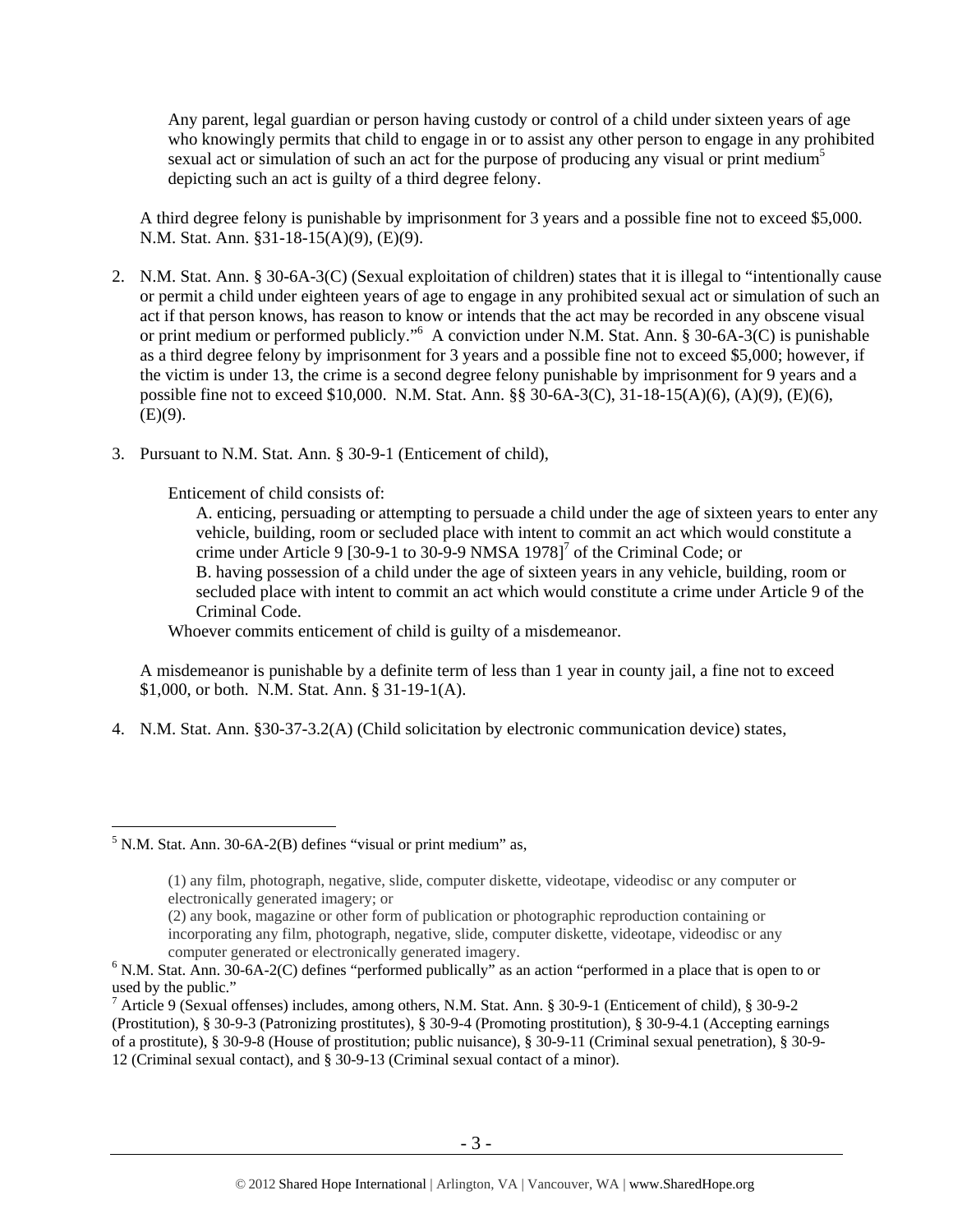Child solicitation by electronic communication device<sup>8</sup> consists of a person knowingly<sup>9</sup> and intentionally soliciting a child under sixteen years of age, by means of an electronic communication device, to engage in sexual intercourse, sexual contact or in a sexual or obscene performance, or to engage in any other sexual conduct<sup>10</sup> when the perpetrator is at least four years older than the child.

Where the victim is 13–15 years old, a conviction under N.M. Stat. Ann. § 30-37-3.2(A) is punishable as a fourth degree felony by 18 months' imprisonment and a fine not to exceed \$5,000. If, however, the defendant "attends or is present at a meeting that the person arranged pursuant to the solicitation," the crime is punishable as a third degree felony by imprisonment for 3 years and a fine not to exceed \$5,000. N.M. Stat. Ann. §§ 30-37-3.2(B)(1), (C)(1), 31-18-15(A)(9), (A)(10), (E)(9). Where the victim is under 13, a conviction under N.M. Stat. Ann. §30-37-3.2(A) is punishable as a third degree felony by imprisonment for 3 years and a fine not to exceed \$5,000, except that when the defendant "attends or is present at a meeting that the person arranged pursuant to the solicitation," the crime is punishable as a second degree felony by imprisonment for 9 years and a fine not to exceed  $$10,000$ . N.M. Stat. Ann.  $$8,30-37-3.2(B)(2)$ ,  $(C)(2)$ ,  $31 18-15(A)(6)$ , (A)(9), E(6), (E)(9).

Although not specifically commercial, the following sexual offense laws could apply to CSEC in New Mexico:

1. N.M. Stat. Ann. § 30-9-11(A) (Criminal sexual penetration) defines "criminal sexual penetration," as "the unlawful and intentional causing of a person to engage in sexual intercourse, cunnilingus, fellatio or anal intercourse or the causing of penetration, to any extent and with any object, of the genital or anal openings of another, whether or not there is any emission."

A person is guilty of criminal sexual penetration in the first degree if the victim is under 13 or the defendant, regardless of the victim's age, uses "force or coercion that results in great bodily harm or great mental anguish to the victim." N.M. Stat. Ann. § 30-9-11(D). A conviction under N.M. Stat. Ann. § 30-9-11(D) is punishable as a first degree felony by imprisonment for 18 years and a possible fine not to exceed \$15,000. N.M. Stat. Ann. §§ 30-9-11(D), 31-18-15(A)(3), (E)(3).

A person is guilty of criminal sexual penetration in the second degree if the act involves, among other things, "the use of force or coercion<sup>11</sup> on a child thirteen to eighteen years of age." N.M. Stat. Ann.

 $\overline{a}$ 

(1) the use of physical force or physical violence;

 $8$  N.M. Stat. Ann. 30-37-3.2(F) defines "electronic communication device" as "a computer, video recorder, digital camera, fax machine, telephone, cellular telephone, pager, audio equipment or any other device that can produce an electronically generated image, message or signal."

 $9$  N.M. Stat. Ann. 30-37-1(G) defines "knowingly" as,

<sup>[</sup>H]aving general knowledge of, or reason to know, or a belief or reasonable ground for belief which warrants further inspection or inquiry or both, of:

<sup>(1)</sup> the character and content of any material described herein, which is reasonably susceptible of examination by the defendant;

<sup>(2)</sup> the age of the minor.<br><sup>10</sup> N.M. Stat. Ann. § 30-37-1(C) defines "sexual conduct" as an "act of masturbation, homosexuality, sodomy, sexual intercourse or physical contact with a person's clothed or unclothed genitals, pubic area, buttocks or, if such person be female, breast[.]"

 $11$  N.M. Stat. Ann. § 30-9-10(A) (Definitions) defines "force or coercion" for purposes of Sections 30-9-10–30-9-16, in part as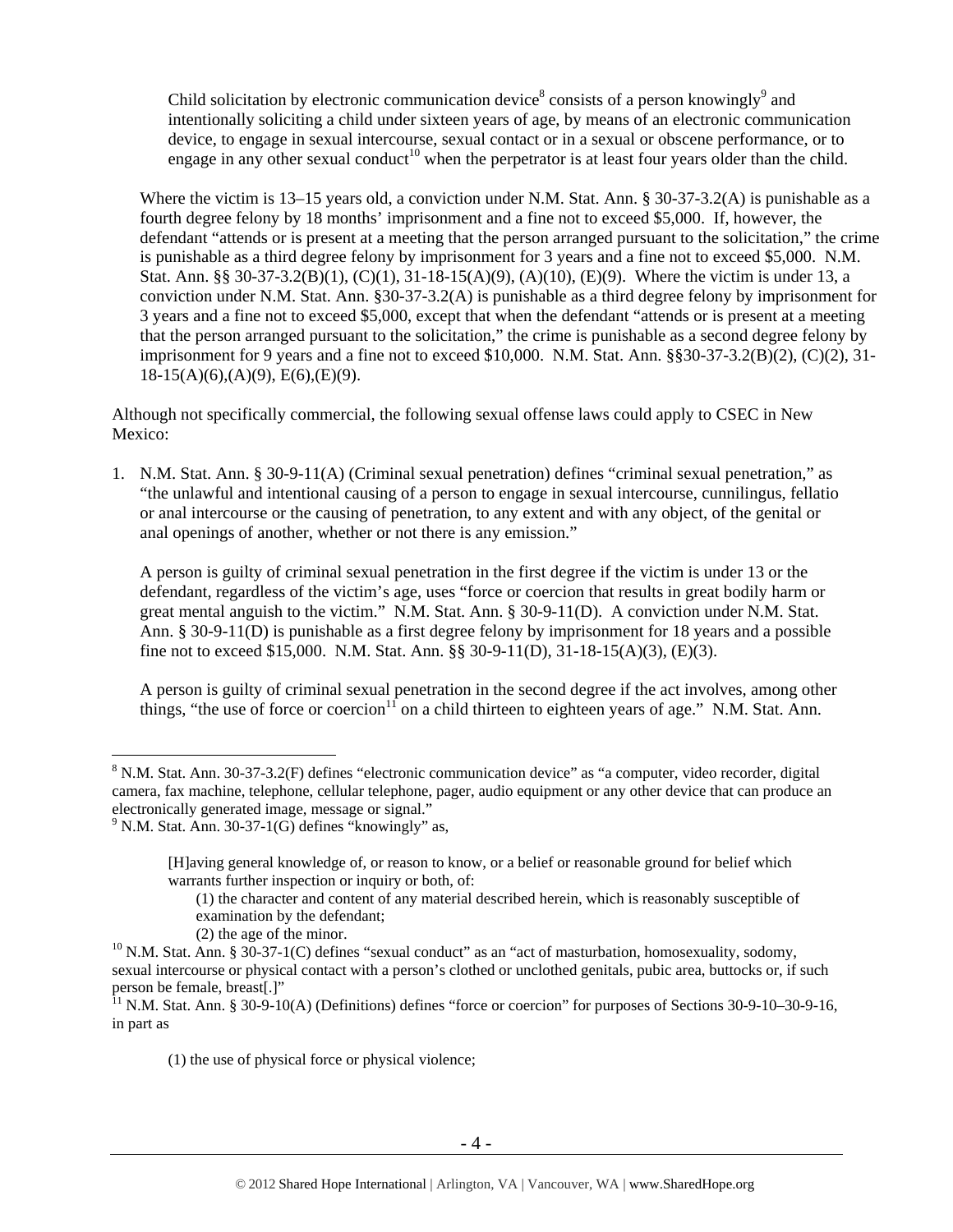§ 30-9-11(E)(1). A violation of N.M. Stat. Ann. § 30-9-11(E), as a second degree felony for a sexual offense against a child, is punishable by imprisonment for15 years, with a mandatory minimum term of 3 years that may not be "suspended or deferred," and a possible fine not to exceed \$12,500. N.M. Stat. Ann. §§ 30-9-11(E), 31-18-15(A)(5), (E)(5).

Criminal sexual penetration is a fourth degree felony when, among other things, it is "perpetrated on a child thirteen to sixteen years of age when the perpetrator is at least eighteen years of age and is at least four years older than the child" and criminal sexual penetration in the first through third degrees does not apply. N.M. Stat. Ann. § 30-9-11(G). A conviction under N.M. Stat. Ann. § 30-9-11(G) is punishable as a fourth degree felony by 18 months' imprisonment and a possible fine not to exceed \$5,000. N.M. Stat. Ann. §§ 30-9-11(G), 31-18-15 (A)(10), (E)(9).

- 2. N.M. Stat. Ann. § 30-9-13(A) (Criminal sexual contact of a minor) defines "Criminal sexual contact of a minor" as "the unlawful and intentional touching of or applying force to the intimate parts of a minor or the unlawful and intentional causing of a minor to touch one's intimate parts."<sup>12</sup> If the victim is 13–18 years old and certain aggravating conditions are present<sup>13</sup> or anytime the victim is under 13, a violation is punishable as a third degree felony for a sexual offense against a child. N.M. Stat. Ann. § 30-9-13(C). However, if the minor's "intimate parts" are unclothed, the violation is punishable as a second degree felony for a sexual offense against a child. N.M. Stat. Ann. § 30-9- 13(B). A violation of N.M. Stat. Ann. § 30-9-13(B) is punishable by imprisonment for 15 years, with a mandatory minimum term of 3 years that may not be "suspended or deferred," and a possible fine not to exceed \$12,500. N.M. Stat. Ann. §§ 30-9-13(B), 31-18-15(A)(5), (E)(5). A violation of N.M. Stat. Ann. § 30-9-13(C) is punishable by imprisonment for 6 years and possible a fine not to exceed \$5,000. N.M. Stat. Ann. §§ 30-9-13(C), 31-18-15(A)(8), (E)(8).
- 3. Lastly, criminal sexual contact is a fourth degree felony if, among other things, force or coercion was used on a 13–18 year old victim and none of the specifications listed in N.M. Stat. Ann. § 30-9-13(B), (C) apply. N.M. Stat. Ann. § 30-9-13(D). A violation of N.M. Stat. Ann.§ 30-9-13(D) is punishable by 18 months' imprisonment and a possible fine not to exceed \$5,000. N.M. Stat. Ann. § 31-18-  $15(A)(10)$ , (E)(9).
- *1.3 Commercial sexual exploitation of children (CSEC) or prostitution statutes refer to the sex trafficking statute to identify the commercially sexually exploited minor as a trafficking victim.*

 (2) the use of threats to use physical violence or physical force against the victim or another when the victim believes that there is a present ability to execute the threats;

(3) the use of threats, including threats of physical punishment, kidnapping, extortion or retaliation directed against the victim or another when the victim believes that there is an ability to execute the threats;

<sup>12</sup> "'[I]ntimate parts' means the primary genital area, groin, buttocks, anus or breast." N.M. Stat. Ann. § 30-9-13(A). <sup>13</sup> The conditions listed in N.M. Stat. Ann. § 30-9-13(C)(2) include when

(a) the perpetrator is in a position of authority over the child and uses that authority to coerce the child to submit;

- (b) the perpetrator uses force or coercion that results in personal injury to the child;
- (c) the perpetrator uses force or coercion and is aided or abetted by one or more persons; or
- (d) the perpetrator is armed with a deadly weapon.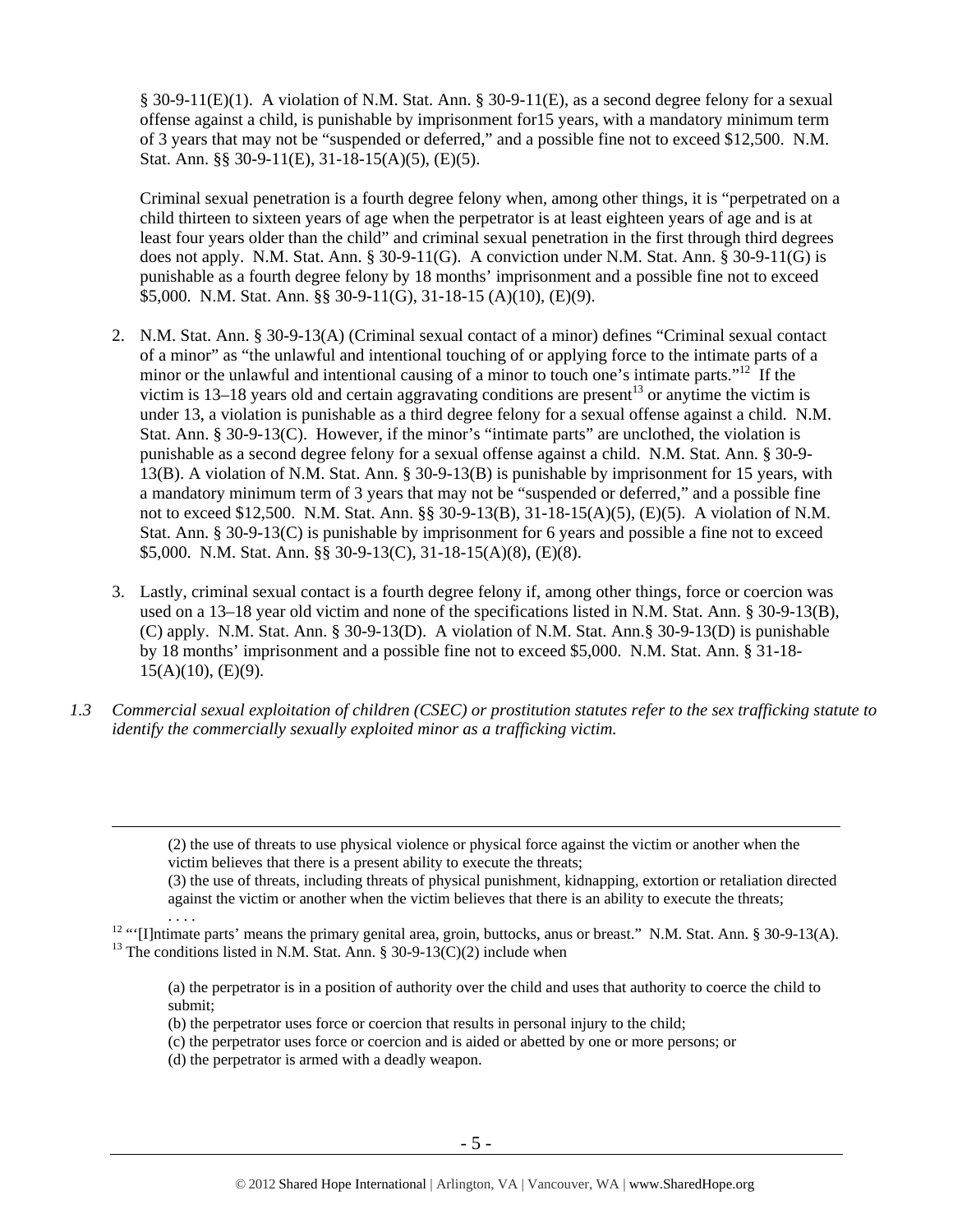New Mexico's CSEC statutes do not refer to N.M. Stat. Ann. § 30-52-1 (Human trafficking). Similarly, N.M. Stat. § 30-9-2 (Prostitution) does not refer to § 30-52-1 (Human trafficking) when the person charged is minor.

- 1.3.1 Recommendation: Amend N.M. Stat. Ann. § 30-6A-3 (Sexual exploitation of children), § 30- 6A-4 (Sexual exploitation of children by prostitution), § 30-9-1 (Enticement of child) and § 30- 9-2 (Prostitution) when the person charged is a minor, to refer to N.M. Stat. Ann. § 30-52-1 (Human trafficking) to ensure that CSEC victims are properly identified as trafficking victims.
- *1.4 The state racketeering or gang crimes statute includes sex trafficking and commercial sexual exploitation of children (CSEC) offenses as predicate acts allowing the statute to be used to prosecute trafficking crimes.*

N.M. Stat. Ann. § 30-42-4 (Prohibited activities; penalties),<sup>14</sup> New Mexico's racketeering statute, provides in part,

A. It is unlawful for any person who has received any proceeds derived, directly or indirectly, from a pattern of racketeering activity in which the person has participated, to use or invest, directly or indirectly, any part of the proceeds or the proceeds derived from the investment or use thereof in the acquisition of any interest in, or the establishment or operation of, any enterprise. . . .

B. It is unlawful for any person to engage in a pattern of racketeering activity in order to acquire or maintain, directly or indirectly, any interest in or control of any enterprise. . . .

C. It is unlawful for any person employed by or associated with any enterprise to conduct or participate, directly or indirectly, in the conduct of the enterprise's affairs by engaging in a pattern of racketeering activity. . . .

. . . .

N.M. Stat. Ann. § 30-42-3(D) defines "pattern of racketeering activity" as,

[E]ngaging in at least two incidents of racketeering with the intent of accomplishing any of the prohibited activities set forth in Subsections A through D of Section 30-42-4 NMSA 1978; provided at least one of the incidents occurred after February 28, 1980 and the last incident occurred within five years after the commission of a prior incident of racketeering.

N.M. Stat. Ann. § 30-42-3(A)(15) defines "racketeering" as "any act that is chargeable or indictable under the laws of New Mexico and punishable by imprisonment for more than one year, involving," certain listed offenses, including a violation of N.M. Stat. Ann. § 30-9-4 (Promoting prostitution), which does not expressly address prostituted minors.

A violation of N.M. Stat. Ann. § 30-42-4(A)–(C) (Prohibited activities; penalties) constitutes a second degree felony and carries a fine not to exceed \$10,000. N.M. Stat. Ann. §§ 30-42-4(A)–(C), 31-18- 15(E)(5). A defendant who violates N.M. Stat. Ann. § 30-42-4 may be liable to "[a] person who sustains injury to his person, business or property" for three times the actual damages. N.M. Stat. Ann. § 30-42- 6(A). Additionally, a defendant who violates N.M. Stat. Ann. § 30-42-4(A)–(D)<sup>15</sup> will be required to

 $\overline{a}$ <sup>14</sup> For additional information on racketeering statutes, see http://www.sharedhope.org/wp-

content/uploads/2012/11/SHI-WhitePaperFederalStateRacketeeringGangCrimeLaws.pdf.<br><sup>15</sup> N.M. Stat. Ann. § 30-42-4(D) states, "It is unlawful for any person to conspire to violate any of the provisions of Subsections A through C of this section. Whoever violates this subsection is guilty of a third degree felony."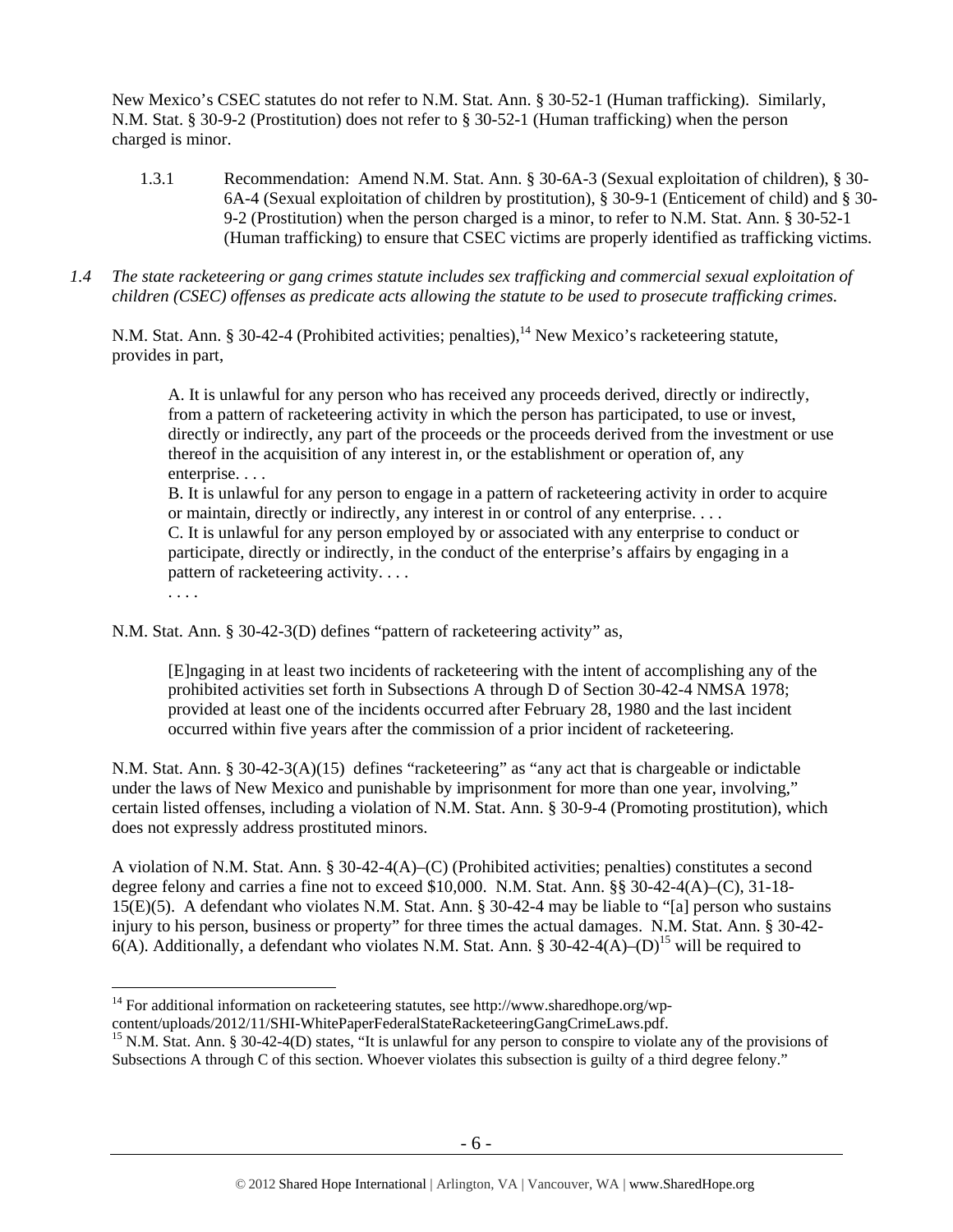forfeit assets under N.M. Stat. Ann. § 30-42-4(E), which states that a violator "shall forfeit to the state of New Mexico:

(1) any interest acquired or maintained in violation of the Racketeering Act [30-42-1 NMSA 1978]; and

(2)any interest in, security of, claim against or property or contractual right of any kind affording a source of influence over any enterprise that he has established, operated, controlled, conducted or participated in the conduct of in violation of the Racketeering Act [30-42-1 NMSA 1978]."

1.4.1 Recommendation: Amend the definition of "racketeering" in N.M. Stat. Ann. § 30-42-3(A) to include violations of N.M. Stat. Ann. § 30-52-1 (Human trafficking of a minor), § 30-6A-4 (Sexual exploitation of children by prostitution), § 30-37-3.2 (Child solicitation by electronic communication device), and § 30-6A-3 (Sexual exploitation of children) as predicate crimes so that it may be used to prosecute trafficking enterprises.).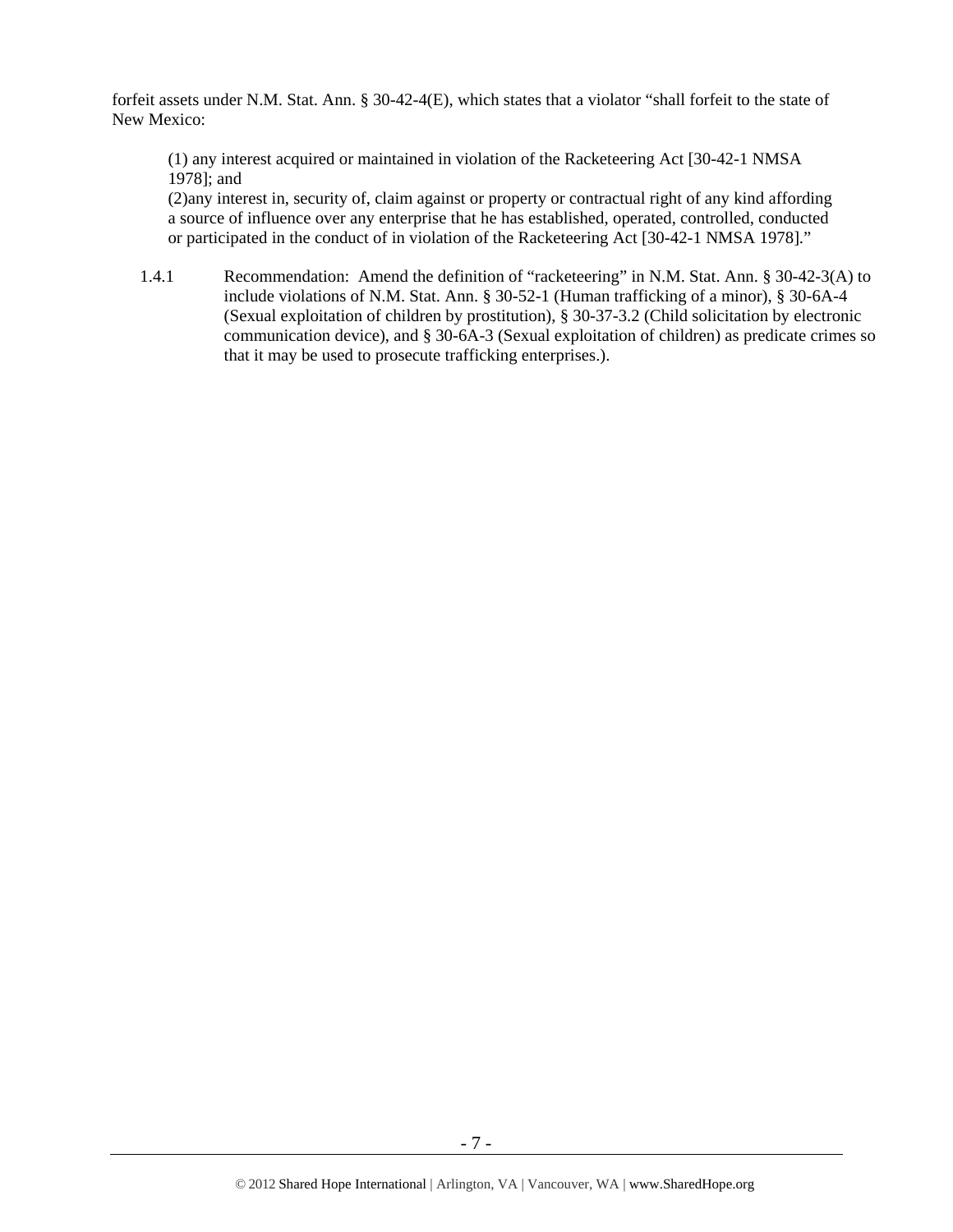#### *Legal Components:*

- *2.1 The state sex trafficking law can be applied to the buyers of commercial sex acts with a victim of domestic minor sex trafficking.*
- *2.2 Buyers of commercial sex acts with a minor can be prosecuted under commercial sexual exploitation of children (CSEC) laws.*
- *2.3 Solicitation laws differentiate buying sex acts with an adult and buying sex acts with a minor under 18.*
- *2.4 Penalties for buyers of commercial sex acts with minors are as high as federal penalties.*
- *2.5 Using the Internet to lure, entice, or purchase, or attempt to lure, entice, or purchase commercial sex acts with a minor is a separate crime or results in an enhanced penalty for buyers.*
- *2.6 No age mistake defense is permitted for a buyer of commercial sex acts with any minor under 18.*
- *2.7 Base penalties for buying sex acts with a minor under 18 are sufficiently high and not reduced for older minors.*
- *2.8 Financial penalties for buyers of commercial sex acts with minors are sufficiently high to make it difficult for buyers to hide the crime.*
- *2.9 Buying and possessing child pornography carries penalties as high as similar federal offenses.*
- *2.10 Convicted buyers of commercial sex acts with minors and child pornography are required to register as sex offenders.*

\_\_\_\_\_\_\_\_\_\_\_\_\_\_\_\_\_\_\_\_\_\_\_\_\_\_\_\_\_\_\_\_\_\_\_\_\_\_\_\_\_\_\_\_\_\_\_\_\_\_\_\_\_\_\_\_\_\_\_\_\_\_\_\_\_\_\_\_\_\_\_\_\_\_\_\_\_\_\_\_\_\_\_\_\_\_\_\_\_\_\_\_\_\_

## *Legal Analysis:*

*2.1 The state sex trafficking law can be applied to the buyers of commercial sex acts with a victim of domestic minor sex trafficking.*

N.M. Stat. Ann. § 30-52-1(A)(2) (Human trafficking) prohibits a person from "recruiting, soliciting, enticing, transporting or obtaining by any means a person under the age of eighteen years with the intent or knowledge that the person will be caused to engage in commercial sexual activity." N.M. Stat. Ann. § 30-52-1(A)(2) might apply to buyers of sex from victims of domestic minor sex trafficking through the term "obtain." Federal prosecutors, under the Trafficking Victims Protection Act (TVPA),  $^{16}$  have applied the crime of human trafficking to attempted buyers of commercial sex with minors by charging that the buyers attempted to "obtain"<sup>17</sup> a person under 18 to engage in commercial sex.<sup>18</sup> It is unsettled whether the courts will uphold this interpretation of the TVPA. It is arguable, therefore, that the term "obtain" in New Mexico's trafficking statute may be similarly applied, and could, therefore, implicate buyers under N.M. Stat. Ann.  $\S 30-52-1(A)(2)$ .

In addition, the term "soliciting" in N.M. Stat. Ann. § 30-52-1(A)(2) may also be used to apply the statute to buyers of sex with a victim of domestic minor sex trafficking.

 2.1.1 Recommendation: Amend N.M. Stat. Ann. § 30-52-1(A)(2) to clearly apply to buyers of commercial sex with minors.

<sup>&</sup>lt;sup>16</sup> Trafficking Victims Protection Act (TVPA) of 2000, Pub. L. No. 106-386, 114 Stat. 1464, 1466 (codified in scattered sections of 18 and 22 U.S.C.).

 $17$  18 U.S.C. 1591(a).

<sup>18</sup> *See, e.g*., Indictment at 1, United States v. Oflyng, No. 09-00084-01-CR-W-SOW (W.D. Mo. Mar. 10, 2009); *see also* News Release, U.S. Department of Justice, Office of the United States Attorney for the Western District of Missouri, Human Trafficking Rescue Project, Operation Guardian Angel, Final Defendant Pleads Guilty to Sex Trafficking of a Child, (Dec. 18, 2009), http://www.justice.gov/usao/mow/news2009/mikoloyck.ple.htm.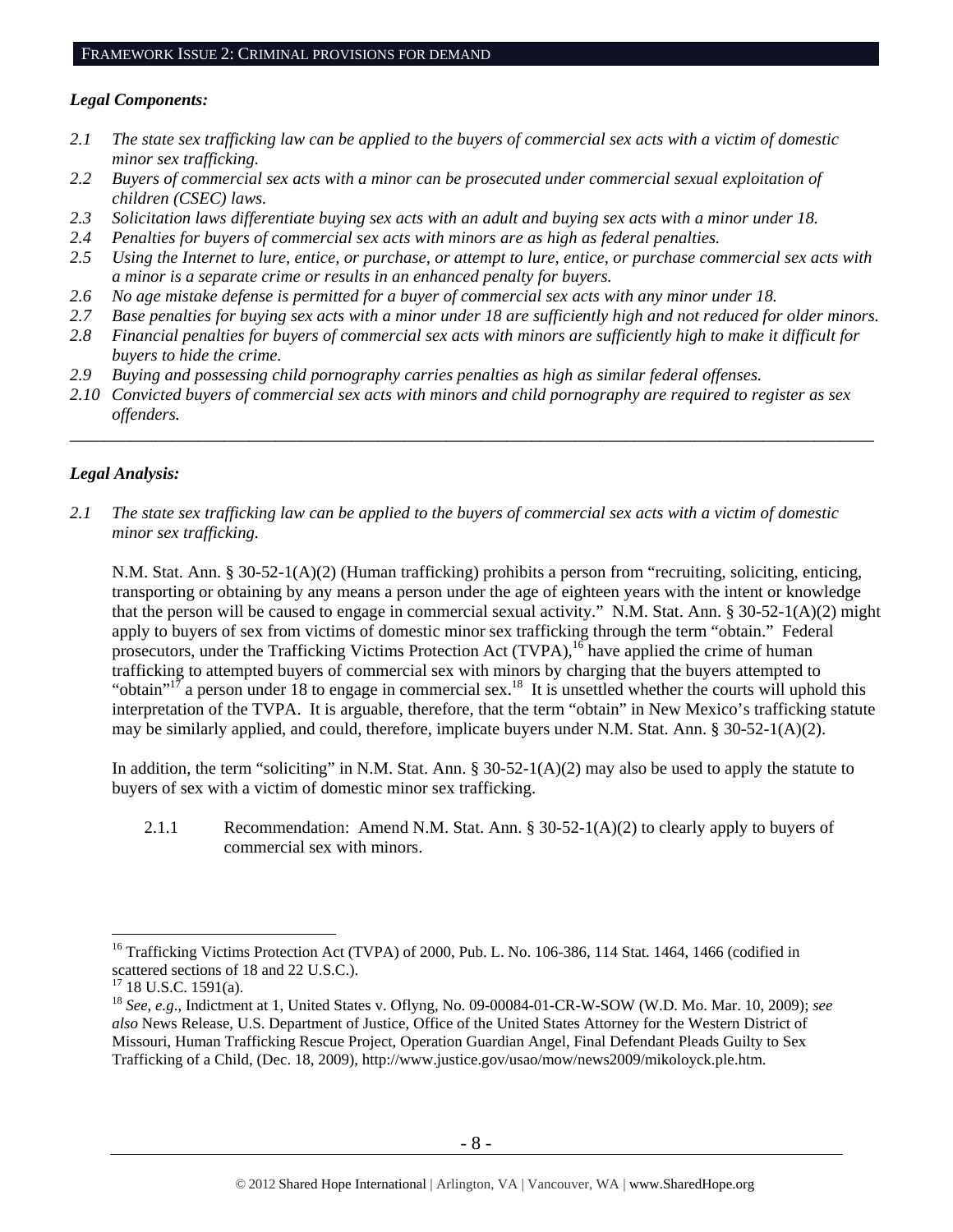*2.2 Buyers of commercial sex acts with a minor can be prosecuted under commercial sexual exploitation of children (CSEC) laws..*<sup>19</sup>

N.M. Stat. Ann. § 30-6A-4(B) (Sexual exploitation of children by prostitution) states that "hiring or offering to hire a child over the age of thirteen and under the age of sixteen to engage in any prohibited sexual act<sup>"20</sup> is a second degree felony, punishable by imprisonment for 9 years and a possible fine not to exceed \$10,000. N.M. Stat. Ann. §§ 30-6A-4(B), 31-18-5(A)(6), (E)(6).

N.M. Stat. Ann. § 30-9-1(B) (Enticement of child) may be used to prosecute buyers "having possession of a child under the age of sixteen years in any vehicle, building, room or secluded place with intent to commit an act which would constitute a crime under Article 9 [Sexual offenses] of the Criminal Code."<sup>21</sup> A conviction under N.M. Stat. Ann. § 30-9-1 is punishable as a misdemeanor by a definite term of less than 1 year in county jail, a fine not to exceed \$1,000, or both. N.M. Stat. Ann. §§ 30-9-1, 31-19-1(A).

Several sexual offenses could be used to prosecute certain buyers of commercial sex acts with a minor but do not specifically criminalize the commercial sexual exploitation of a child and do not refer to the human trafficking statute to bring these criminal offenses within the ambit of human trafficking under N.M. Stat. Ann. § 30-52-1(A)(2) (Human trafficking).<sup>22</sup>

*2.3 Solicitation laws differentiate buying sex acts with an adult and buying sex acts with a minor under 18.* 

New Mexico differentiates between buying sex with an adult and buying sex with minors who are 14 or 15 by making each a separate crime. Under N.M. Stat. Ann. § 30-6A-4(B) (Sexual exploitation of children by prostitution), buying sex with a minor age 14–15 years old is a second degree felony punishable by imprisonment for 9 years and a possible fine not to exceed \$10,000. N.M. Stat. Ann. §§ 30-6A-4(B), 31-18-5(A)(6), (E)(6). Although no statute expressly prohibits patronizing a prostituted child under the age of 14, it is likely that N.M. Stat. Ann. § 30-9-11 (Criminal sexual penetration) and § 30-9-13 (Criminal sexual contact of a minor) would be used to prosecute such cases.

In contrast, hiring a person 16 or older to perform an act of prostitution under N.M. Stat. Ann. § 30-9-3 (Patronizing prostitutes) is a petty misdemeanor punishable by up to 6 months in county jail, a fine not to exceed \$500, or both, unless the buyer has a prior conviction, in which case it is a misdemeanor punishable by less than 1 year in county jail, a fine not to exceed \$1,000, or both. N.M. Stat. Ann. §§ 30-9-3, 31-19-1(A), (B).

2.3.1 Recommendation: Close the gap between N.M. Stat. Ann. § 30-6A-4(B) and § 30-9-11(D)(1) and § 30-9-13(B)(1) that leaves children who are 13 years old and younger unprotected, except when there is force or coercion under certain provisions in § 30-9-13 and § 30-9-11 that apply to minors aged 13-18.

 $19$  See discussion of the relevant text of the statutes listed in this section *supra* Section 1.2.

<sup>&</sup>lt;sup>20</sup> See supra note 4 for the definition of "prohibited sexual act."<br><sup>21</sup> See supra note 7 for a list of offenses included in Article 9.<br><sup>22</sup> See discussion of relevant provisions *supra*, Section 1.2 for a full descripti apply to certain buyers.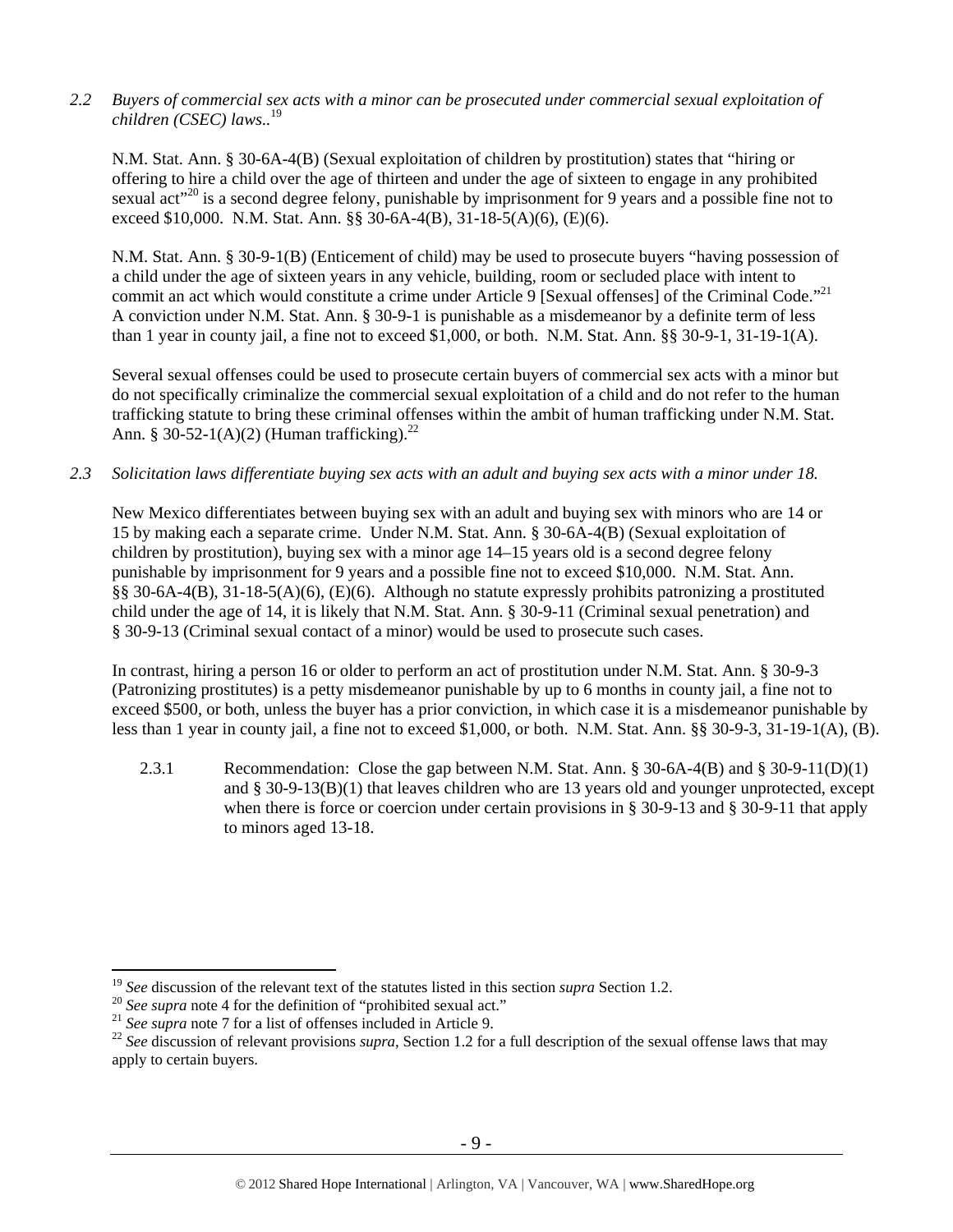#### *2.4 Penalties for buyers of commercial sex acts with minors are as high as federal penalties.<sup>23</sup>*

If applicable to buyers, a conviction under N.M. Stat. Ann. § 30-52-1( $A$ )(2) (Human trafficking) if the victim is 16–17, is punishable as a third degree felony by imprisonment for 3 years and a possible fine not to exceed \$5,000. N.M. Stat. Ann. §§ 30-52-1(C), 31-18-15(A)(9), (E)(9). If the victim is 13–15 years old, human trafficking is punishable as a second degree felony by imprisonment for 9 years and a possible fine not to exceed \$10,000. N.M. Stat. Ann. §§ 30-52-1(C)(1), 31-18-15(A)(6), (E)(6). If the victim is under 13, the violation further increases to a first degree felony punishable by imprisonment for 18 years and a possible fine not to exceed \$15,000. N.M. Stat. Ann. §§ 30-52-1(C)(2), 31-18-15(A)(3), (E)(3).

N.M. Stat. Ann. § 30-6A-4(B) (Sexual exploitation of children by prostitution) is a second degree felony punishable by imprisonment for 9 years and a possible fine not to exceed \$10,000. N.M. Stat. Ann. §§ 30-6A-4(B), 31-18-15 (A)(6), (E)(6). N.M. Stat. Ann. § 30-6A-3(A) (Sexual exploitation of children) is a fourth degree felony punishable by 18 months' imprisonment and a possible fine not to exceed \$5,000. N.M. Stat. Ann. §§ 30-6A-3(A), 31-18-15(A)(10), (E)(9). N.M. Stat. Ann. § 30-9-1 (Enticement of child) is a misdemeanor punishable by a definite term of less than 1 year in county jail, a possible fine not to exceed \$1,000, or both. N.M. Stat. Ann. §§ 30-9-1, 31-19-1(A). In contrast, a buyer convicted of N.M. Stat. Ann. § 30-9-3 (Patronizing prostitutes), a petty misdemeanor, may be punished for a first offense by up to 6 months in county jail, a fine not to exceed \$500, or both. N.M. Stat. Ann. §§ 30-9-3,  $31-19-1(B)$ .

A buyer who habitually commits any of the above stated noncapital felonies faces enhanced penalties pursuant to N.M. Stat. Ann. § 31-18-17 (Habitual offenders; alteration of basic sentence). A defendant's sentence is increased 1 year if he has 1 prior felony conviction,  $^{24}$  4 years if he has 2 prior felony convictions, and 8 years if he has 3 prior felony convictions. N.M. Stat. Ann. § 31-18-17(A)–(C). In all three cases, the prior felonies had to be "parts of separate transactions or occurrences." N.M. Stat. Ann. § 31-18-17(A)-(C). The 1 year enhancement can be suspended or deferred if "the court makes a specific finding that the prior felony conviction and the instant felony conviction are both for nonviolent felony offenses<sup>25</sup> and that justice will not be served by imposing a mandatory sentence of imprisonment and that there are substantial and compelling reasons, stated on the record, for departing from the sentence imposed pursuant to this subsection." N.M. Stat. Ann. § 31-18-17(A). The other two enhancements "shall not be suspended or deferred." N.M. Stat. Ann. § 31-18-17(B), (C).

<sup>&</sup>lt;sup>23</sup> *See* discussion of the relevant text of the statutes listed in this section *supra* Section 1.2. <sup>24</sup> N.M. Stat. Ann. § 31-18-17(D) defines "prior felony conviction" as

 <sup>(1)</sup> a conviction, when less than ten years have passed prior to the instant felony conviction since the person completed serving his sentence or period of probation or parole for the prior felony, whichever is later, for a prior felony committed within New Mexico whether within the Criminal Code [30-1-1 NMSA 1978] or not, but not including a conviction for a felony pursuant to the provisions of Section 66-8-102 NMSA 1978; or

<sup>(2)</sup> a prior felony, when less than ten years have passed prior to the instant felony conviction since the person completed serving his sentence or period of probation or parole for the prior felony, whichever is later, for which the person was convicted other than an offense triable by court martial if:

<sup>(</sup>a) the conviction was rendered by a court of another state, the United States, a territory of the United States or the commonwealth of Puerto Rico;

<sup>(</sup>b) the offense was punishable, at the time of conviction, by death or a maximum term of imprisonment of more than one year; or

<sup>(</sup>c) the offense would have been classified as a felony in this state at the time of conviction. 25 "As used in this section, 'nonviolent felony offense' means application of force, threatened use of force or a

deadly weapon was not used by the offender in the commission of the offense." N.M. Stat. Ann. § 31-18-17(E).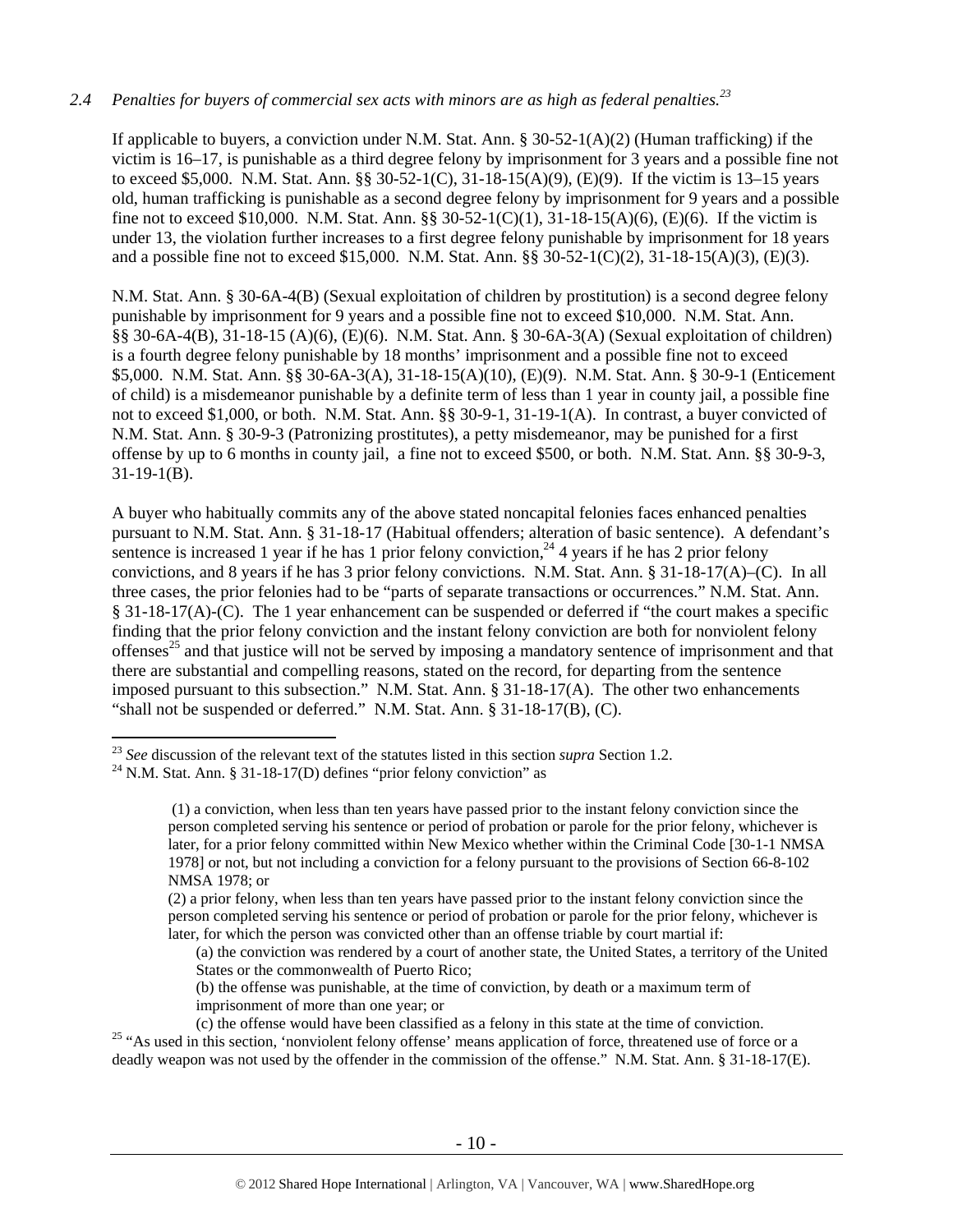Additionally, the base sentences discussed throughout this report will be increased to life imprisonment subject to parole "[w]hen a defendant is convicted of a second violent sexual offense,<sup>26</sup> and each violent sexual offense conviction is part of a separate transaction or occurrence, and at least the second violent sexual offense conviction is in New Mexico." N.M. Stat. Ann. § 31-18-25(A). If the victim of both offenses was under 13 at the time of the offense, the enhanced punishment is "life imprisonment without the possibility of parole." N.M. Stat. Ann. § 31-18-25(B).

In comparison, if the victim is under the age of 14, a conviction under the TVPA for child sex trafficking is punishable by 15 years to life imprisonment and a fine not to exceed \$250,000. 18 U.S.C. §§ 1591(b)(1),  $3559(a)(1)$ ,  $3571(b)(3)$ . If the victim is between the ages of 14–17, a conviction is punishable by 10 years to life imprisonment and a fine not to exceed \$250,000. 18 U.S.C. §§ 1591(b)(2), 3559(a)(1), 3571(b)(3). A conviction is punishable by mandatory life imprisonment, however, if the buyer has a prior conviction for a federal sex offense<sup>27</sup> against a minor. 18 U.S.C. § 3559(e)(1). To the extent buyers can be prosecuted under other federal CSEC laws,  $^{28}$  a conviction is punishable by penalties ranging from a fine not to exceed \$250,000 to life imprisonment and a fine not to exceed \$250,000.<sup>29</sup>

## *2.5 Using the Internet to lure, entice, or purchase, or attempt to lure, entice, or purchase commercial sex acts with a minor is a separate crime or results in an enhanced penalty for buyers.*

Although not limited in application to commercial sex acts, the use of the Internet to solicit sexual contact with a child under 16 years of age is illegal under N.M. Stat. Ann. § 30-37-3.2(A) (Child solicitation by electronic communication device), which states that it is a crime to "knowingly and intentionally solicit[] a child under sixteen years of age, by means of an electronic communication device, $30$  to engage in sexual intercourse, sexual

2423(a) [18 USCS § 2423(a)] (relating to transportation of minors).<br><sup>28</sup> 18 U.S.C. §§ 2251A(b) (Selling or buying of children), 2251(a) (Sexual exploitation of children), 2423(a) (Transportation of a minor with intent for minor to engage in criminal sexual activity), 2422(a) (Coercion and enticement), 2252(a)(2), (a)(4) (Certain activities relating to material involving the sexual exploitation of minors). <sup>29</sup> 18 U.S.C. §§ 2251A(b) (conviction punishable by imprisonment for 30 years to life and a fine), 2251(e) (conviction punishable by imprisonment for 15–30 years and a fine), 2423(a) (conviction punishable by imprisonment for 10 years to life and a fine), 2422(a) (conviction punishable by a fine, imprisonment up to 20 years, or both),  $2252(a)(2)$ , (4) (stating that a conviction under subsection (a)(2) is punishable by imprisonment for 5–20 years and a fine, while a conviction under subsection (a)(4) is punishable by imprisonment up to 10 years, a fine, or both.); *see also* 18 U.S.C §§ 3559(a)(1) (classifying all of the above listed offenses as felonies), 3571(b)(3) (providing a fine up to \$250,000 for any felony conviction).

 $30$  "Electronic communication device" is defined in N.M. Stat. Ann. § 30-37-3.2(F) as "a computer, video recorder, digital camera, fax machine, telephone, cellular telephone, pager, audio equipment or any other device that can produce an electronically generated image, message or signal."

 $\overline{a}$ <sup>26</sup> "Violent sexual offense" is defined in N.M. Stat. Ann. § 31-18-25(F) as "(1) criminal sexual penetration in the first degree, as provided in Subsection C [D] of Section 30-9-11 NMSA 1978; or (2) criminal sexual penetration in the second degree, as provided in Subsection D [E] of Section 30-9-11 NMSA 1978." <sup>27</sup> Pursuant to 18 U.S.C. § 3559 $(e)(2)$ , "federal sex offense" is defined as

an offense under section 1591 [18 USCS § 1591] (relating to sex trafficking of children), 2241 [18 USCS § 2241] (relating to aggravated sexual abuse), 2242 [18 USCS § 2242] (relating to sexual abuse),  $2244(a)(1)$  [18 USCS §  $2244(a)(1)$ ] (relating to abusive sexual contact),  $2245$  [18 USCS § 2245] (relating to sexual abuse resulting in death), 2251 [18 USCS § 2251] (relating to sexual exploitation of children), 2251A [18 USCS § 2251A] (relating to selling or buying of children), 2422(b) [18 USCS § 2422(b)] (relating to coercion and enticement of a minor into prostitution), or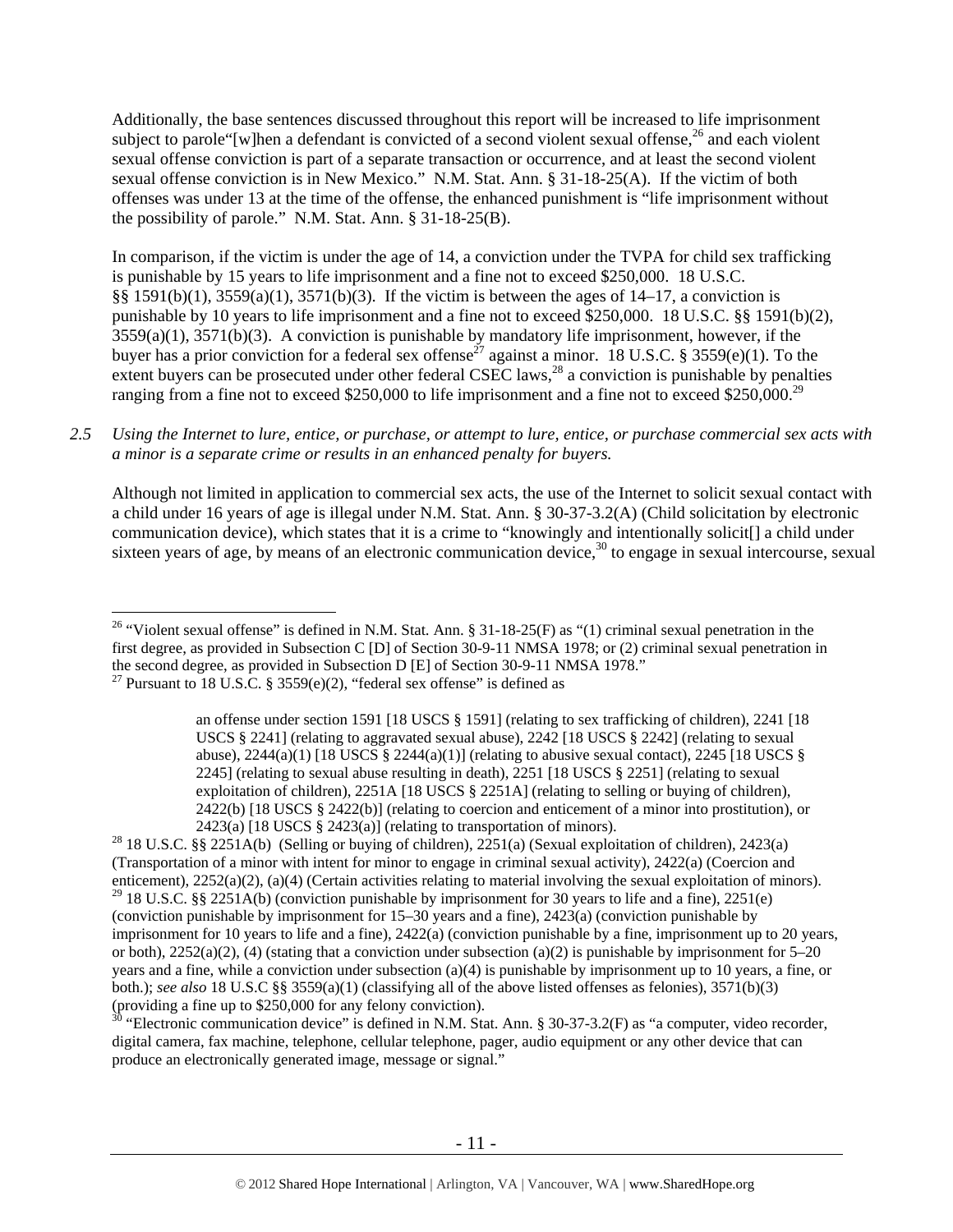contact or in a sexual or obscene performance, or to engage in any other sexual conduct when the perpetrator is at least four years older than the child."

If the victim is  $13-15$ , a conviction under N.M. Stat. Ann. §  $30-37-3.2(B)(1)$  is punishable as a fourth degree felony by 18 months' imprisonment and a possible fine not to exceed \$5,000. N.M. Stat. Ann. §§ 30-37- 3.2(B)(1), 31-18-15(A)(10), (E)(9). If the victim is under 13, a violation of N.M. Stat. Ann. § 30-72-3.2(B)(2) increases to a third degree felony punishable by imprisonment for 3 years and a fine not to exceed \$5,000. N.M. Stat. Ann. §§ 30-37-3.2(B)(2), 31-18-15(A)(9), (E)(9). However, if the buyer "also appears for, attends or is present at a meeting that the person arranged pursuant to the solicitation," a violation of N.M. Stat. Ann. § 30-  $37-3.2(C)(1)$  where the victim is  $13-15$  years old increases to a third degree felony punishable by imprisonment for 3 years and a possible fine not to exceed \$5,000, and where the victim is under 13, a violation of N.M. Stat. Ann. § 30-37-3.2(C)(2) increases to a second degree felony punishable by imprisonment for 9 years and a possible fine not to exceed \$10,000. N.M. Stat. Ann. §§ 30-37-3.2(C), 31-18-15(A)(6), (A)(9), (E)(6), (E)(9).

- 2.5.1 Recommendation: Amend N.M. Stat. Ann. § 30-37-3.2 to apply to the electronic solicitation of all minors under 18.
- *2.6 No age mistake defense is permitted for a buyer of commercial sex acts with any minor under 18.*

Nothing in N.M. Stat. Ann. § 30-52-1(A)(2) (Human trafficking), § 30-6A-4(B) (Sexual exploitation of children by prostitution), § 30-6A-3(A) (Sexual exploitation of children), or § 30-9-1 (Enticement of child), expressly prohibits a defendant from using the defense of mistake of age.

- 2.6.1 Recommendation: Amend N.M. Stat. Ann. § 30-6A-4(B) (Sexual exploitation of children by prostitution), § 30-6A-3(A) (Sexual exploitation of children), § 30-9-1 (Enticement of child), and § 30-52-1(A)(2) (Human trafficking) to expressly prohibit the use of the defense of mistake of age.
- *2.7 Base penalties for buying sex acts with a minor under 18 are sufficiently high and not reduced for older minors.*

If N.M. Stat. Ann. §  $30-52-1(A)(2)$  (Human trafficking) may be used to prosecute buyers, the applicable penalties vary based on the age of the minor victim. When the minor is 16–17 years old, a violation of N.M. Stat. Ann. § 30-52-1(A)(2) is a third degree felony punishable by imprisonment for 3 years and a possible fine not to exceed \$5,000. N.M. Stat. Ann. §§ 30-52-1(C), 31-18-15 (A)(9), (E)(9). When the minor is  $13-15$  years old, a violation of N.M. Stat. Ann. §  $30-52-1(A)(2)$  is a second degree felony punishable by imprisonment for 9 years and a possible fine not to exceed \$10,000. N.M. Stat. Ann. §§ 30-52-1(C)(1), 31-18-15 (A)(6), (E)(6). When the minor is under 13, a violation of N.M. Stat. Ann. § 30-52-1(A)(2) is a first degree felony punishable by imprisonment for 18 years and a possible fine not to exceed \$15,000. N.M. Stat. Ann. §§ 30-52-1(C)(2), 31-18-15(A)(3), (E)(3).

Buyer-applicable CSEC statutes do not criminalize purchasing a commercial sex act with a minor over 16. Specifically, N.M. Stat. Ann. § 30-6A-4(B) (Sexual exploitation of children by prostitution) only applies when the victim is 14–15 years old, and a violation is punishable as a second degree felony by imprisonment for 9 years and a possible fine not to exceed \$10,000. N.M. Stat. Ann. §§ 30-6A-4(A), 31- 18-15(A)(6), (E)(6). Similarly, N.M. Stat. Ann. § 30-9-1 (Enticement of child) only applies if the victim is under 16, and a violation is a misdemeanor punishable by up to 1 year in county jail, a fine not to exceed \$1,000, or both. N.M. Stat. Ann. §§ 30-9-1, 31-19-1(A). The statute that could be used to prosecute buyers of commercial sex with children 16–17 years old would likely be N.M. Stat. Ann. § 30- 9-3 (Patronizing Prostitutes). A first violation of N.M. Stat. Ann. § 30-9-3 is generally punishable as a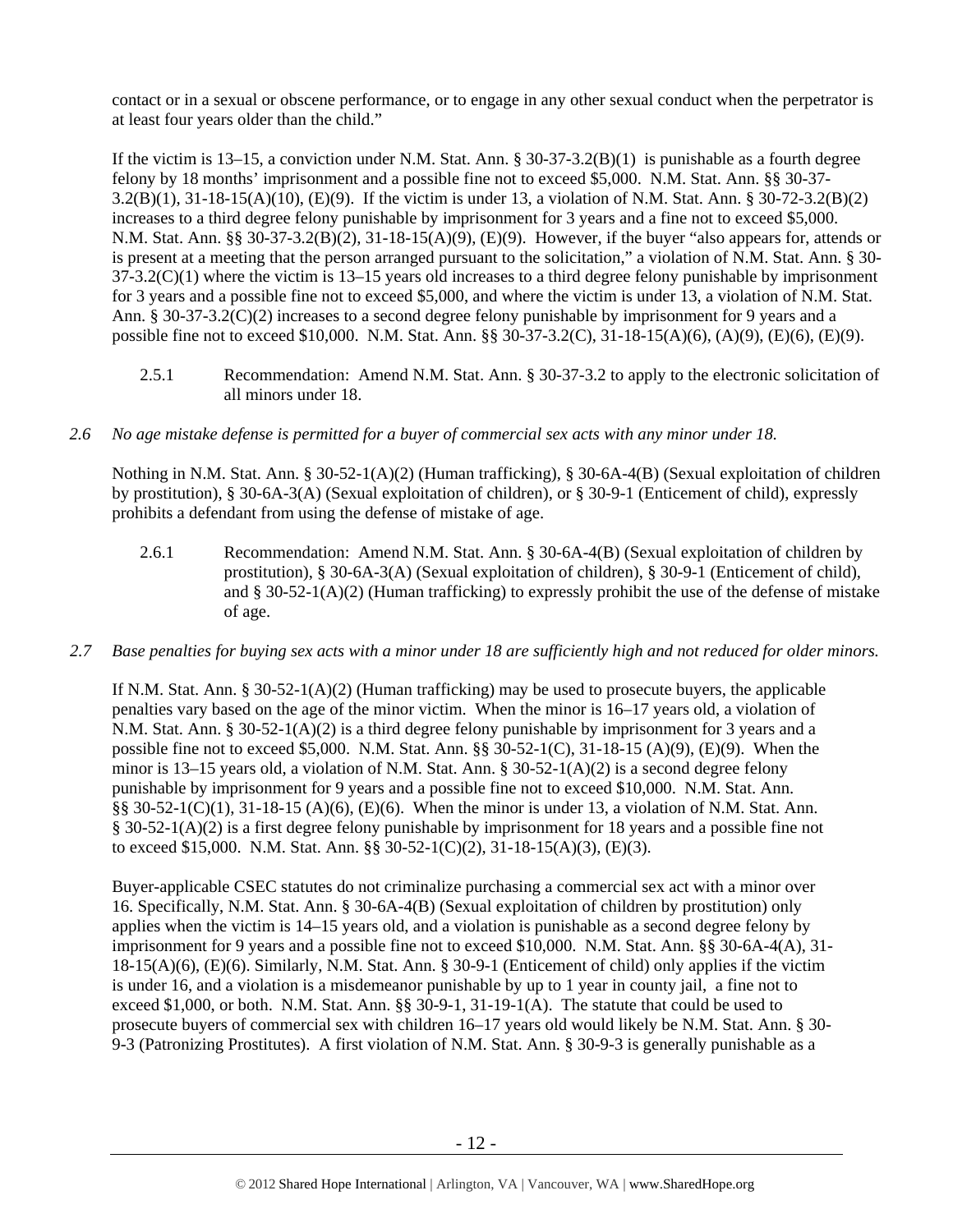petty misdemeanor by up to 6 months in county jail, a fine not to exceed \$500, or both. N.M. Stat. Ann. §  $31-19-1(A)$ , (B).

2.7.1 Recommendation: Amend N.M. Stat. Ann. § 30-52-1(C) (Human trafficking), § 30-6A-4 (Sexual exploitation of children by prostitution), and § 30-9-1 (Enticement of child) to provide substantial base penalties for all violations against minors under the age of 18.

## *2.8 Financial penalties for buyers of commercial sex acts with minors are sufficiently high to make it difficult for buyers to hide the crime.*

Buyers convicted under N.M. Stat. Ann. § 30-52-1(A) (Human trafficking), New Mexico's CSEC laws and sexual offense laws may be required to pay fines ranging from \$500–\$15,000. To the extent that a buyer may be convicted under N.M. Stat. Ann. § 30-52-1(C) (Human trafficking), the buyer may be required to pay a fine not to exceed \$5,000–\$15,000, depending on the age of the victim. N.M. Stat. Ann. § 30-52-1(C), 13-18-15(E)(3),(6),(9). A buyer convicted of violating N.M. Stat. Ann. § 30-6A-4(B) (Sexual exploitation of children by prostitution) may be required to pay a fine of \$10,000. N.M. Stat. Ann. §§ 30-6A-4(B), 31-18-15(E) (6). A buyer convicted of violating N.M. Stat. Ann. § 30-9-1 (Enticement of child) may be required to pay a fine of \$1,000. N.M. Stat. Ann. §§ 30-9-1, 31-19-1(A), 31-18-15(E)(9). In the absence of force or other listed circumstances, a buyer convicted of violating N.M. Stat. Ann. § 30-9-11 (Criminal sexual penetration) may be required to pay a fine not to exceed \$5,000 if the minor is 13–16 or \$15,000 if the minor is under 13. N.M. Stat. Ann. §§ 30-9-11(D)(1), (G)(1), 31-18- 15(E)(3), (E)(9). Also in the absence of force or other listed circumstances, a buyer convicted of violating N.M. Stat. Ann. § 30-9-13 (Criminal sexual contact of a minor) may be required to pay a fine not to exceed \$12,500 if the minor is under 13 and unclothed. N.M. Stat. Ann. §§ 30-9-13(B)(1), 31-18-  $15(E)(5)$ .

To the extent that a buyer may be convicted under N.M. Stat. Ann. § 30-52-1(A) (Human trafficking), the buyer will be required "to make restitution<sup>31</sup> to the victim<sup>32</sup> for the gross income or value of the victim's labor or services and any other actual damages<sup>33</sup> in accordance with Section 31-17-1 NMSA 1978 [Victim] restitution]." N.M. Stat. Ann.  $8 \overline{30} - 52 - 1$  (F). $\overline{3}$ 

- 2.8.1 Recommendation: Amend N.M. Stat. Ann. § 30-52-1 (Human trafficking), § 30-6A-3 (Sexual exploitation of children), § 30-6A-4 (Sexual exploitation of children by prostitution), and § 30- 9-1 (Enticement of child) to require mandatory minimum fines and asset forfeiture in connection with these offenses.
- *2.9 Buying and possessing child pornography carries penalties as high as similar federal offenses.*

 $\overline{a}$ 

N.M. Stat. Ann. § 30-6A-3(A) (Sexual exploitation of children) criminalizes the possession of child pornography, stating,

<sup>&</sup>lt;sup>31</sup> "Restitution" is defined in N.M. Stat. Ann. § 31-17-1(4) as "full or partial payment of actual damages to a victim."<br><sup>32</sup> "Victim" is defined in N.M. Stat. Ann. § 31-17-1(1) as "any person who has suffered actual dam the defendant's criminal activities."

<sup>&</sup>lt;sup>33</sup> "Actual damages" is defined in N.M. Stat. Ann. § 31-17-1(2) as "all damages which a victim could recover against the defendant in a civil action arising out of the same facts or events, except punitive damages and damages for pain, suffering, mental anguish and loss of consortium. Without limitation, 'actual damages' includes damages for wrongful death."

 $34$  For additional information on asset forfeiture laws and procedure, see http://www.sharedhope.org/wpcontent/uploads/2012/11/SHIStateAssetForfeitureLawsChart.pdf.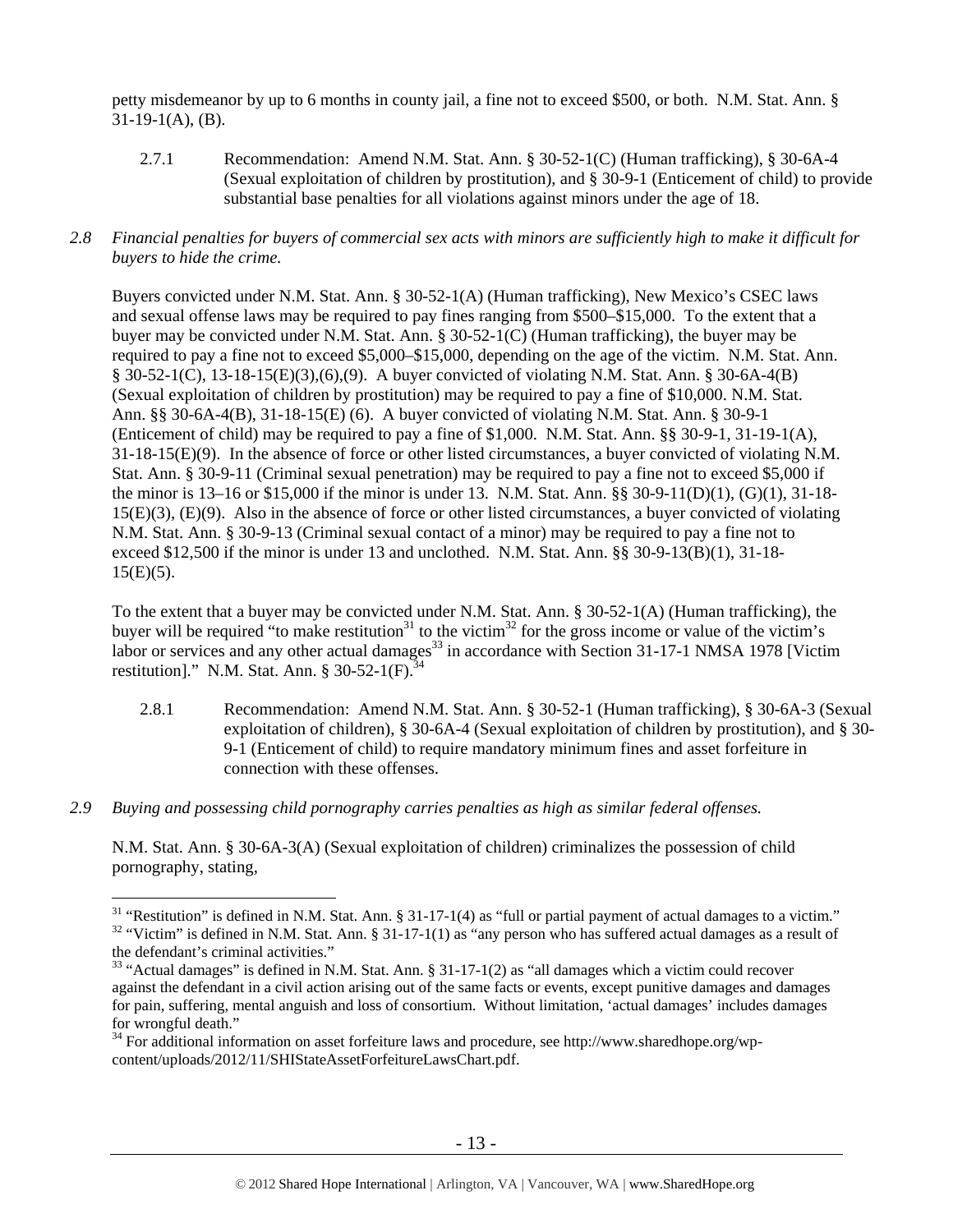It is unlawful for a person to intentionally possess any obscene visual or print medium depicting any prohibited sexual act or simulation of such an act if that person knows or has reason to know that the obscene medium depicts any prohibited sexual act or simulation of such act and if that person knows or has reason to know that one or more of the participants in that act is a child under eighteen years of age. . . .

A violation of N.M. Stat. Ann. § 30-6A-3(A) is punishable as a fourth degree felony by 18 months' imprisonment and a possible fine not to exceed \$5,000. N.M. Stat. Ann. §§ 30-6A-3(A), 31-18-15(A)(10),  $(E)(9)$ .

In comparison, a federal conviction for possession of child pornography<sup>35</sup> is generally punishable by imprisonment for 5–20 years and a fine not to exceed  $$250,000.<sup>36</sup>$  Subsequent convictions, however, are punishable by imprisonment up to 40 years and a fine not to exceed  $$250,000.<sup>37</sup>$ 

2.9.1 Recommendation: Amend N.M. Stat. Ann. § 30-6A-3(A) to criminalize the buying of child pornography and raise the penalty for both crimes to parallel the federal penalties.

# *2.10 Convicted buyers of commercial sex acts with minors and child pornography are required to register as sex offenders*.

Pursuant to N.M. Stat. Ann. § 29-11A-4(A) (Registration of sex offenders; information required; criminal penalty for noncompliance), "A sex offender residing in this state shall register with the county sheriff for the county in which the sex offender resides." N.M. Stat. Ann. § 29-11A-3(D) defines "sex offender" to include certain persons who have been convicted of a "sex offense." N.M. Stat. Ann. § 29-11A-3(E) (Definitions) defines "sex offense" to include the following crimes:

(1) aggravated criminal sexual penetration or criminal sexual penetration in the first, second, third or fourth degree, as provided in Section 30-9-11 NMSA 1978;

 . . . (3) criminal sexual contact of a minor in the second, third or fourth degree, as provided in Section 30-9- 13 NMSA 1978;

(4) sexual exploitation of children, as provided in Section 30-6A-3 NMSA 1978;

 $35$  18 U.S.C. §§ 2252(a)(2), (a)(4) (Certain activities relating to material involving the sexual exploitation of minors),  $2252A(a)(2)$ –(3) (Certain activities relating to material constituting or containing child pornography), 1466A(a), (b) (Obscene visual representations of the sexual abuse of children).

 $36$  18 U.S.C. §§ 2252(b) (stating that a conviction under subsection (a)(2) is punishable by imprisonment for 5–20 years and a fine, while a conviction under subsection (a)(4) is punishable by imprisonment up to 10 years, a fine, or both), 2252A(b)(1) (a conviction is punishable by imprisonment for 5–20 years and a fine), 1466A(a), (b) (stating that a conviction under subsection (a) is "subject to the penalties provided in section  $2252A(b)(1)$ ," imprisonment for 5–20 years and a fine, while a conviction under subsection (b) is "subject to the penalties provided in section 2252A(b)(2)," imprisonment up to 10 years, a fine, or both); *see also* 18 U.S.C §§ 3559(a)(1) (classifying all of the above listed offenses as felonies), 3571(b)(3) (providing a fine up to \$250,000 for any felony conviction).

 $37$  18 U.S.C. §§ 2252(b) (stating if a person has a prior conviction under subsection (a)(2), or a list of other statutes, a conviction is punishable by a fine and imprisonment for 15–40 years, but if a person has a prior conviction under subsection (a)(4), or a list of other statutes, a conviction is punishable by a fine and imprisonment for  $10-20$  years),  $2252A(b)(1)$  (stating if a person has a prior conviction under subsection (a)(2), (a)(3), or a list of other statutes, a conviction is punishable by a fine and imprisonment for  $15-40$  years),  $1466A(a)$ , (b) (stating that the penalty scheme for section 2252A(b) applies); *see also* 18 U.S.C §§ 3559(a)(1) (classifying all of the above listed offenses as felonies), 3571(b)(3) (providing a fine up to \$250,000 for any felony conviction).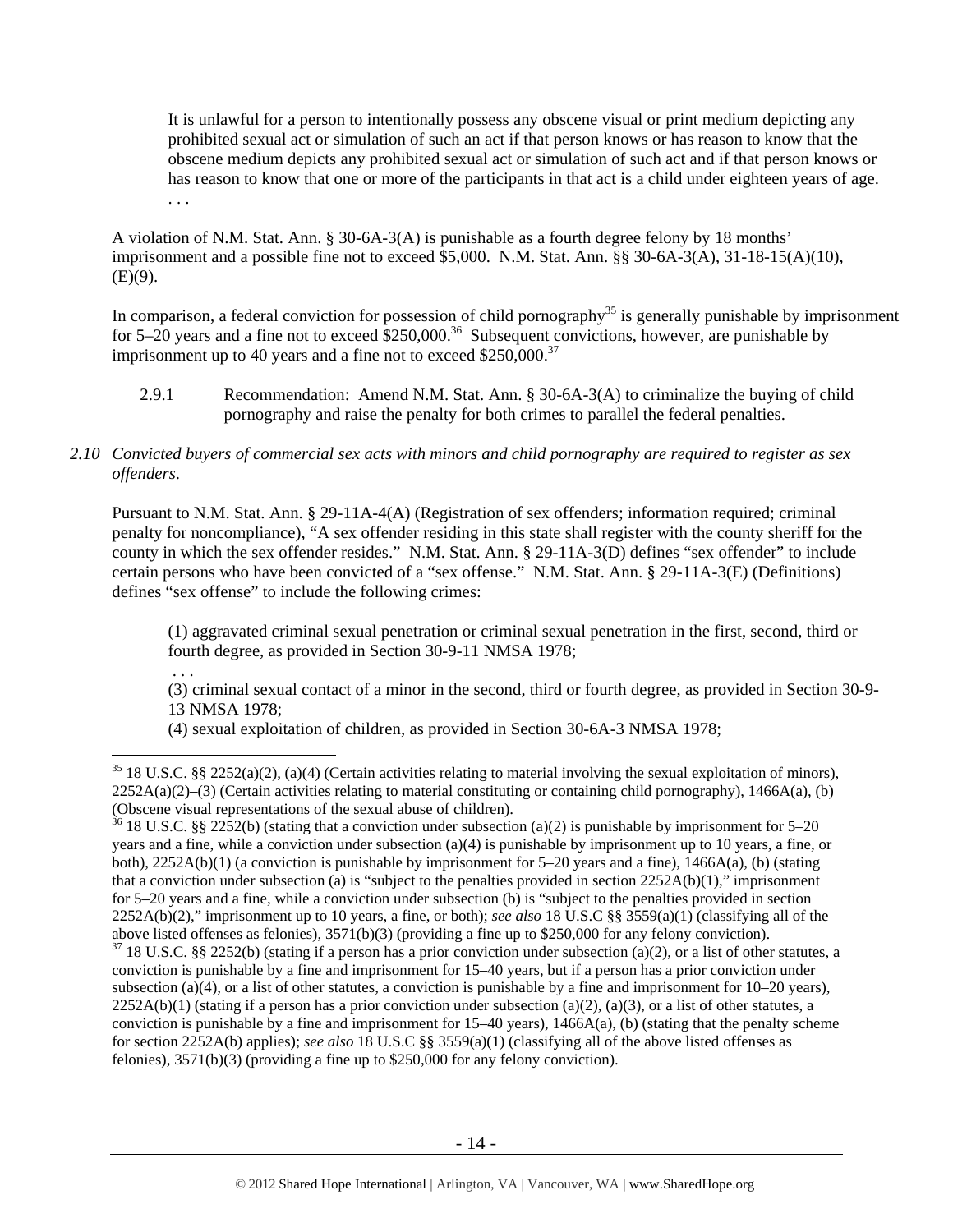(5) sexual exploitation of children by prostitution, as provided in Section 30-6A-4 NMSA 1978;

(9) enticement of child, as provided in Section 30-9-1 NMSA 1978;

. . .

 $\overline{a}$ 

 . . . (11) solicitation to commit criminal sexual contact of a minor in the second, third or fourth degree, as provided in Sections 30-9-13 and 30-28-3 NMSA 1978; or

(12) attempt to commit any of the sex offenses set forth in Paragraphs (1) through (10) of this subsection, as provided in Section 30-28-1 NMSA 1978.<sup>38</sup>

N.M. Stat. Ann. § 29-11A-3(E) does not, however, include violations of N.M. Stat. Ann. § 30-52-1 (Human trafficking) or § 30-37-3.2 (Child solicitation by electronic communication device) in its definition of "sex offense."

2.10.1 Recommendation: Amend N.M. Stat. Ann. § 29-11A-3(E) to include violations of N.M. Stat. Ann. § 30-52-1 (Human trafficking) and § 30-37-3.2 (Child solicitation by electronic communication device) in its definition of "sex offense."

<sup>&</sup>lt;sup>38</sup> N.M. Stat. § 30-28-1 (Attempt to commit a felony) states in part, "Attempt to commit a felony consists of an overt act in furtherance of and with intent to commit a felony and tending but failing to effect its commission."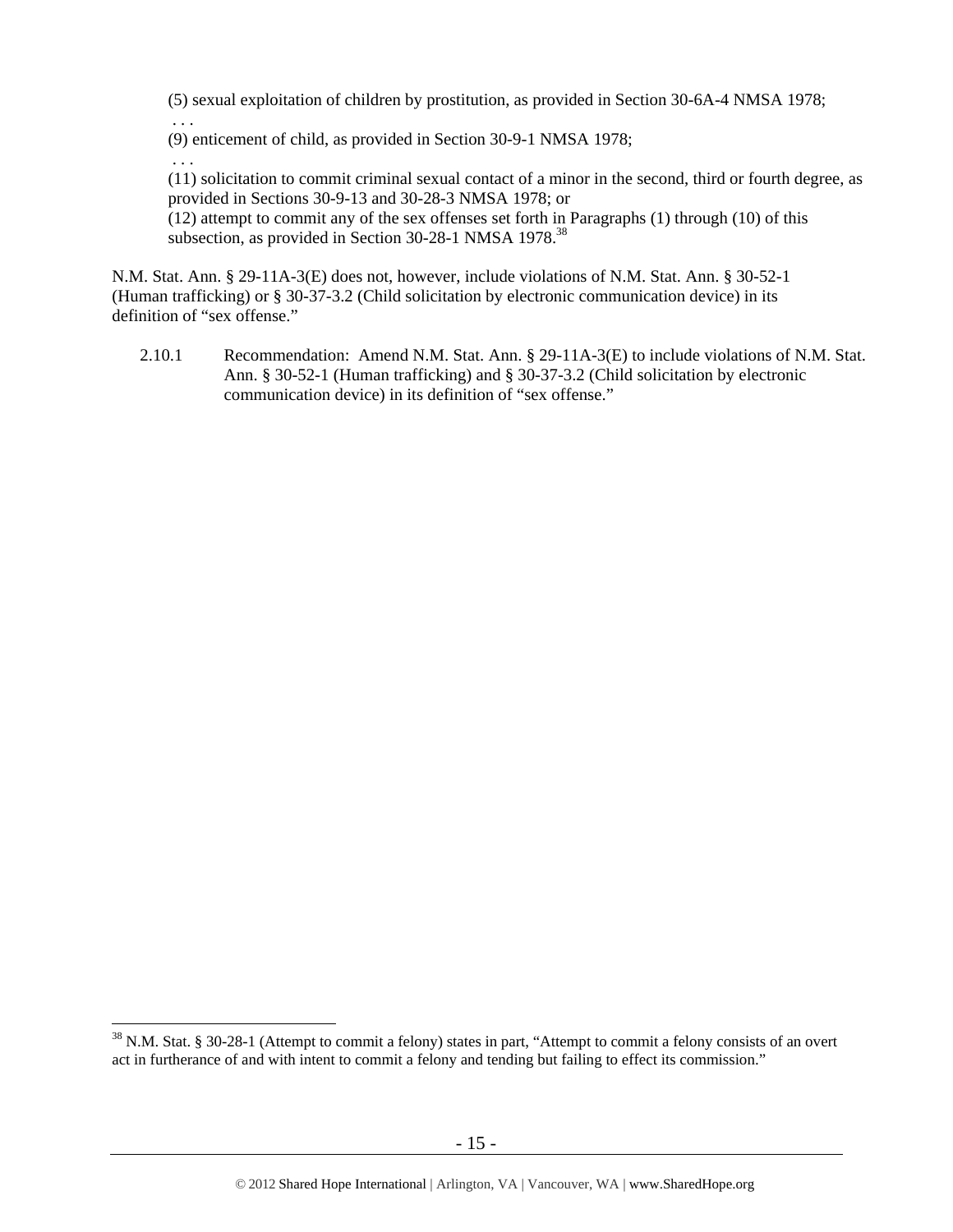## FRAMEWORK ISSUE 3: CRIMINAL PROVISIONS FOR TRAFFICKERS

#### *Legal Components:*

- *3.1 Penalties for trafficking a child for sexual exploitation are as high as federal penalties.*
- *3.2 Creating and distributing child pornography carries penalties as high as similar federal offenses.*
- *3.3 Using the Internet to lure, entice, recruit or sell commercial sex acts with a minor is a separate crime or results in an enhanced penalty for traffickers.*
- *3.4 Financial penalties for traffickers, including asset forfeiture, are sufficiently high.*
- *3.5 Convicted traffickers are required to register as sex offenders.*
- *3.6 Laws relating to termination of parental rights for certain offenses include sex trafficking or commercial sexual exploitation of children (CSEC) offenses in order to remove the children of traffickers from their control and potential exploitation.*

*\_\_\_\_\_\_\_\_\_\_\_\_\_\_\_\_\_\_\_\_\_\_\_\_\_\_\_\_\_\_\_\_\_\_\_\_\_\_\_\_\_\_\_\_\_\_\_\_\_\_\_\_\_\_\_\_\_\_\_\_\_\_\_\_\_\_\_\_\_\_\_\_\_\_\_\_\_\_\_\_\_\_\_\_\_\_\_\_\_\_\_\_\_\_* 

## *Legal Analysis:*

*3.1 Penalties for trafficking a child for sexual exploitation are as high as federal penalties.39* 

Traffickers convicted under N.M. Stat. Ann. § 30-52-1(A)(2) (Human trafficking), if the victim is 16–17 years old, may be convicted of a third degree felony punishable by imprisonment for 3 years and a possible fine not to exceed \$5,000. N.M. Stat. Ann.  $\S$ § 30-52-1(C), 31-18-15(A)(9), (E)(9). If the victim is 13–15, the penalty increases to a second degree felony punishable by imprisonment for 9 years and a possible fine not to exceed \$10,000. N.M. Stat. Ann. §§ 30-52-1(C)(1), 31-18-15(A)(6), (E)(6). If the victim is under 13, the penalty further increases to a first degree felony punishable by imprisonment for 18 years and a possible fine not to exceed \$15,000. N.M. Stat. Ann. §§ 30-52-1(C)(2), 31-18-15(A)(3),  $(E)(3)$ .

Traffickers may also be prosecuted under N.M. Stat. Ann. § 30-6A-4(A) (Sexual exploitation of children by prostitution). If the minor is 13–15, a violation of N.M. Stat. Ann . § 30- 6A-4(A) is punishable as a second degree felony by imprisonment for 9 years and a possible fine not to exceed \$10,000. N.M. Stat. Ann. §§ 30-6A-4(A),  $31-18-15(A)(6)$ , (E)(6). However, if the child is under 13, the penalty increases to a first degree felony punishable by imprisonment for18 years and a possible fine not to exceed \$15,000. N.M. Stat. Ann. §§ 30-6A-4(A), 31-18-15(A)(3), (E)(3).

N.M. Stat. Ann. § 30-9-1 (Enticement of a child) could also be used to prosecute traffickers. A violation of N.M. Stat. Ann. § 30-9-1 is a misdemeanor punishable by a definite term of less than 1 year in county jail, a possible fine not to exceed  $$1,000$ , or both. N.M. Stat. Ann.  $\S$ § 30-9-1, 31-19-1(A).

In comparison, if the victim is under the age of 14, a conviction under the Trafficking Victims Protection Act  $(TVPA)^{40}$  for child sex trafficking is punishable by 15 years to life imprisonment and a fine not to exceed \$250,000. 18 U.S.C. §§ 1591(b)(1), 3559(a)(1), 3571(b)(3). If the victim is between the ages of 14–17, a conviction is punishable by 10 years to life imprisonment and a fine not to exceed \$250,000. 18 U.S.C. §§ 1591(b)(2), 3559(a)(1), 3571(b)(3). A conviction is punishable by mandatory life imprisonment, however, if the trafficker has a prior conviction for a federal sex offense<sup>41</sup> against a minor.

3.1.1 Recommendation: Amend the definition of "racketeering" in N.M. Stat. Ann. § 30-42-3(A) to

<sup>&</sup>lt;sup>39</sup> *See* discussion of the relevant text of the statutes listed in this section *supra* Section 1.2. <sup>40</sup> *See supra* note 16. <sup>41</sup> *See supra* note 27.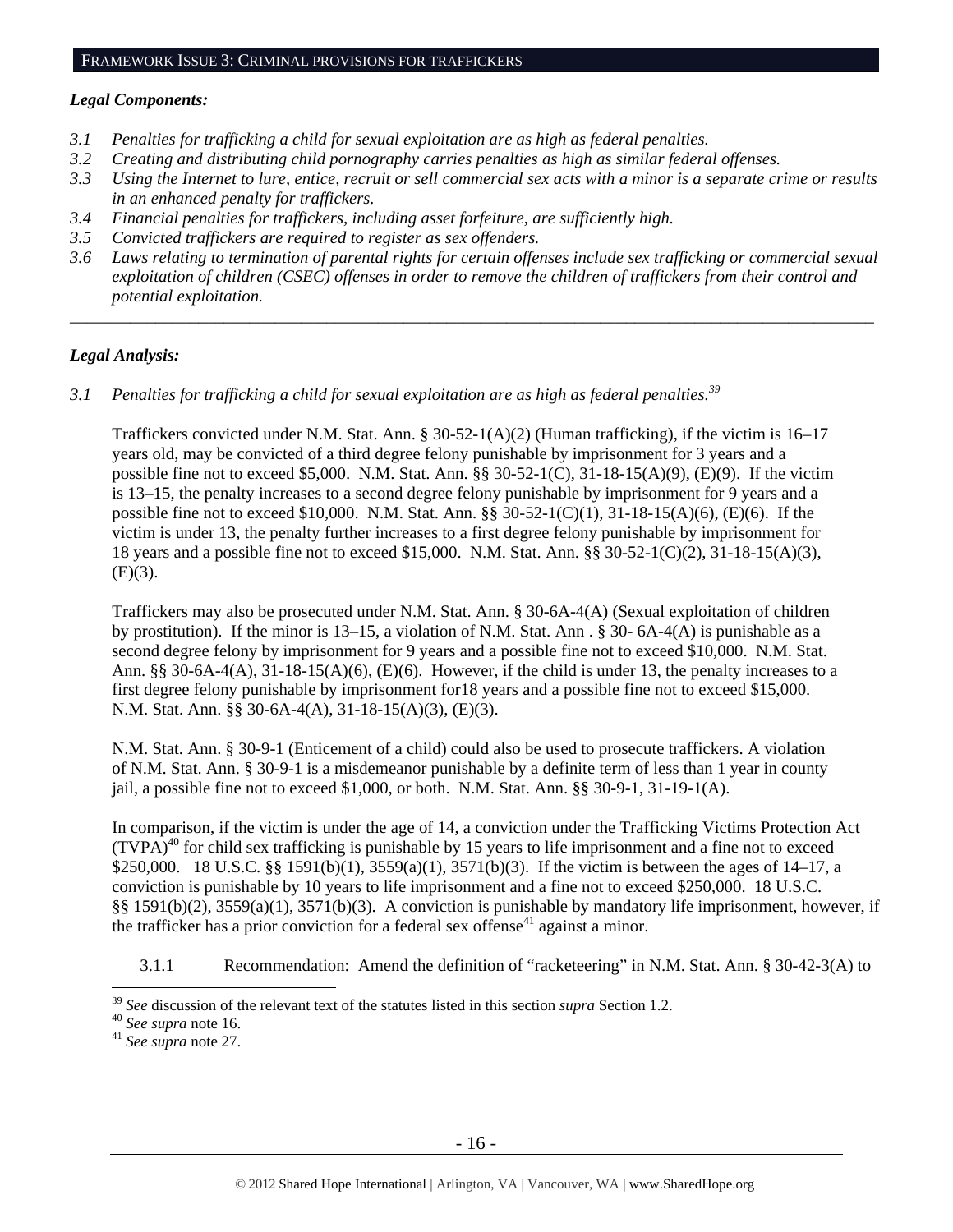include violations of N.M. Stat. Ann. § 30-52-1 (Human trafficking of a minor), § 30-6A-4 (Sexual exploitation of children by prostitution), § 30-37-3.2 (Child solicitation by electronic communication device), and § 30-6A-3 (Sexual exploitation of children).

## *3.2 Creating and distributing child pornography carries penalties as high as similar federal offenses*.

N.M. Stat. Ann. § 30-6A-3(C)–(E) (Sexual exploitation of children) criminalize the creation and manufacturing of child pornography. N.M. Stat. Ann. § 30-6A-3(C) states,

It is unlawful for a person to intentionally cause or permit a child under eighteen years of age to engage in any prohibited sexual act or simulation of such an act if that person knows, has reason to know or intends that the act may be recorded in any obscene visual or print medium or performed publicly. A person who violates the provisions of this subsection is guilty of a third degree felony, unless the child is under the age of thirteen, in which event the person is guilty of a second degree felony.

N.M. Stat. Ann. § 30-6A-3(D) states,

It is unlawful for a person to intentionally manufacture any obscene visual or print medium depicting any prohibited sexual act or simulation of such an act if one or more of the participants in that act is a child under eighteen years of age. A person who violates the provisions of this subsection is guilty of a second degree felony.

Second degree felonies are punishable by imprisonment for 9 years and a possible fine not to exceed \$10,000. N.M. Stat. Ann. § 31-18-15(A)(6), (E)(6). A third degree felony is punishable by imprisonment for 3 years and a possible fine not to exceed of \$5,000. N.M. Stat. Ann.  $\S 31-18-15(A)(9)$ , (E)(9).

N.M. Stat. Ann. § 30-6A-3(E) states,

It is unlawful for a person to intentionally manufacture any obscene visual or print medium depicting any prohibited sexual act or simulation of such an act if that person knows or has reason to know that the obscene medium depicts a prohibited sexual act or simulation of such an act and if that person knows or has reason to know that a real child under eighteen years of age, who is not a participant, is depicted as a participant in that act. . . .

A violation of N.M. Stat. Ann. § 30-6A-3(E) is punishable as a fourth degree felony by 18 months' imprisonment and a possible fine not to exceed \$5,000. N.M. Stat. Ann. §§ 30-6A-3(E), 31-18-15(A)(10),  $(E)(9)$ .

In comparison, if the victim is under the age of 14, a conviction under the TVPA for child sex trafficking is punishable by 15 years to life imprisonment and a fine not to exceed \$250,000. 18 U.S.C. §§ 1591(b)(1),  $3559(a)(1)$ ,  $3571(b)(3)$ . If the victim is between the ages of  $14-17$ , a conviction is punishable by 10 years to life imprisonment and a fine not to exceed \$250,000. 18 U.S.C. §§ 1591(b)(2), 3559(a)(1), 3571(b)(3). A conviction is punishable by mandatory life imprisonment, however, if the trafficker has a prior conviction for a federal sex offense<sup>42</sup> against a minor. Additionally, a federal conviction for distribution of child pornography<sup>43</sup>

<sup>&</sup>lt;sup>42</sup> See supra note 27.

<sup>&</sup>lt;sup>43</sup> 18 U.S.C. §§ 2252(a)(1), (a)(2), (a)(3) (Certain activities relating to material involving the sexual exploitation of minors),  $2252A(a)(2)$ ,  $(a)(3)$  (Certain activities relating to material constituting or containing child pornography), 1466A(a) (Obscene visual representations of the sexual abuse of children).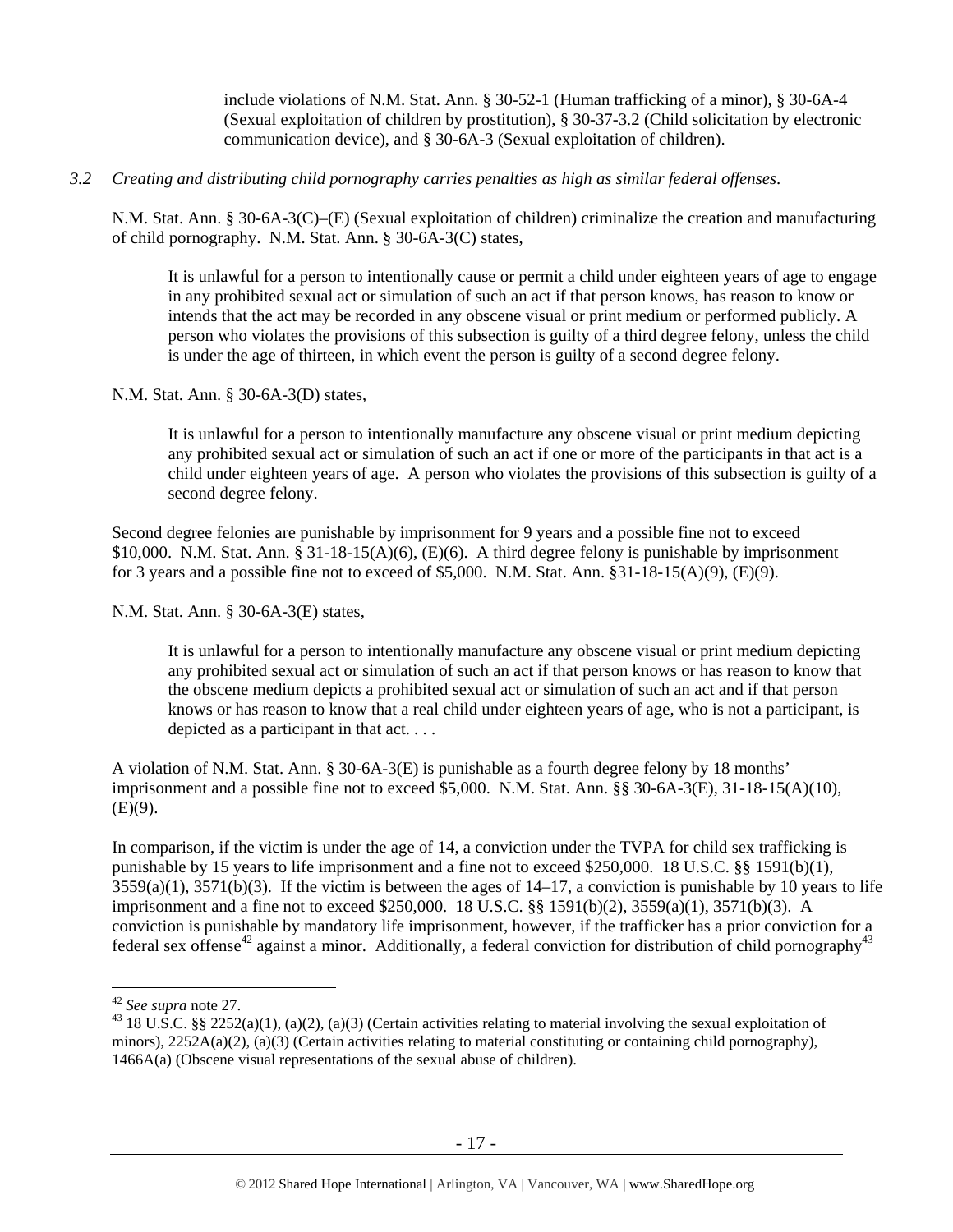is generally punishable by imprisonment for  $5-20$  years and a fine not to exceed \$250,000.<sup>44</sup> Subsequent convictions, however, are punishable by imprisonment up to 40 years and a fine not to exceed \$250,000.45

# *3.3 Using the Internet to lure, entice, recruit or sell commercial sex acts with a minor is a separate crime or results in an enhanced penalty for traffickers.*

While not limited to commercial sex acts, the use of the Internet to solicit sexual contact with a child under 16 is illegal under N.M. Stat. Ann. § 30-37-3.2 (Child solicitation by electronic communication device). N.M. Stat. Ann. § 30-37-3.2(A) applies to the act of "knowingly and intentionally soliciting a child under sixteen years of age, by means of an electronic communication device,<sup>46</sup> to engage in sexual intercourse, sexual contact or in a sexual or obscene performance, or to engage in any other sexual conduct when the perpetrator is at least four years older than the child."

3.3.1 Recommendation: Amend N.M. Stat. Ann. § 30-37-3.2 (Child solicitation by electronic communication device) to apply to the electronic solicitation of all minors under 18.

# *3.4 Financial penalties for traffickers, including asset forfeiture, are sufficiently high*.

Traffickers convicted of committing an offense related to their involvement in domestic minor sex trafficking face a number of financial penalties, including fines, restitution, forfeiture and civil damages.

Traffickers convicted under N.M. Stat. Ann. § 30-52-1 (Human trafficking) and New Mexico's CSEC laws may be required to pay fines ranging from \$1,000–\$15,000. Specifically, a trafficker convicted under N.M. Stat. Ann. § 30-52-1(C) may be required to pay a fine not to exceed \$5,000–\$15,000, depending on the victim's age. N.M. Stat. Ann. §§ 30-52-1(C), 13-18-15(E)(3), (E)(6), (E)(9). A trafficker convicted of violating N.M. Stat. Ann. § 30-6A-4 (Sexual exploitation of children by prostitution) may be required to pay a fine of \$10,000–\$15,000 depending on the age of the victim. N.M. Stat. Ann. §§ 30-6A-4(A), 31-18-15(E)(3),(6). A trafficker convicted of N.M. Stat. Ann. § 30-9-1 (Enticement of child) may be required to pay a fine not to exceed \$1,000. N.M. Stat. Ann. §§ 30-9-1, 31- 19-1(A), 31-18-15(E)(9).

Traffickers may also be required "to make restitution<sup>47</sup> to the victim<sup>48</sup> for the gross income or value of the victim's labor or services and any other actual damages<sup>49</sup> in accordance with Section 31-17-1 NMSA

<sup>&</sup>lt;sup>44</sup> 18 U.S.C. §§ 2252(b) (stating that a conviction under subsection (a)(1), (a)(2), or (a)(3) is punishable by imprisonment for 5–20 years and a fine), 2252A(b)(1) (a conviction is punishable by imprisonment for 5–20 years and a fine), 1466A(a), (b) (stating that a conviction under subsection (a) is "subject to the penalties provided in section 2252A(b)(1)," imprisonment for 5–20 years and a fine, while a conviction under subsection (b) is "subject to the penalties provided in section 2252A(b)(2)," imprisonment up to 10 years, a fine, or both); *see also* 18 U.S.C §§  $3559(a)(1)$  (classifying all of the above listed offenses as felonies),  $3571(b)(3)$  (providing a fine up to \$250,000 for any felony conviction).

<sup>&</sup>lt;sup>45</sup> 18 U.S.C. §§ 2252(b) (stating if a person has a prior conviction under subsection (a)(1), (a)(2), or (a)(3) or a list of other statutes, a conviction is punishable by a fine and imprisonment for  $15-40$  years),  $2252A(b)(1)$  (stating if a person has a prior conviction under subsection (a)(2), (a)(3), or a list of other statutes, a conviction is punishable by a fine and imprisonment for 15–40 years), 1466A(a), (b) (stating that the penalty scheme for section 2252A(b) applies); *see also* 18 U.S.C §§ 3559(a)(1) (classifying all of the above listed offenses as felonies), 3571(b)(3) (providing a fine up to \$250,000 for any felony conviction).

<sup>46</sup> *See supra* note 8 for the definition of "electronic communication device." 47 *See* the definition of "restitution" *supra* note 31.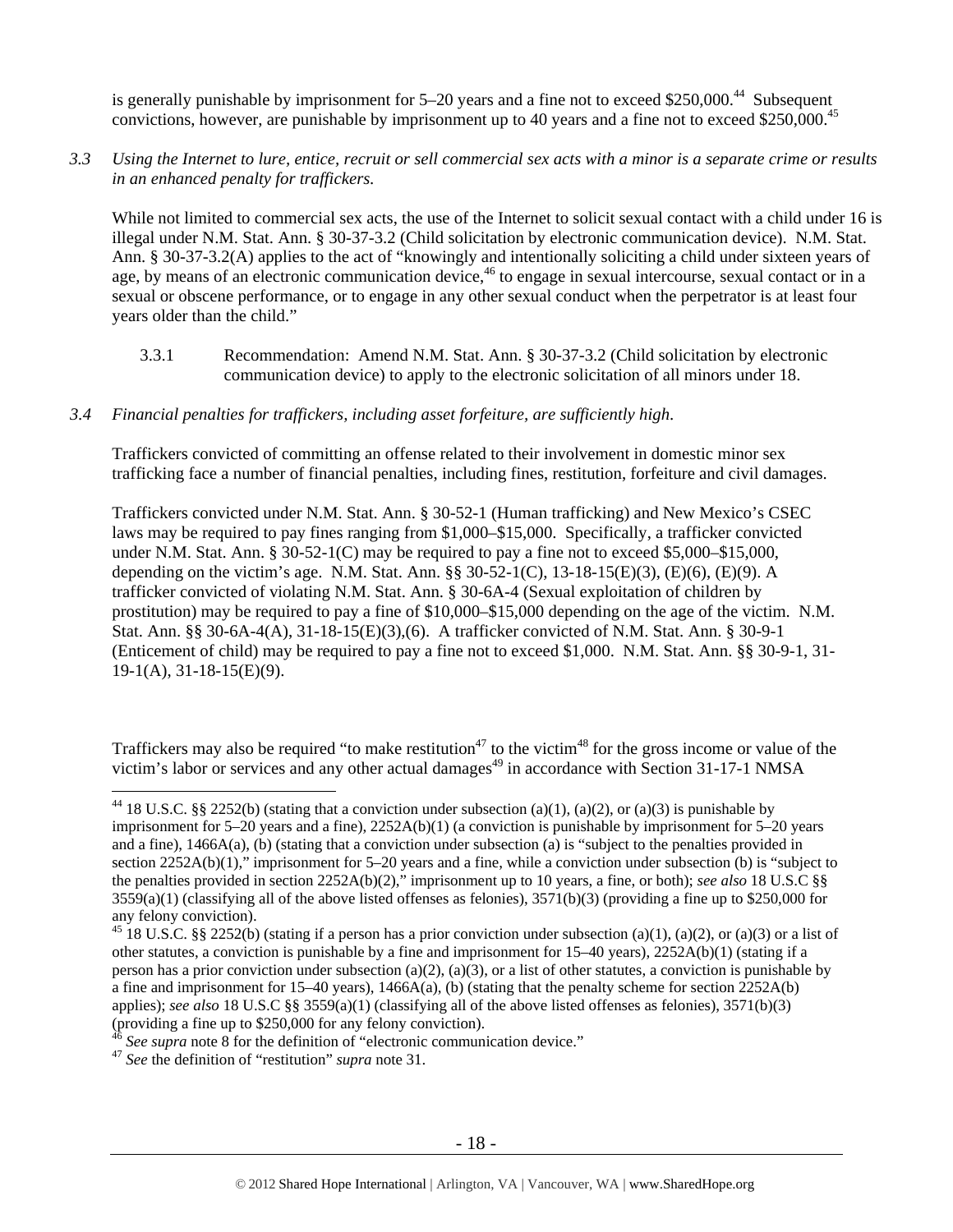1978 [Victim restitution], which states "It is the policy of this state that restitution be made by each violator . . . to the victims of his criminal activities to the extent that the defendant is reasonably able to do so." N.M. Stat. Ann. § 30-52-1(F). Restitution is mandatory for traffickers who violate N.M. Stat. Ann. §30-52-1(F) (Human trafficking), which states,

A person convicted of human trafficking shall, in addition to any other punishment, be ordered to make restitution to the victim for the gross income or value of the victim's labor or services and any other actual damages in accordance with Section 31-17-1 NMSA 1978

Traffickers may face forfeiture of property under the nuisance laws. N.M. Stat. Ann. § 30-8-8.1(B) (Abatement of house of prostitution) provides that "two or more convictions of any person or persons occurring at least one week apart within a period of one year for violation of either Section 30-9-2 [Prostitution] or 30-9-3 [Patronizing prostitutes] NMSA 1978 arising out of conduct engaged in at the place described in an abatement action creates a presumption that the place is a house of prostitution. However, this presumption shall not arise unless the person against whom the abatement action is brought is shown to have had actual knowledge or to have received written notice from law enforcement officials of the convictions upon which the presumption is based." Pursuant to N.M. Stat. Ann. § 30-8-8.1(C),

If, in an abatement action brought under Section 30-8-8 [Abatement of a public nuisance] NMSA 1978, a binding admission is made by the defendant or the court concludes that a house of prostitution exists at the location alleged, the court may, as part of its judgment:

(1) direct the removal from the house of prostitution all movable personal property used in conducting the house of prostitution and shall direct the sale of that property in the same manner as personal property is sold when seized under a writ of execution; and (2) order the closing of the house of prostitution for a period of one year and prohibit any person entering it except under conditions specified in the order.

3.4.1 Recommendation: Amend New Mexico's human trafficking and CSEC laws to provide for mandatory minimum fines and asset forfeiture in connection with these offenses.

## *3.5 Convicted traffickers are required to register as sex offenders.*

Pursuant to N.M. Stat. Ann. § 29-11A-4(A) (Registration of sex offenders; information required; criminal penalty for noncompliance), "A sex offender residing in this state shall register with the county sheriff for the county in which the sex offender resides." N.M. Stat. Ann. § 29-11A-3(D) defines "sex offender" to include certain persons who have been convicted of a "sex offense." Pursuant to N.M. Stat. Ann. § 29-11A-3(E) (Definitions), the definition of "sex offense" includes the following crimes:

(4) sexual exploitation of children, as provided in Section 30-6A-3 NMSA 1978;

(5) sexual exploitation of children by prostitution, as provided in Section 30-6A-4 NMSA 1978;

(6) kidnapping, as provided in Section 30-4-1 NMSA 1978, when the victim is less than eighteen years of age and the offender is not a parent of the victim;

(7) false imprisonment, as provided in Section 30-4-3 NMSA 1978, when the victim is less than eighteen years of age and the offender is not a parent of the victim;

 . . . (9) enticement of child, as provided in Section 30-9-1 NMSA 1978;

 <sup>48</sup> *See* definition of "victim" *supra* note 32.

<sup>49</sup> *See* definition of "actual damages" *supra* note 33.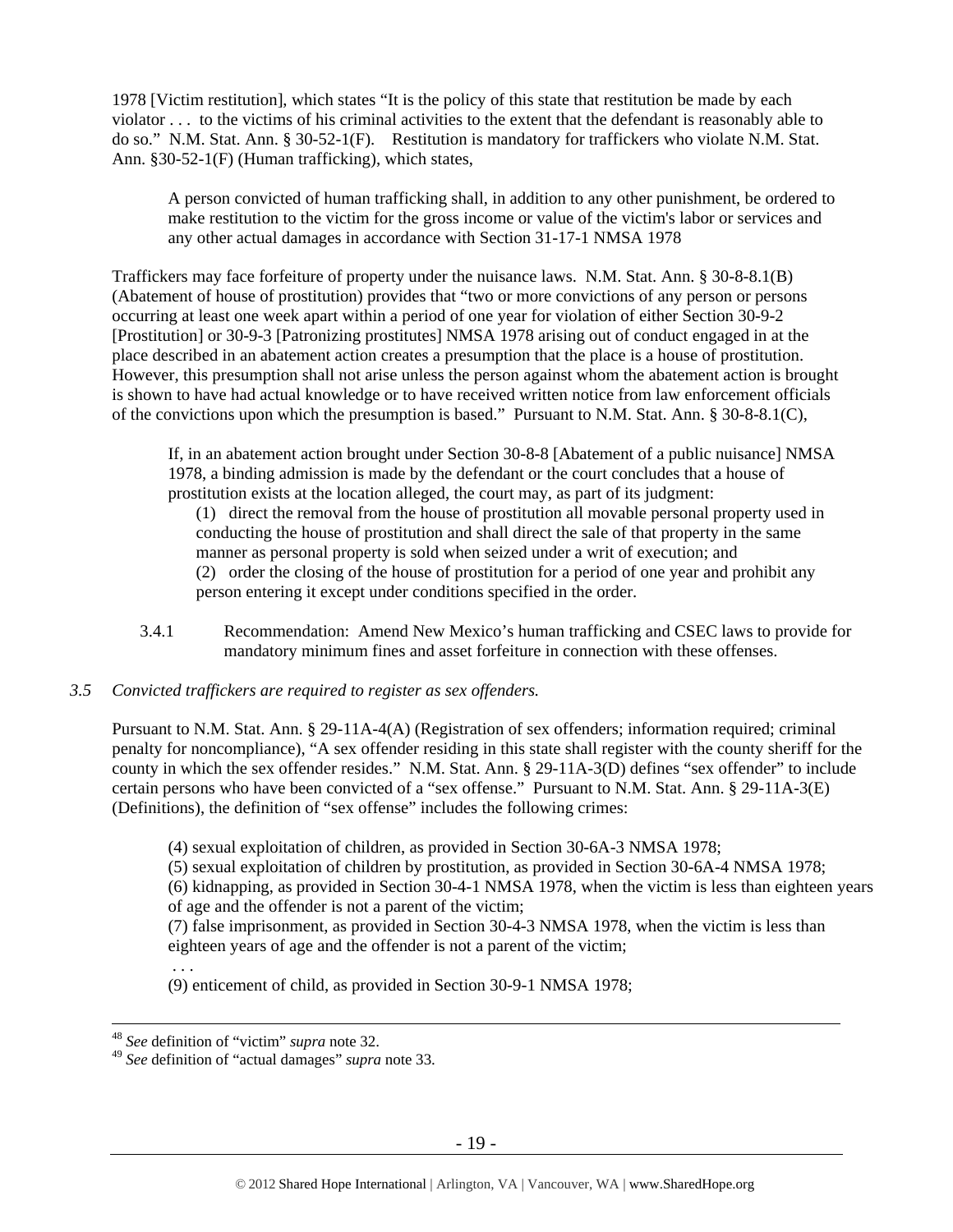. . .

(11) solicitation to commit criminal sexual contact of a minor in the second, third or fourth degree, as provided in Sections 30-9-13 and 30-28-3 NMSA 1978; or

(12) attempt to commit any of the sex offenses set forth in Paragraphs (1) through (10) of this subsection, as provided in Section 30-28-1 NMSA 1978.

N.M. Stat. Ann. § 29-11A-3(E) does not, however, include violations of N.M. Stat. Ann. § 30-52-1 (Human trafficking) or § 30-37-3.2 (Child solicitation by electronic communication device) in its definition of "sex offense."

- 3.5.1 Recommendation: Amend N.M. Stat. Ann. § 29-11A-3(E) to include violations of N.M. Stat. Ann. § 30-52-1 (Human trafficking) and § 30-37-3.2 (Child solicitation by electronic communication device), when the victim is a minor, in its definition of "sex offense" for purposes of requiring registration as a sex offender.
- *3.6 Laws relating to termination of parental rights for certain offenses include sex trafficking or commercial sexual exploitation of children (CSEC) offenses in order to remove the children of traffickers from their control and potential exploitation.*

A violation of N.M. Stat. Ann. § 30-52-1 (Human Trafficking) is not explicitly included as grounds under N.M. Stat. Ann. § 32A-4-28(B) (Termination of parental rights; adoption decree) for authorizing the termination of parental rights, although it appears to fall under the definition of "abused child." Pursuant to N.M. Stat. Ann.  $\bar{\S}$  32A-4-28(B),  $^{50}$ 

The court shall terminate parental rights with respect to a child when:

(1) there has been an abandonment of the child by his parents;

(2) the child has been a neglected or abused<sup>51</sup> child as defined in the Abuse and Neglect Act [32A-4-1 NMSA 1978] and the court finds that the conditions and causes of the neglect and abuse are unlikely to change in the foreseeable future despite reasonable efforts by the department or other appropriate agency to assist the parent in adjusting the conditions that render the parent unable to properly care for the child. The court may find in some cases that efforts by the department or another agency are unnecessary, when:

- (a) there is a clear showing that the efforts would be futile; or
- (b) the parent has subjected the child to aggravated circumstances;  $52$  or

 $52$  N.M. Stat. Ann. § 32A-4-2(C) defines "aggravated circumstances" as,

[T]hose circumstances in which the parent, guardian or custodian has:

 $\overline{a}$  $50$  N.M. Stat. Ann. § 32A-4-28(A) states, "In proceedings to terminate parental rights, the court shall give primary consideration to the physical, mental and emotional welfare and needs of the child, including the likelihood of the child being adopted if parental rights are terminated."

 $51$  An "abused child" is defined in N.M. Stat. Ann. § 32A-4-2(B) as including one "who has suffered sexual abuse or sexual exploitation inflicted by the child's parent, guardian or custodian." "'Sexual abuse' includes, but is not limited to criminal sexual contact, incest or criminal sexual penetration, as those acts are defined by state law." N.M. Stat. Ann. § 32A-4-2(G). "Sexual exploitation" is defined as including "(1) allowing, permitting or encouraging a child to engage in prostitution; (2) allowing, permitting, encouraging or engaging a child in obscene or pornographic photographing; or (3) filming or depicting a child for obscene or pornographic commercial purposes, as those acts are defined by state law." N.M. Stat. Ann. § 32A-4-2(H).

<sup>(1)</sup> attempted, conspired to cause or caused great bodily harm to the child or great bodily harm or death to the child's sibling;

<sup>(2)</sup> attempted, conspired to cause or caused great bodily harm or death to another parent, guardian or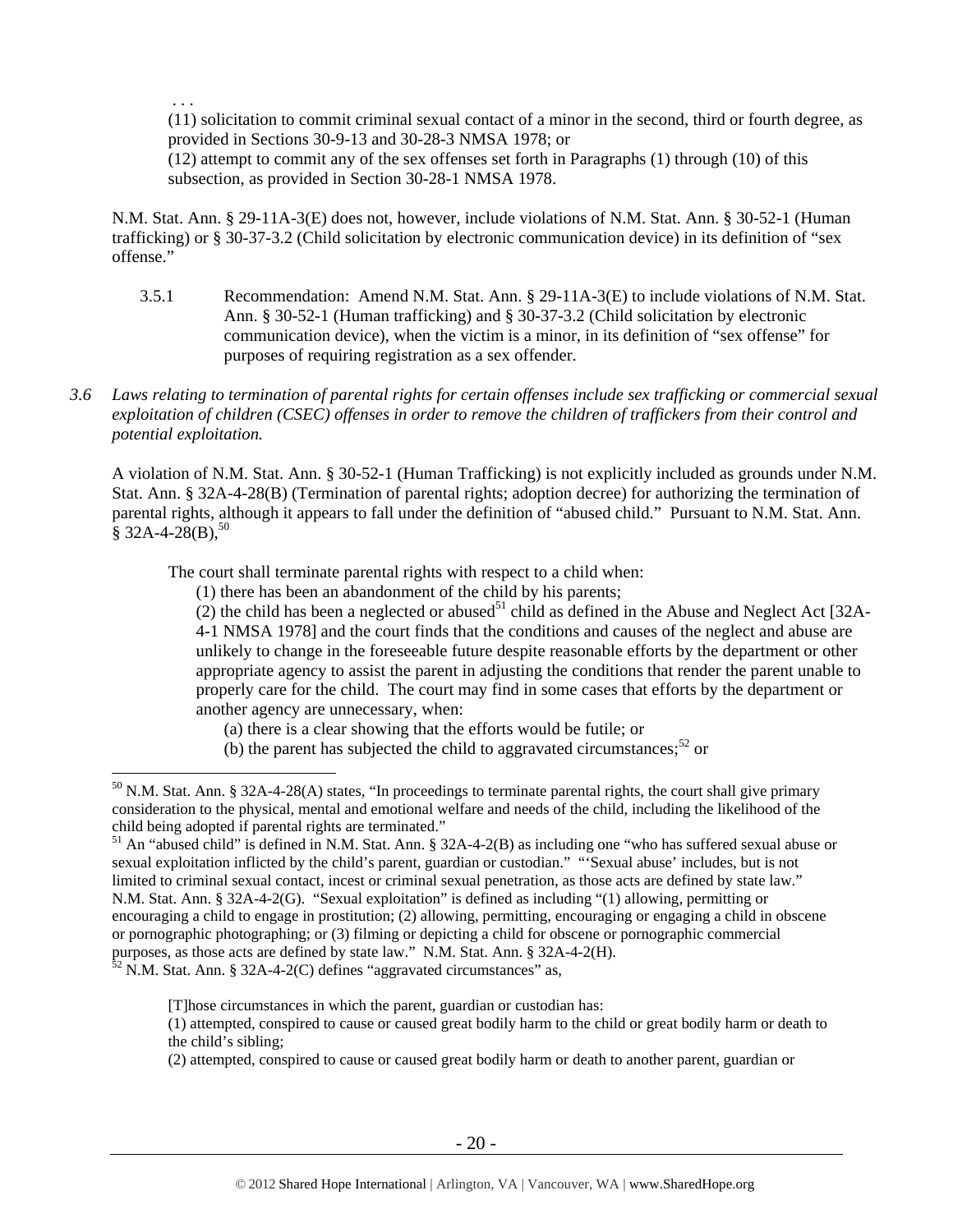. . . .

3.6.1 Recommendation: Amend N.M. Stat. Ann. § 32A-4-28(B) to explicitly provide that a violation of N.M. Stat. Ann. § 30-52-1 (Human trafficking) or a violation of the other CSEC statutes constitutes grounds for the termination of parental rights.

custodian of the child;

<sup>(3)</sup> attempted, conspired to subject or has subjected the child to torture, chronic abuse or sexual abuse; or

<sup>(4)</sup> had parental rights over a sibling of the child terminated involuntarily.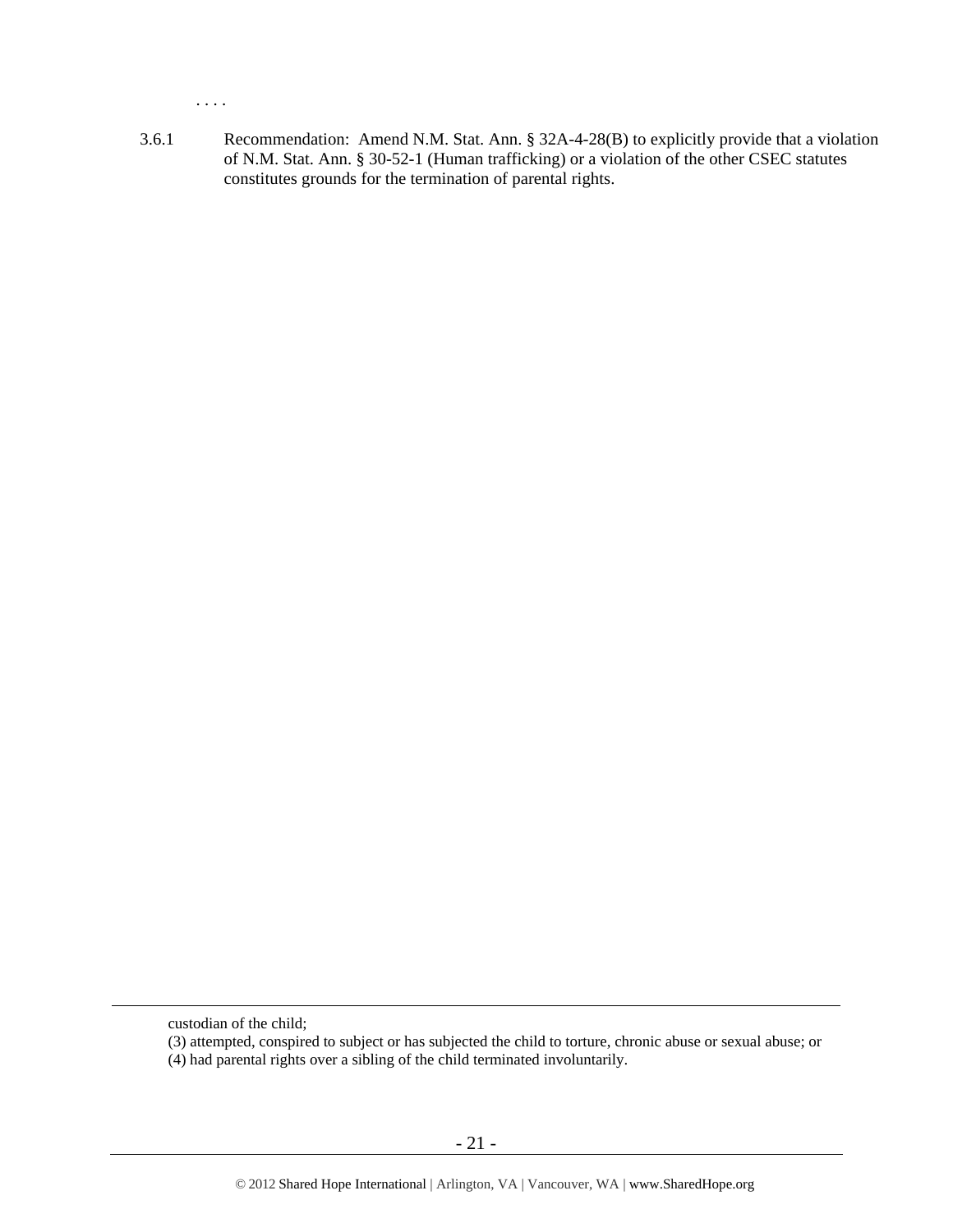## *Legal Components:*

- *4.1 The acts of assisting, enabling, or financially benefitting from child sex trafficking are included as criminal offenses in the state sex trafficking statute.*
- *4.2 Financial penalties, including asset forfeiture laws, are in place for those who benefit financially from or aid and assist in committing domestic minor sex trafficking.*

*\_\_\_\_\_\_\_\_\_\_\_\_\_\_\_\_\_\_\_\_\_\_\_\_\_\_\_\_\_\_\_\_\_\_\_\_\_\_\_\_\_\_\_\_\_\_\_\_\_\_\_\_\_\_\_\_\_\_\_\_\_\_\_\_\_\_\_\_\_\_\_\_\_\_\_\_\_\_\_\_\_\_\_\_\_\_\_\_\_\_\_\_\_\_* 

- *4.3 Promoting and selling child sex tourism is illegal.*
- *4.4 Promoting and selling child pornography is illegal.*

# *Legal Analysis:*

 $\overline{a}$ 

*4.1 The acts of assisting, enabling, or financially benefitting from child sex trafficking are included as criminal offenses in the state sex trafficking statute*.

Although it is not limited to minor victims, N.M. Stat. Ann. § 30-52-1(A)(3) (Human trafficking) forbids "benefiting, financially or by receiving anything of value, from the labor, services or commercial sexual activity of another person with the knowledge that force, fraud or coercion was used to obtain the labor, services or commercial sexual activity."<sup>53</sup> Facilitators convicted under N.M. Stat. Ann.§ 30-52-1(A)(3), if the victim is 16 or older, will be guilty of a third degree felony punishable by imprisonment for 3 years and a possible fine not to exceed \$5,000. N.M. Stat. Ann. §§ 30-52-1(C), 31-18-15(A)(9), (E)(9). If the victim is 13–15 the penalty increases to a second degree felony punishable by imprisonment for 9 years and a possible fine not to exceed \$10,000. N.M. Stat. Ann. §§ 30-52-1(C)(1), 31-18-15(A)(6), (E)(6). If the victim is under 13, the penalty further increases to a first degree felony punishable by imprisonment for 18 years and a possible fine not to exceed \$15,000. N.M. Stat. Ann. §§ 30-52-1(C)(2), 31-18-15(A)(3), (E)(3).

Facilitators may also be prosecuted under N.M. Stat. Ann. § 30-6A-4(A) (Sexual exploitation of children by prostitution).<sup>54</sup> If the minor is 13–15 years old, a violation of N. M. Stat. Ann. §30-6A-4(A) is punishable as a second degree felony by imprisonment for 9 years and a possible fine not to exceed \$10,000. N.M. Stat. Ann. §§ 30-6A-4(A),31-18-15(A)(6), (E)(6). However, if the child is under 13, the violation increases to first degree felony punishable by imprisonment for18 years and a possible fine not to exceed \$15,000. N.M. Stat. Ann. §§ 30-6A-4(A), 31-18-15(A)(3), (E)(3).

*4.2 Financial penalties, including asset forfeiture laws, are in place for those who benefit financially from or aid and assist in committing domestic minor sex trafficking.* 

Facilitators convicted of an offense related to their involvement in domestic minor sex trafficking face a number of financial penalties, including fines, restitution, forfeiture and civil damages.

Facilitators convicted under N.M. Stat. Ann. § 30-52-1 (Human trafficking) and New Mexico's CSEC laws may be required to pay fines ranging from \$1,000–\$15,000. Specifically, a facilitator convicted under N.M. Stat. Ann. § 30-52-1(C) may be required to pay a fine not to exceed \$5,000–\$15,000, depending on the victim's age. N.M. Stat. Ann. §§ 30-52-1(C), 13-18-15(E)(3), (E)(6), (E)(9). A facilitator convicted of violating N.M. Stat. Ann. § 30-6A-4(A) (Sexual exploitation of children by prostitution) may be required to pay a fine not to exceed \$10,000–\$15,000, depending on the victim's age. N.M. Stat. Ann. §§ 30-6A-4(A), 31-18-15(E)(3), (E)(6).

<sup>53</sup> *See* definition of "commercial sexual activity" *supra* note 2. 54 *See* discussion of N.M. Stat. Ann. § 30-6A-4 *supra* Section 1.2.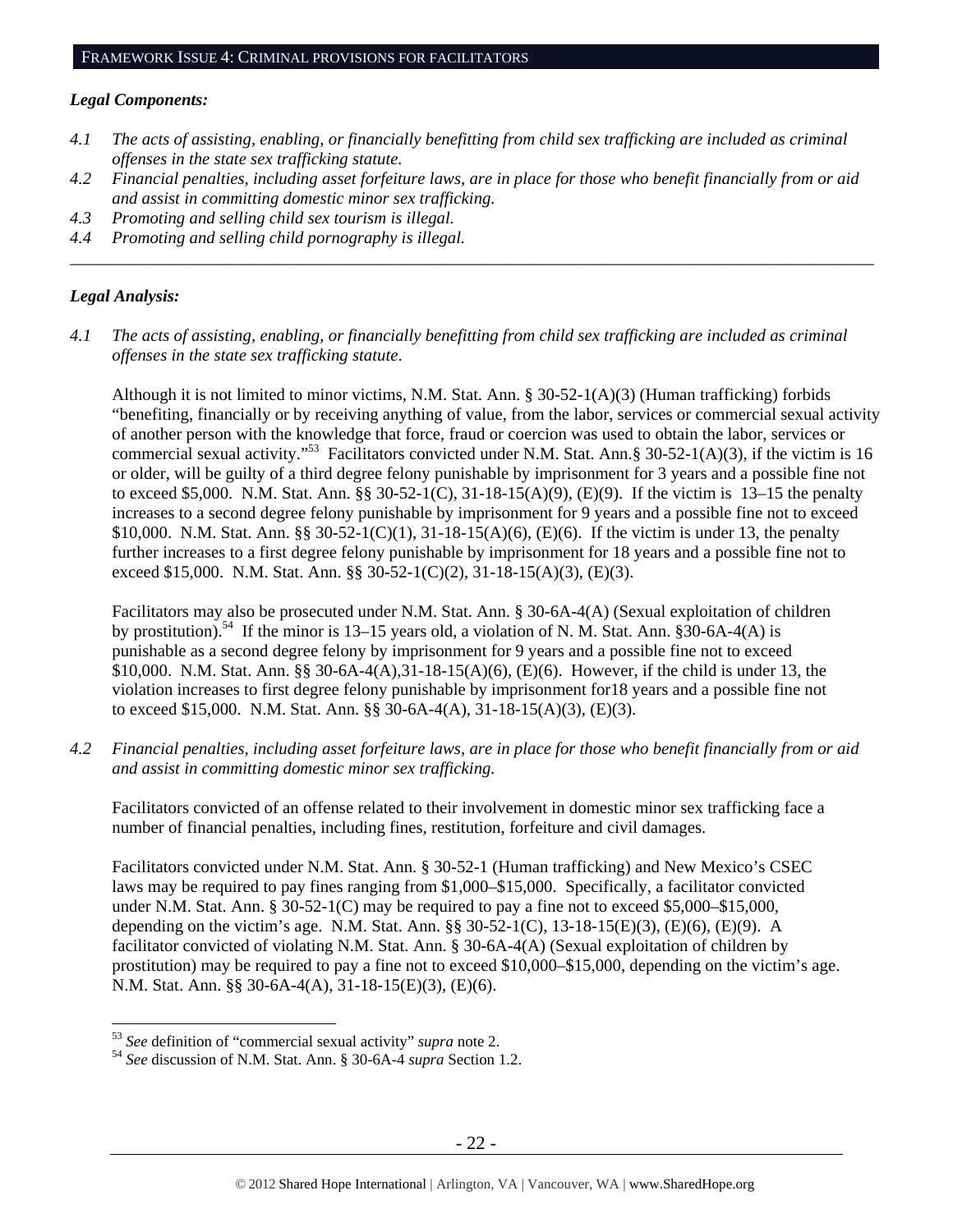A facilitator convicted of violating N.M. Stat. Ann. § 30-52-1(A)(3) shall also be required "to make restitution<sup>55</sup> to the victim<sup>56</sup> for the gross income or value of the victim's labor or services and any other actual damages<sup>57</sup> in accordance with Section 31-17-1 NMSA 1978 [Victim restitution]." N.M. Stat. Ann. § 30-52-1(F). A facilitator convicted of violating N.M. Stat. Ann. § 30-6A-4(A) (Sexual exploitation of children by prostitution) may be required to pay restitution pursuant to N.M. Stat. Ann. § 31-17-1, which states "It is the policy of this state that restitution be made by each violator of the Criminal Code . . . to the victims of his criminal activities to the extent that the defendant is reasonably able to do so."

Facilitators who allow their property to be used for commercial sexual exploitation of minors may face forfeiture of personal property under the nuisance laws. N.M. Stat. Ann. § 30-8-8.1(B) (Abatement of house of prostitution) provides that "two or more convictions of any person or persons occurring at least one week apart within a period of one year for violation of either Section 30-9-2 [Prostitution] or 30-9-3 [Patronizing prostitutes] NMSA 1978 arising out of conduct engaged in at the place described in an abatement action creates a presumption that the place is a house of prostitution. However, this presumption shall not arise unless the person against whom the abatement action is brought is shown to have had actual knowledge or to have received written notice from law enforcement officials of the convictions upon which the presumption is based." Pursuant to N.M. Stat. Ann. § 30-8-8.1(C),

If, in an abatement action brought under Section 30-8-8 [Abatement of a public nuisance] NMSA 1978, a binding admission is made by the defendant or the court concludes that a house of prostitution exists at the location alleged, the court may, as part of its judgment:

(1) direct the removal from the house of prostitution all movable personal property used in conducting the house of prostitution and shall direct the sale of that property in the same manner as personal property is sold when seized under a writ of execution; and (2) order the closing of the house of prostitution for a period of one year and prohibit any person entering it except under conditions specified in the order.

- 4.2.1 Recommendation: Amend N.M. Stat. Ann. § 30-52-1 (Human trafficking) to require mandatory minimum fines and asset forfeiture of property used in connection with sex trafficking.
- *4.3 Promoting and selling child sex tourism is illegal*.

There is no specific provision in the New Mexico code prohibiting child sex tourism.

- 4.3.1 Recommendation: Enact a law that prohibits selling or offering to sell travel services that include or facilitate travel for the purpose of engaging in commercial sexual exploitation of a minor or prostitution of a minor, if the offer, sale, or travel occurs in New Mexico.
- *4.4 Promoting and selling child pornography is illegal*.

N.M. Stat. Ann. § 30-6A-3(B) and (F) criminalize the distribution of child pornography. N.M. Stat. Ann. § 30- 6A-3(B) states in part,

<sup>55</sup> *See* the definition of "restitution" *supra* note 31. 56 *See* definition of "victim" *supra* note 32. 57 *See* definition of "actual damages" *supra* note 33.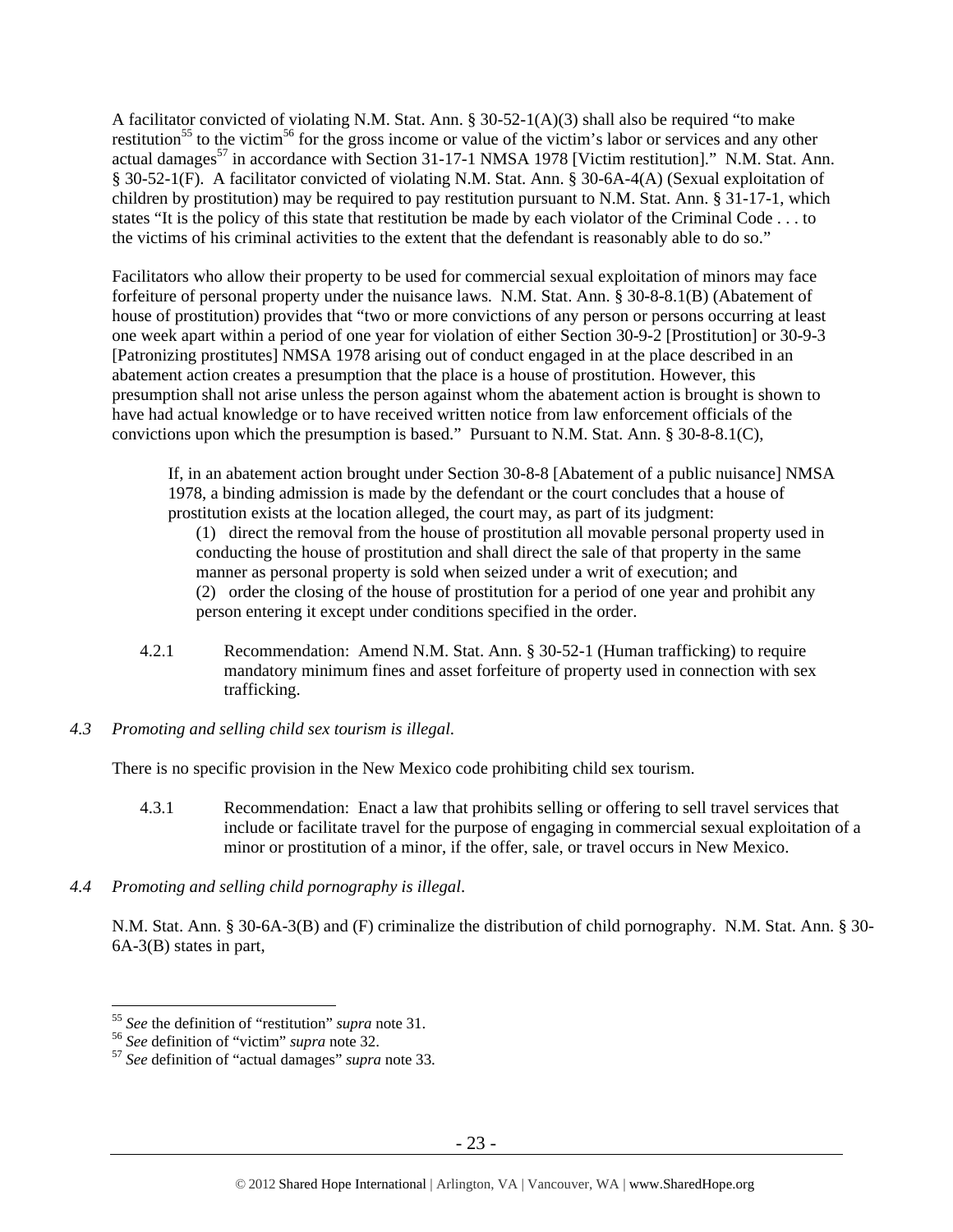It is unlawful for a person to intentionally distribute any obscene visual or print medium depicting any prohibited sexual act or simulation of such an act if that person knows or has reason to know that the obscene medium depicts any prohibited sexual act or simulation of such act and if that person knows or has reason to know that one or more of the participants in that act is a child under eighteen years of age.

## Similarly, N.M. Stat. Ann. § 30-6A-3(F) states,

It is unlawful for a person to intentionally distribute any obscene visual or print medium depicting any prohibited sexual act or simulation of such an act if that person knows or has reason to know that the obscene medium depicts a prohibited sexual act or simulation of such an act and if that person knows or has reason to know that a real child under eighteen years of age, who is not a participant, is depicted as a participant in that act. . . .

A violation of either N.M. Stat. Ann. § 30-6A-3(B) or (F) is a third degree felony punishable by imprisonment for 3 years and a possible fine of \$5,000. N.M. Stat. Ann. §§ 30-6A-3(B), (F), 31-18-15(A)(9), (E)(9).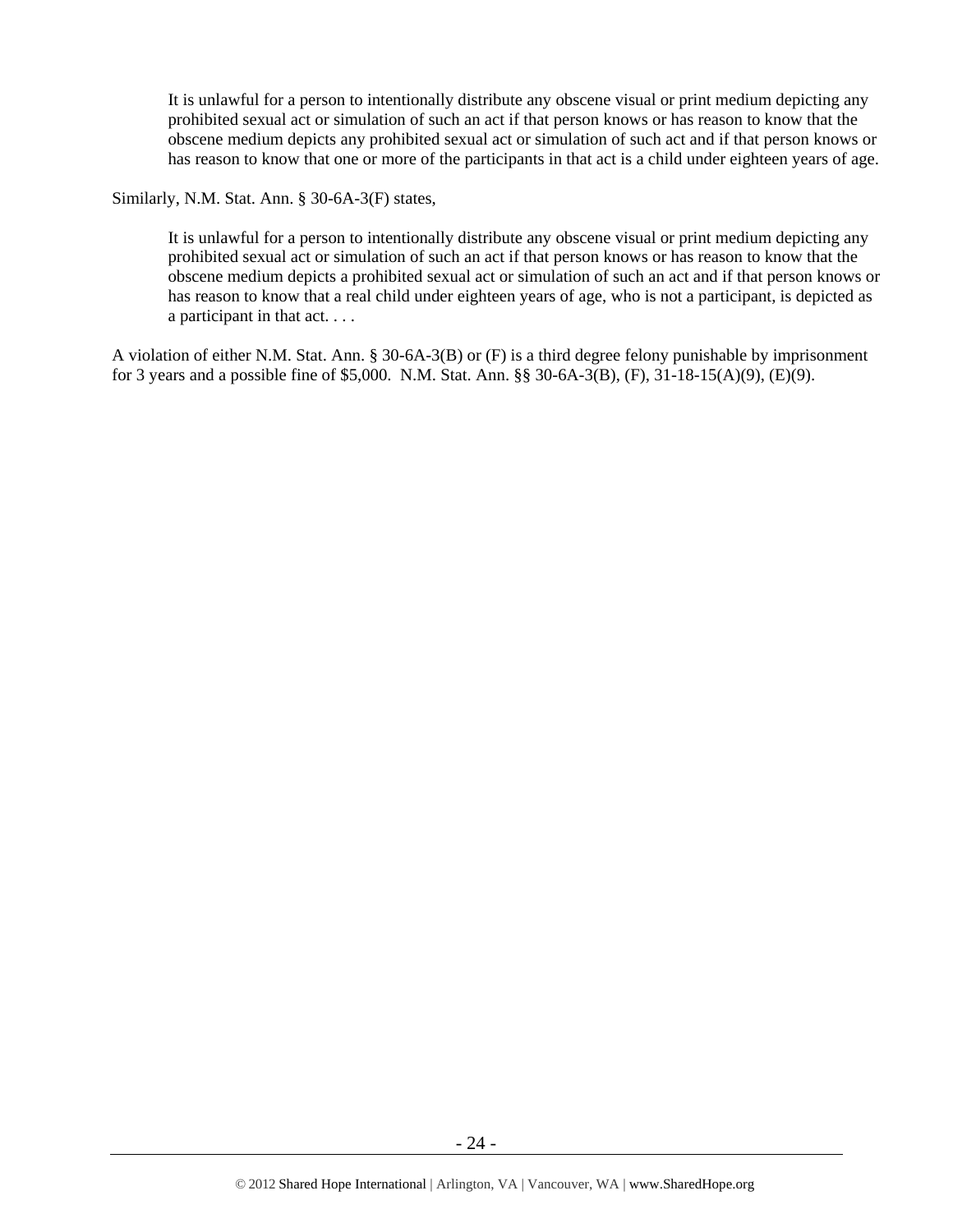# *Legal Components:*

- *5.1 Statutorily-mandated victim services define "victim" to specifically include victims of domestic minor sex trafficking or commercial sexual exploitation of children (CSEC) to ensure prompt identification and access to victims' rights and services.*
- *5.2 The state sex trafficking statute expressly prohibits a defendant from raising consent of the minor to the commercial sex acts as a defense.*
- *5.3 Prostitution laws apply only to adults, making minors under 18 specifically immune from this offense.*
- *5.4 Child victims of sex trafficking or commercial sexual exploitation are provided with a child protection response, including specialized shelter and services, and are not detained in juvenile detention facilities.*
- *5.5 Commercial sexual exploitation is identified as a type of abuse and neglect within child protection statutes.*
- *5.6 The definition of "caregiver" (or similar term) in the child welfare statutes is broad enough to include a trafficker who has custody or control of a child in order to bring a trafficked child into protection of child protective services.*
- *5.7 5Crime victims' compensation is specifically available to a child victim of sex trafficking or commercial sexual exploitation of children (CSEC) without regard to ineligibility factors.*
- *5.8 Victim-friendly procedures and protections are provided in the trial process for minors under 18.*
- *5.9 Expungement or sealing of juvenile delinquency records resulting from arrests or adjudications for prostitution-related offenses committed as a result of, or in the course of, the commercial sexual exploitation of a minor is available within a reasonable time after turning 18.*
- *5.10 Victim restitution and civil remedies for victims of domestic minor sex trafficking or commercial sexual exploitation of children (CSEC) are authorized by law.*
- *5.11 Statutes of limitations for civil and criminal actions for child sex trafficking or commercial sexual exploitation of children (CSEC) offenses are eliminated or lengthened sufficiently to allow prosecutors and victims a realistic opportunity to pursue criminal action and legal remedies.*

*\_\_\_\_\_\_\_\_\_\_\_\_\_\_\_\_\_\_\_\_\_\_\_\_\_\_\_\_\_\_\_\_\_\_\_\_\_\_\_\_\_\_\_\_\_\_\_\_\_\_\_\_\_\_\_\_\_\_\_\_\_\_\_\_\_\_\_\_\_\_\_\_\_\_\_\_\_\_\_\_\_\_\_\_\_\_\_\_\_\_\_\_\_\_* 

# *Legal Analysis:*

*5.1 Statutorily-mandated victim services define "victim" to specifically include victims of domestic minor sex trafficking or commercial sexual exploitation of children (CSEC) to ensure prompt identification and access to victims' rights and services.* 

N.M. Stat. Ann. § 30-52-2(B) (Human trafficking; benefits and services for human trafficking victims) defines a human trafficking victim as "a person subjected to human trafficking by a person charged in New Mexico with the crime of human trafficking." Since the crime of human trafficking includes "recruiting, soliciting, enticing, transporting or obtaining by any means a person under the age of eighteen years with the intent or knowledge that the person will be caused to engage in commercial sexual activity," a child subjected to this action would be considered a victim for purposes of N.M. Stat. Ann. § 30-52-2. N.M. Stat. Ann. § 30-52-1(A)(2). N.M. Stat. Ann. § 30-52-2(A) also recognizes the victim status of trafficking victims by stating,

Human trafficking victims found in the state shall be eligible for benefits and services from the state until the victim qualifies for benefits and services authorized by the federal Victims of Trafficking and Violence Protection Act of 2000 [Pub. L. No. 106-386, § 2002]; provided that the victim cooperates in the investigation or prosecution of the person charged with the crime of human trafficking. Benefits and services shall be provided to eligible human trafficking victims regardless of immigration status and may include:

- (1) case management;
- (2) emergency temporary housing;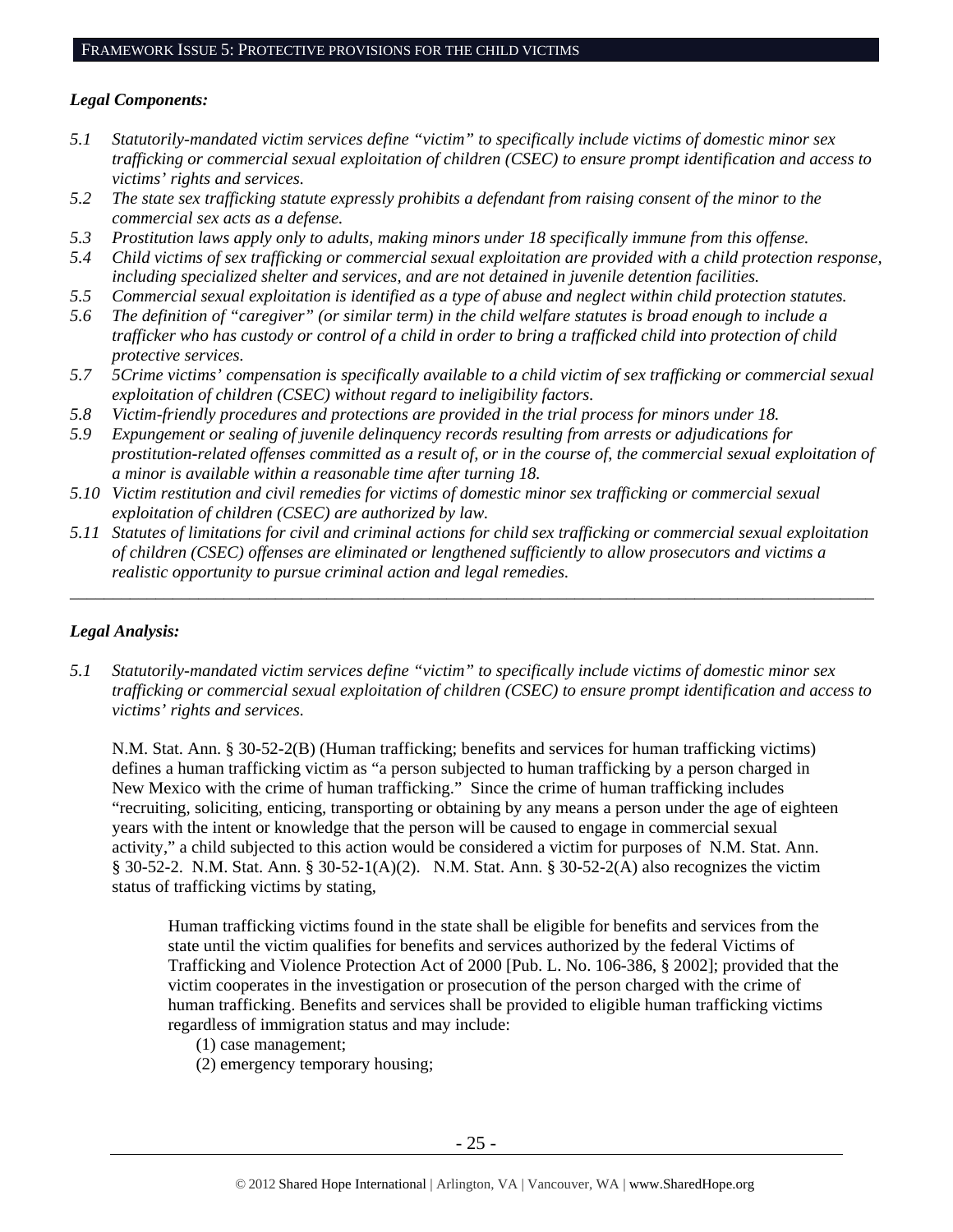(3) health care;

(4) mental health counseling;

(5) drug addiction screening and treatment;

(6) language interpretation, translation services and English language instruction;

(7) job training, job placement assistance and post-employment services for job retention;

(8) services to assist the victim and the victim's family members; or

(9) other general assistance services and benefits as determined by the children, youth and families department.

Additionally, N.M. Stat. Ann. § 31-17-1(A)(1) (Victim restitution) defines "victim" as "any person who has suffered actual damages<sup>58</sup> as a result of the defendant's criminal activities." "Criminal activities" includes "any crime for which there is a plea of guilty or verdict of guilty, upon which a judgment may be rendered and any other crime committed after July 1, 1977 which is admitted or not contested by the defendant." N.M. Stat. Ann. § 31-17-1(A)(3).

For purposes of Chapter 31, Article 22 (Crime Victims Reparations), a "victim" is defined in part in N.M. Stat. Ann. § 31-22-3(I) as

(1) a person in New Mexico who is injured<sup>59</sup> or killed by any act or omission of any other person that is a crime enumerated in Section 31-22-8 [Crimes enumerated] NMSA 1978; [or] (2) a resident of New Mexico who is injured or killed by such a crime occurring in a state other than New Mexico if that state does not have an eligible crime victims compensation program; . . . . . . .

Among the crimes enumerated in N.M. Stat. Ann. § 31-22-8 are violations of N.M. Stat. Ann. § 30-9-11 (Criminal sexual penetration) and § 30-9-13 (Criminal sexual contact of a minor). N.M. Stat. Ann. § 31-  $22-8(A)(10)$ , (11). However, the requirement of a showing of injury or death may preclude some victims of these crimes from obtaining reparations.

Lastly, for the purposes of New Mexico's Victims of Crime Act, in New Mexico's criminal procedure chapter, a "victim" is defined in part as "an individual against whom a criminal offense is committed." N.M. Stat. Ann. § 31-26-3(F). The definition of "criminal offense" includes violations of N.M. Stat. Ann. § 30-9-11 (Criminal sexual penetration) and § 30-9-13 (Criminal sexual contact of a minor). N.M. Stat. Ann. § 31-26-3(B)(11), (12).

- 5.1.1 Recommendation: Amend the definition of victim in N.M. Stat. Ann. § 31-17-1(A)(1) (Victim restitution), to expressly include all victims of trafficking and CSEC offenses.
- 5.1.2 Recommendation: Amend the crimes enumerated in N.M. Stat. Ann. § 31-22-8 [Crimes enumerated] and the definition of "criminal offense" in N.M. Stat. Ann. § 31-26-3(B) to expressly include all trafficking and CSEC offenses under N.M. Stat. Ann. § 30-52-1 (Human trafficking), § 30-6A-4 (Sexual exploitation of children by prostitution), § 30- 6A-3(C) (Sexual exploitation of children), § 30-9-1 (Enticement of child), and §30-37- 3.2(A) (Child solicitation by electronic communication device).

<sup>58</sup> *See supra*, note 33 for the definition of "actual damages."

<sup>&</sup>lt;sup>59</sup> "Injury" is defined in N.M. Stat. Ann. § 31-22-3(F) as "actual bodily harm or disfigurement and includes pregnancy and extreme mental distress." Also, the same section defines "extreme mental distress" as "a substantial personal disorder of emotional processes, thought or cognition that impairs judgment, behavior or ability to cope with the ordinary demands of life."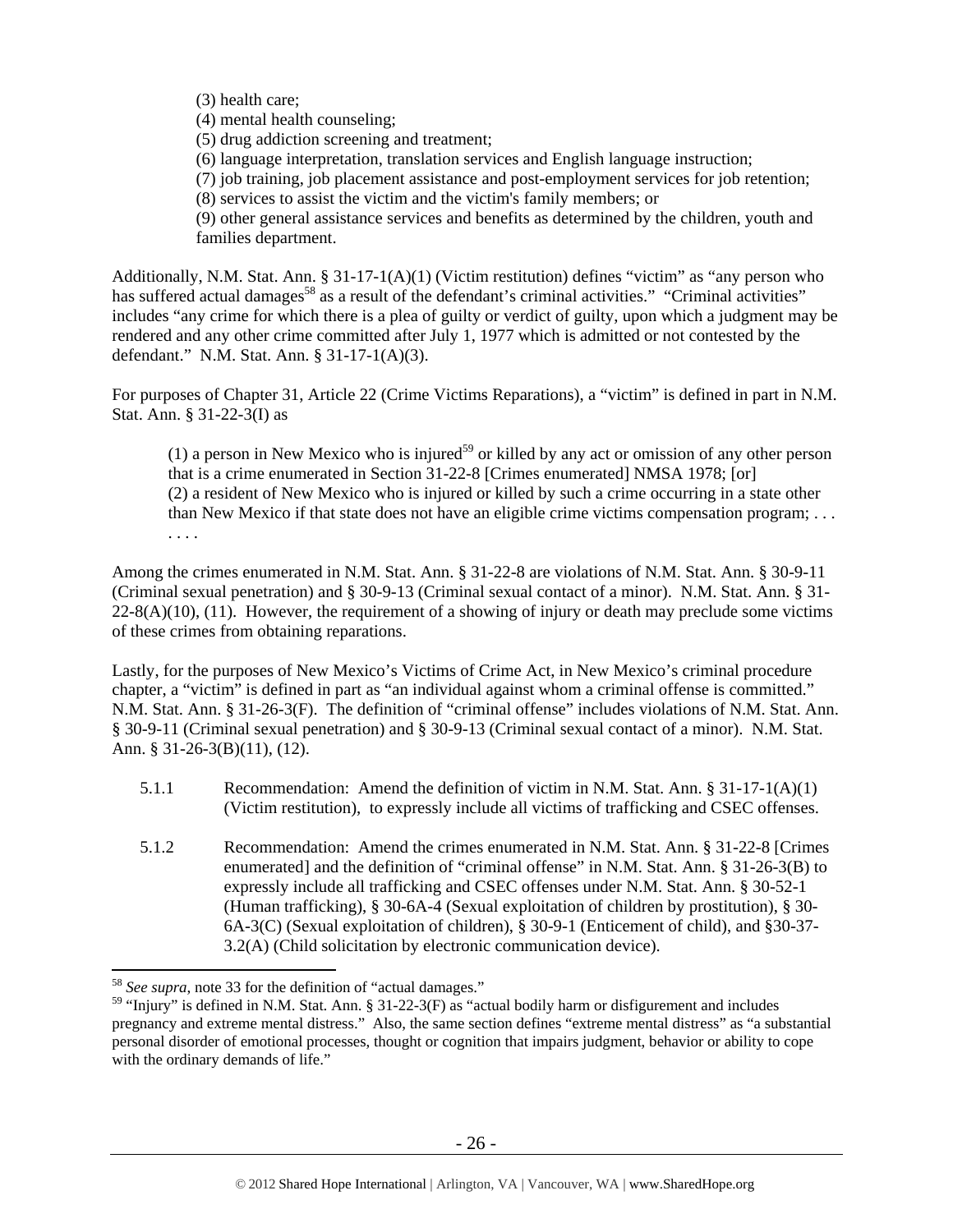*5.2 The state sex trafficking statute expressly prohibits a defendant from raising consent of the minor to the commercial sex acts as a defense.* 

Many of the trafficking and CSEC statutes neither expressly state that consent is a defense nor do they expressly prohibit raising such a defense. These statutes include N.M. Stat. Ann. § 30-52-1 (Human trafficking), § 30- 6A-4 (Sexual exploitation of children by prostitution), and § 30-6A-3 (Sexual exploitation of children).

- 5.2.1. Recommendation: Amend N.M. Stat. Ann. § 30-52-1 (Human trafficking), § 30-6A-4 (Sexual exploitation of children by prostitution), and § 30-6A-3(Sexual exploitation of children), to expressly provide that a minor's consent to a commercial sex act is no defense to the crime.
- *5.3 Prostitution laws apply only to adults, making minors under 18 specifically immune from this offense.*

N.M. Stat. Ann. § 30-9-2 (Prostitution) is age-neutral, stating, "Whoever commits prostitution is guilty of a petty misdemeanor." N.M. Stat. Ann. § 30-9-2 further states that "[p]rostitution consists of knowingly engaging in or offering to engage in a sexual act for hire." A minor charged with the petty misdemeanor of prostitution may be punished by up to 6 months in county jail, a fine not to exceed \$500, or both. N.M. Stat. Ann. §§ 30-9- 2,31-19-1(B). Moreover, if the minor has a prior conviction, a violation would be a misdemeanor punishable by a definite term of up to 1 year in county jail, a fine of \$1,000, or both. N.M. Stat. Ann. §§ 30-9-2, 31-19-1(A).

- 5.3.1 Recommendation: Amend N.M. Stat. Ann. § 30-9-2 to make minors expressly immune from prosecution for prostitution and identify all minors engaged in prostitution as victims of human trafficking under N.M. Stat. Ann. § 30-52-1 (Human trafficking).
- *5.4 Child victims of sex trafficking or commercial sexual exploitation are provided with a child protection response, including specialized shelter and services, and are not detained in juvenile detention facilities.*

Domestic minor sex trafficking victims may be taken into custody through either the juvenile justice system or through the child protection system.

A child protection response may be provided to domestic minor sex trafficking victims who are considered abused or neglected. As used in Chapter 32A, Article 4 (Child Abuse and Neglect), an "abused child" is defined in N.M. Stat. Ann. § 32A-4-2(B) as a child

(1) who has suffered or who is at risk of suffering serious harm because of the action or inaction of the child's parent, guardian or custodian;

(2) who has suffered physical abuse, emotional abuse or psychological abuse inflicted or caused by the child's parent, guardian or custodian;

(3) who has suffered sexual abuse<sup>60</sup> or sexual exploitation<sup>61</sup> inflicted by the child's parent, guardian or custodian;

(4) whose parent, guardian or custodian has knowingly, intentionally or negligently placed the child in a situation that may endanger the child's life or health; or

(5) whose parent, guardian or custodian has knowingly or intentionally tortured, cruelly confined or cruelly punished the child.

<sup>60</sup> *See supra* note 51. 61 *See supra* note 51.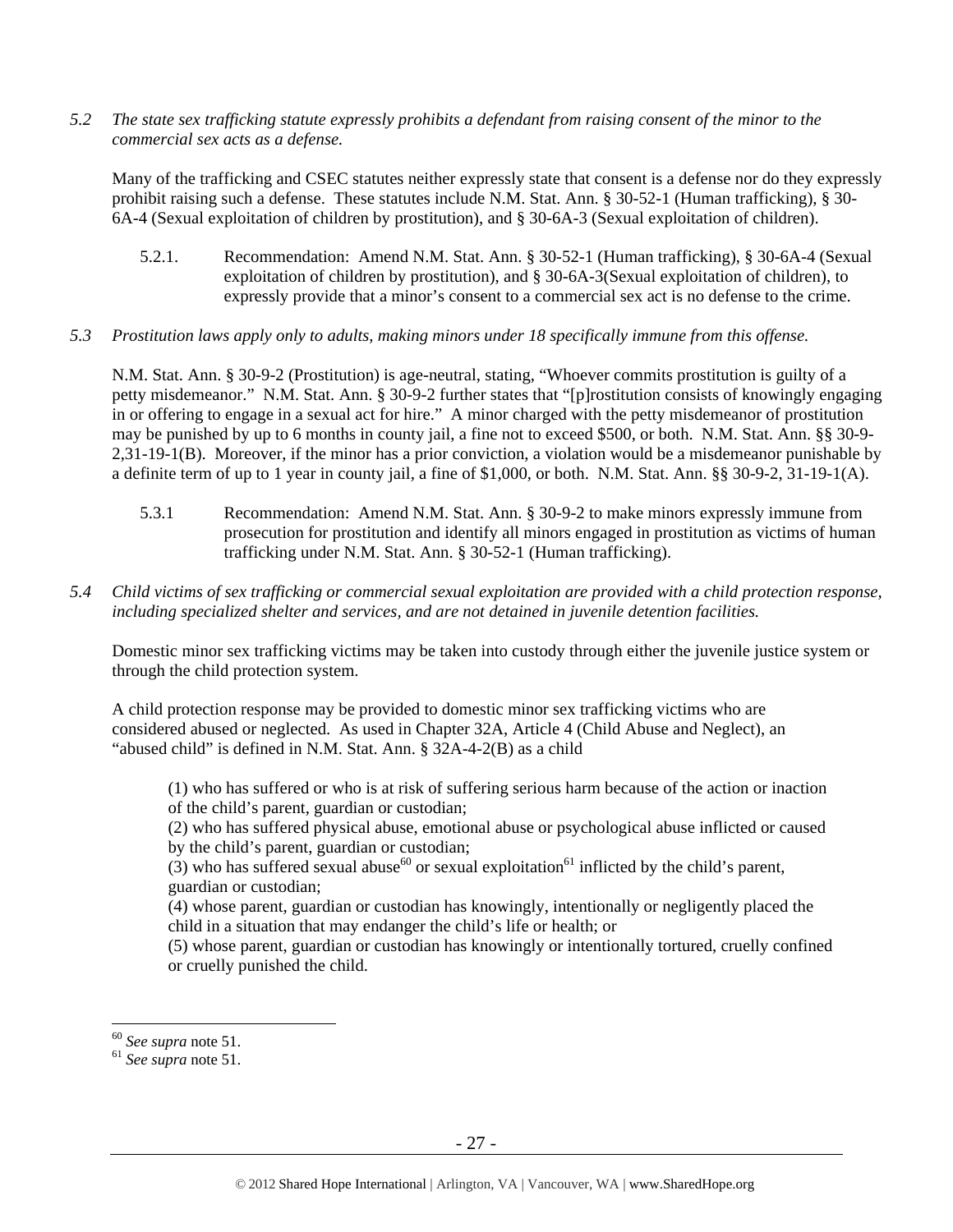N.M. Stat. Ann. § 32A-4-2(E) defines "neglected child" in part, as "a child . . . (3) who has been physically or sexually abused, when the child's parent, guardian or custodian knew or should have known of the abuse and failed to take reasonable steps to protect the child from further harm;  $\dots$ ."

Under N.M. Stat. Ann. § 32A-4-6(A) (Taking into custody; penalty),

A child may be held or taken into custody:

(1) by a law enforcement officer when the officer has evidence giving rise to reasonable grounds to believe that the child is abused or neglected and that there is an immediate threat to the child's safety; provided that the law enforcement officer contacts the department to enable the department to conduct an on-site safety assessment to determine whether it is appropriate to take the child into immediate custody, except that a child may be taken into custody by a law enforcement officer without a protective services assessment being conducted if:

(a) the child's parent, guardian or custodian has attempted, conspired to cause or caused great bodily harm to the child or great bodily harm or death to the child's sibling; (b) the child's parent, guardian or custodian has attempted, conspired to cause or caused great bodily harm or death to another parent, guardian or custodian of the child; (c) the child has been abandoned;

(d) the child is in need of emergency medical care;

. . . ; or

(f) the child is in imminent risk of abuse.

N.M. Stat. Ann § 32A-4-7(A) (Release or delivery from custody) requires that a child taken into custody be released to his or her "parent, guardian or custodian" and given a "verbal counsel or warning as may be appropriate" or delivered "to the department" or a medical facility if the child needs treatment. Under N.M. Stat. Ann § 32A-4-7(B), "When an alleged neglected or abused child is delivered to the department, a department caseworker shall review the need for placing the child in custody and shall release the child from custody unless custody is appropriate or has been ordered by the court."

N.M. Stat. Ann. § 32A-4-8 (Place of temporary custody) states,

Unless a child alleged to be neglected or abused is also alleged or adjudicated delinquent, the child shall not be held in a jail or other facility intended or used for the incarceration of adults charged with criminal offenses or for the detention of children alleged to be delinquent children, but may be placed in the following community-based shelter-care facilities:

A. with a relative of the child who is willing to guarantee to the court that the child will not be returned to the alleged abusive or neglectful parent, guardian or custodian without the prior approval of the court;

B. a licensed foster home or any home authorized under the law for the provision of foster care, group care or use as a protective residence;

C. a facility operated by a licensed child welfare services agency; or

D. a facility provided for in the Children's Shelter Care Act [32A-9-1 N.M. Stat. Ann. 1978].

A custody hearing must be held within 10 days of the filing of a petition for temporary custody, and the child must be returned to his or her parents or guardian unless, among other things, "the child is in immediate danger from the child's surroundings, and removal from those surroundings is necessary for the child's safety or well-being" or "the child will be subject to injury by others if not placed in the custody of the department." N.M. Stat. Ann.  $\S$  32A-4-18(A), (C)(2)–(3).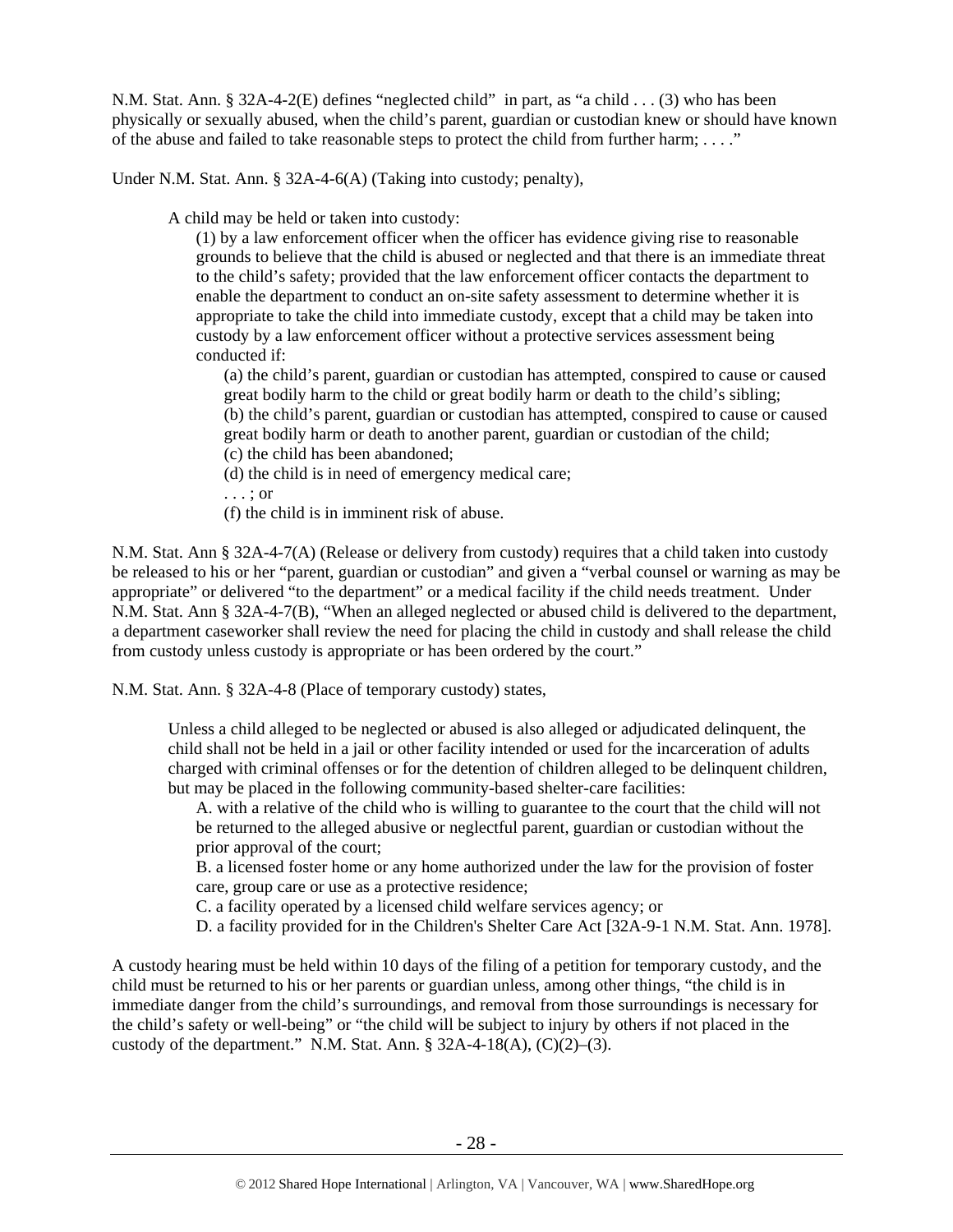In making its disposition judgment, if the court finds the child to be abused or neglected, pursuant to N.M. Stat. Ann. § 32A-4-22(B), the court may

(1) permit the child to remain with the child's parent, guardian or custodian, subject to those conditions and limitations the court may prescribe;

(2) place the child under protective supervision of the department; or

(3) transfer legal custody of the child to any of the following:

(a) the noncustodial parent, if it is found to be in the child's best interest;

(b) an agency responsible for the care of neglected or abused children; or

(c) a child-placement agency willing and able to assume responsibility for the education, care and maintenance of the child and licensed or otherwise authorized by law to receive and provide care for the child.

N.M. Stat. Ann. § 32A-4-22(F) further specifies that "[u]nless a child found to be neglected or abused is also found to be delinquent, the child shall not be confined in an institution established for the long-term care and rehabilitation of delinquent children."

Domestic minor sex trafficking victims who are truant from school or who have run away from home also may receive a protective responses under the provisions of New Mexico's Family in Need of Court-Ordered Services Act, N.M. Stat. Ann. § 32A-3B et. seq. Specifically, N.M. Stat. Ann. § 32A-3B-3(A) (Protective custody; interference with protective custody; penalty) provides,

A child may be taken into protective custody by a law enforcement officer without court order when the officer has reasonable grounds to believe that:

(1) the child has run away from the child's parent, guardian or custodian;

(2) the child without parental supervision is suffering from illness or injury;

(3) the child has been abandoned; or

(4) the child is endangered by his surroundings and removal from those surroundings is necessary to ensure the child's safety.

Once taken into custody pursuant to N.M. Stat. Ann. § 32A-3B-3(A) (Protective custody; interference with protective custody; penalty), pursuant to N.M. Stat. Ann. § 32A-3B-6 (Place of custody),

Unless a child from a family in need of services who has been placed in department custody is also alleged or adjudicated delinquent, the child shall not be held in a jail or other facility intended or used for the incarceration of adults charged with criminal offenses or for the detention of children alleged to be delinquent children, but may be placed in the following communitybased shelter-care facilities:

A. a licensed foster-care home or any home authorized under the law for the provision of foster care, group care or use as a protective residence;

B. a facility operated by a licensed child welfare services agency;

C. a facility provided for in the Children's Shelter Care Act [32A-9-1 NMSA 1978]; or D. in a home of a relative of the child, when the relative provides the court with a sworn statement that the relative will not return the child to the dangerous surroundings that prompted protective custody for the child.

Domestic minor sex trafficking victims may also be treated as delinquent children. N.M. Stat. Ann. § 32A-2- 3(B) defines a "delinquent child" as "a child who has committed a delinquent act." A "delinquent act" is defined in part as "an act committed by a child that would be designated as a crime under the law if committed by an adult . . . ." N.M. Stat. Ann. § 32A-2-3(A).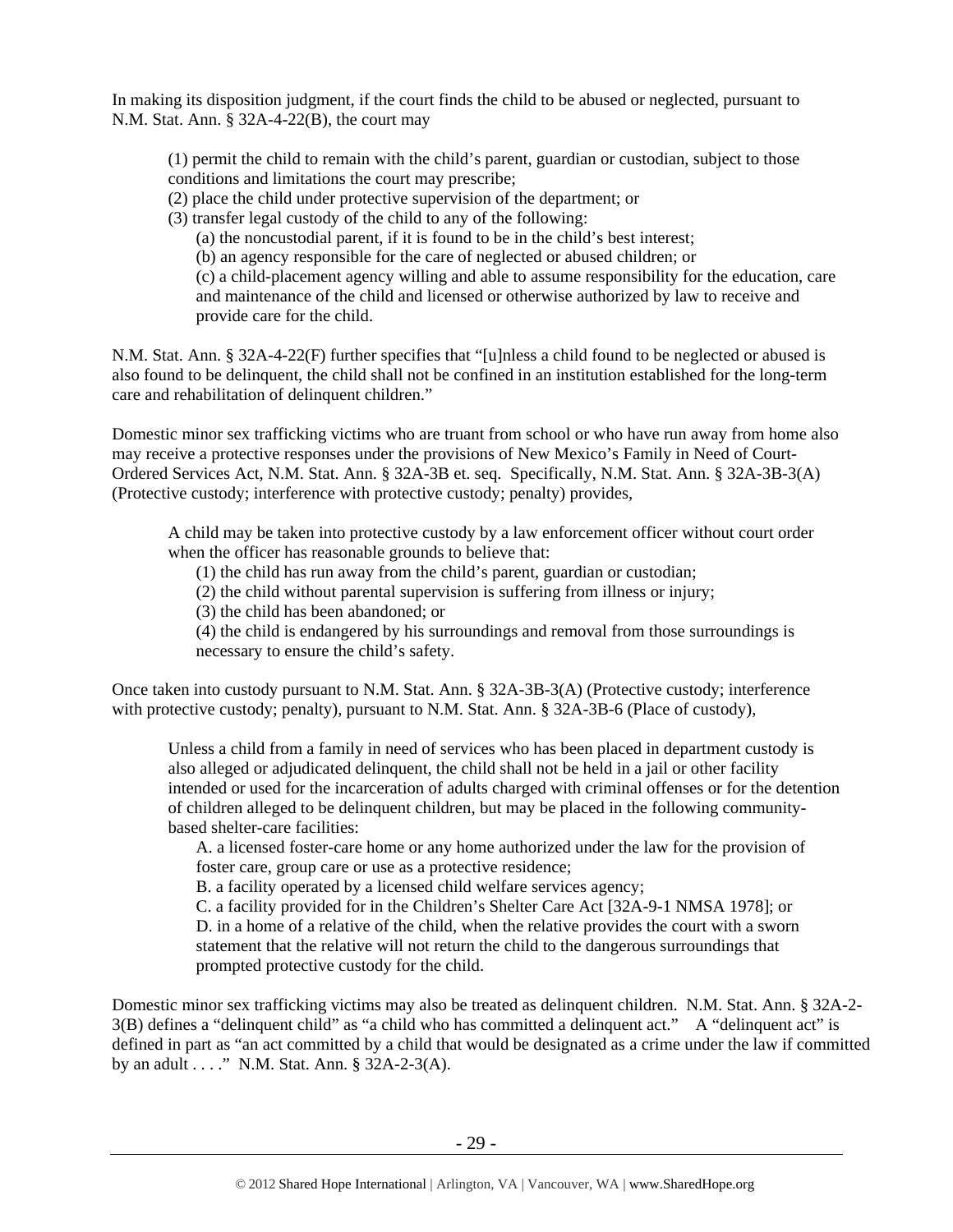Under N.M. Stat. Ann. § 32A-2-9 (Taking into custody), "[a] child may be taken into custody," among other ways, "pursuant to the laws of arrest for commission of a delinquent act." Once a delinquent child is taken into custody, N.M. Stat. Ann. § 32A-2-10(A) (Release or delivery from custody) states that the person who took the child into custody must "with all reasonable speed" release the child to his or her parents or a guardian with a verbal warning if appropriate or a written promise by the parents to bring the child to court, or take the child to a detention facility, a medical facility, an evaluation facility, or another center or organization.

Pursuant to N.M. Stat. Ann. § 32A-2-10(C), "A child under the age of eleven shall not be held in detention." Additionally, pursuant to N.M. Stat. Ann. § 32A-2-10(B), when a child is

delivered to a place of detention or organization recognized as an alternative to secure detention, as provided in Section 32A-2-12 NMSA 1978, only a department employee or a trained county detention professional designated by the department may place the child in detention or with a center or organization recognized as an alternative to secure detention in accordance with the criteria for detention set forth in Section 32A-2-11 NMSA 1978. If the criteria for detention of an alleged delinquent child are not met, the child shall be released from custody.

Pursuant to N.M. Stat. Ann. § 32A-2-11(A) (Criteria for detention of children),

Unless ordered by the court pursuant to the provisions of the Delinquency Act, a child taken into custody for an alleged delinquent act shall not be placed in detention unless a detention risk assessment instrument is completed and a determination is made that the child:

(1) poses a substantial risk of harm to himself;

(2) poses a substantial risk of harm to others; or

(3) has demonstrated that he may leave the jurisdiction of the court.

Pursuant to N.M. Stat. Ann. § 32A-2-12(A) (Placement or detention), a child alleged to be delinquent may also "be placed or detained" in

(1) a licensed foster home or a home otherwise authorized under the law to provide foster or group care;

(2) a facility operated by a licensed child welfare services agency;

(3) a shelter-care facility provided for in the Children's Shelter Care Act [32A-9-1 NMSA 1978] that is in compliance with all standards, conditions and regulatory requirements and that shall be considered a temporary placement subject to judicial review within thirty days of placement; (4) a detention facility certified by the department for children alleged to be delinquent children; (5) any other suitable place, other than a facility for the long-term care and rehabilitation of delinquent children to which children adjudicated as delinquent may be confined pursuant to Section 32A-2-19 NMSA 1978, designated by the court and that meets the standards for detention facilities pursuant to the Children's Code [32A-1-1 NMSA 1978] and federal law; or (6) the child's home or place of residence, under conditions and restrictions approved by the court.

When a child taken into custody is not released, "a judicial determination of probable cause" must be made within 48 hours, unless the child was arrested "pursuant to the Children's Court Rules," and a petition must be filed within 24 hours, and a detention hearing must occur within 24 hours after filing. N.M. Stat. Ann. § 32A-2-13(A). Pursuant to N.M. Stat. Ann. § 32A-2-13(F), "If the judge or special master finds that detention of the child is not appropriate under the criteria established by the Children's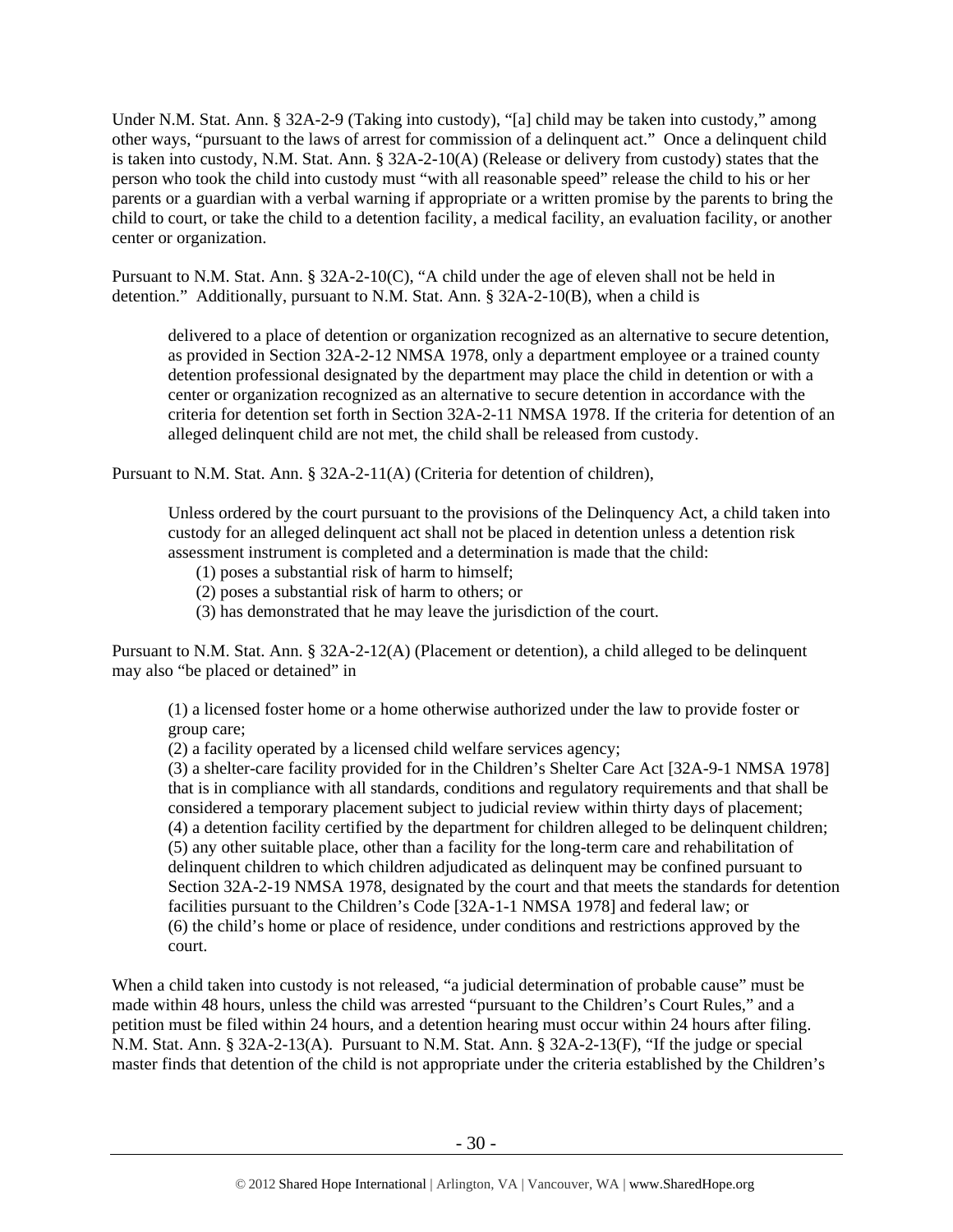Code," the child shall be released and possibly subjected to certain conditions; specifically, the judge or special master may

(1) place the child in the custody of a parent, guardian or custodian or under the supervision of an agency agreeing to supervise the child;

(2) place restrictions on the child's travel, association with other persons or place of abode during the period of the child's release; or

(3) impose any other condition deemed reasonably necessary and consistent with the criteria for detaining children established by the Children's Code [32A-1-1 NMSA 1978], including a condition requiring that the child return to custody as required.

Under N.M. Stat. Ann. § 32A-2-19(B) (Disposition of an adjudicated delinquent offender), for a child found to be delinquent, in its dispositional order, the court may order any of the following:

(1) transfer legal custody to the department, an agency responsible for the care and rehabilitation of delinquent children, which shall receive the child at a facility designated by the secretary of the department as a juvenile reception facility. The department shall thereafter determine the appropriate placement, supervision and rehabilitation program for the child. The judge may include recommendations for placement of the child. Commitments are subject to limitations and modifications set forth in Section 32A-2-23 NMSA 1978 [Limitations on dispositional judgments; modification; termination or extension of court orders]. The types of commitments include:

(a) a short-term commitment of one year in a facility for the care and rehabilitation of adjudicated delinquent children. No more than nine months shall be served at the facility and no less than ninety days shall be served on supervised release, unless: 1) a petition to extend the commitment has been filed prior to the commencement of supervised release; 2) the commitment has been extended pursuant to Section 32A-2-23 NMSA 1978; or 3) supervised release is revoked pursuant to Section 32A-2-25 NMSA 1978 [Parole revocation; procedures];

(b) a long-term commitment for no more than two years in a facility for the care and rehabilitation of adjudicated delinquent children. No more than twenty-one months shall be served at the facility and no less than ninety days shall be served on supervised release, unless: 1) supervised release is revoked pursuant to Section 32A-2-25 NMSA 1978; or 2) the commitment is extended pursuant to Section 32A-2-23 NMSA 1978; . . .

(2) place the child on probation under those conditions and limitations as the court may prescribe; (3) place the child in a local detention facility that has been certified in accordance with the provisions of Section 32A-2-4 NMSA 1978 [Detention facilities; standards; reports; appeals] for a period not to exceed fifteen days within a three hundred sixty-five day time period; . . . . . . . .

N.M. Stat. Ann. § 32A-2-19(D) further specifies that "[a] child found to be delinquent shall not be committed or transferred to a penal institution or other facility used for the execution of sentences of persons convicted of crimes."

Under New Mexico's Children's Shelter Care Act, N.M. Stat. Ann. § 32A-9 et. seq., an alleged or actual child in need of supervision<sup>62</sup> or an alleged delinquent child when "there is no probable cause to believe

 $\overline{a}$  $62$  N.M. Stat. Ann. § 32A-9-3(C) defines a "child in need of supervision" as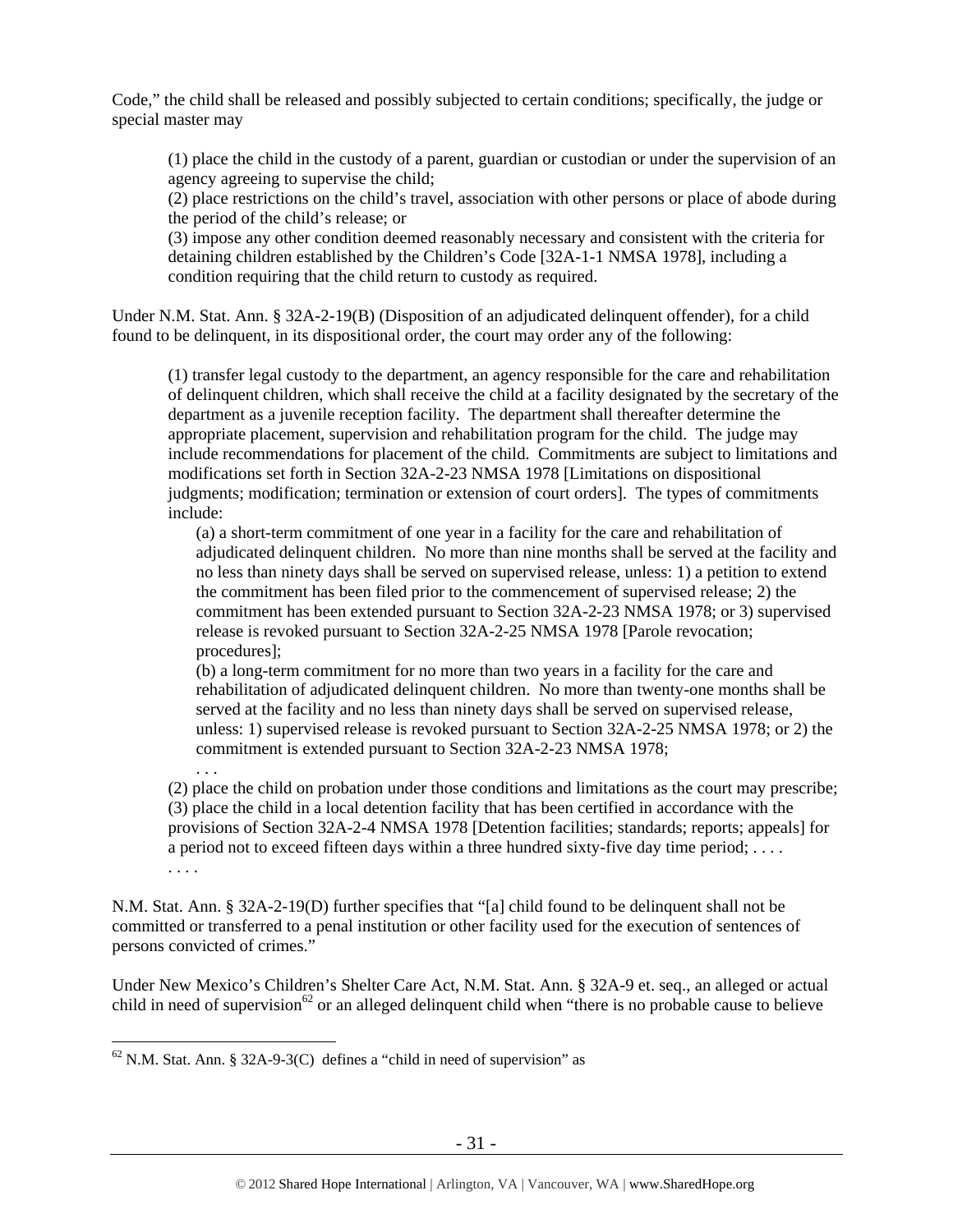that the child will injure others or himself, run away or be taken away so as to be unavailable for proceedings of the court or its officers" may "be placed in a community-based shelter-care facility." N.M. Stat. Ann. § 32A-9-6.

- 5.4.1 Recommendation: Enact a law to direct child victims of sex trafficking and commercial sexual exploitation directly into a protective response system.
- *5.5 Commercial sexual exploitation is identified as a type of abuse and neglect within child protection statutes.*

Sexual exploitation is covered by the definitions of an abused child and a neglected child as used in New Mexico's Children's Code. As used in Chapter 32A, Article 4 (Child Abuse and Neglect), an "abused child" is defined in N.M. Stat. Ann. § 32A-4-2(B) as a child

(1) who has suffered or who is at risk of suffering serious harm because of the action or inaction of the child's parent, guardian or custodian;

(2) who has suffered physical abuse, emotional abuse, or psychological abuse inflicted or caused by the child's parent, guardian or custodian;

(3) who has suffered sexual abuse<sup>63</sup> or sexual exploitation<sup>64</sup> inflicted by the child's parent, guardian or custodian;

(4) whose parent, guardian or custodian has knowingly, intentionally or negligently placed the child in a situation that may endanger the child's life or health; or

(5) whose parent, guardian or custodian has knowingly or intentionally tortured, cruelly confined or cruelly punished the child.

Similarly, N.M. Stat. Ann. § 32A-4-2(E) defines a "neglected child" in part, as a child "(3) who has been physically or sexually abused, when the child's parent, guardian or custodian knew or should have known of the abuse and failed to take reasonable steps to protect the child from further harm;  $\dots$ ."

*5.6 The definition of "caregiver" (or similar term) in the child welfare statutes is broad enough to include a trafficker who has custody or control of a child in order to bring a trafficked child into protection of child protective services.* 

N.M. Stat. Ann. § 32A-1-4(E) (Definitions) defines a "custodian" as "an adult with whom the child lives who is not a parent or guardian<sup>65</sup> of the child." The definition of "custodian" in N.M. Stat. Ann. § 32A-1-4(E) could be broad enough to cover situations in which a trafficker is in possession of a child for purposes of New Mexico's Children's Code.

*5.7 Crime victims' compensation is specifically available to a child victim of sex trafficking or commercial sexual exploitation of children (CSEC) without regard to ineligibility factors.* 

Human trafficking and CSEC crimes are not specifically listed as offenses for which victims are eligible to

<sup>[</sup>A] child found by the children's court or family court division of the district court to:

<sup>(1)</sup> have committed an offense applicable only to children or not classified as criminal; and

<sup>(2)</sup> be in need of care or rehabilitation.<br><sup>63</sup> See supra note 51 for the definition of "sexual abuse."<br><sup>64</sup> See supra note 51 for the definition of "sexual exploitation."<br><sup>65</sup> N.M. Stat. Ann.§ 32A-1-4(I) defines "guardian authority or a person authorized to care for the child by a parental power of attorney as permitted by law."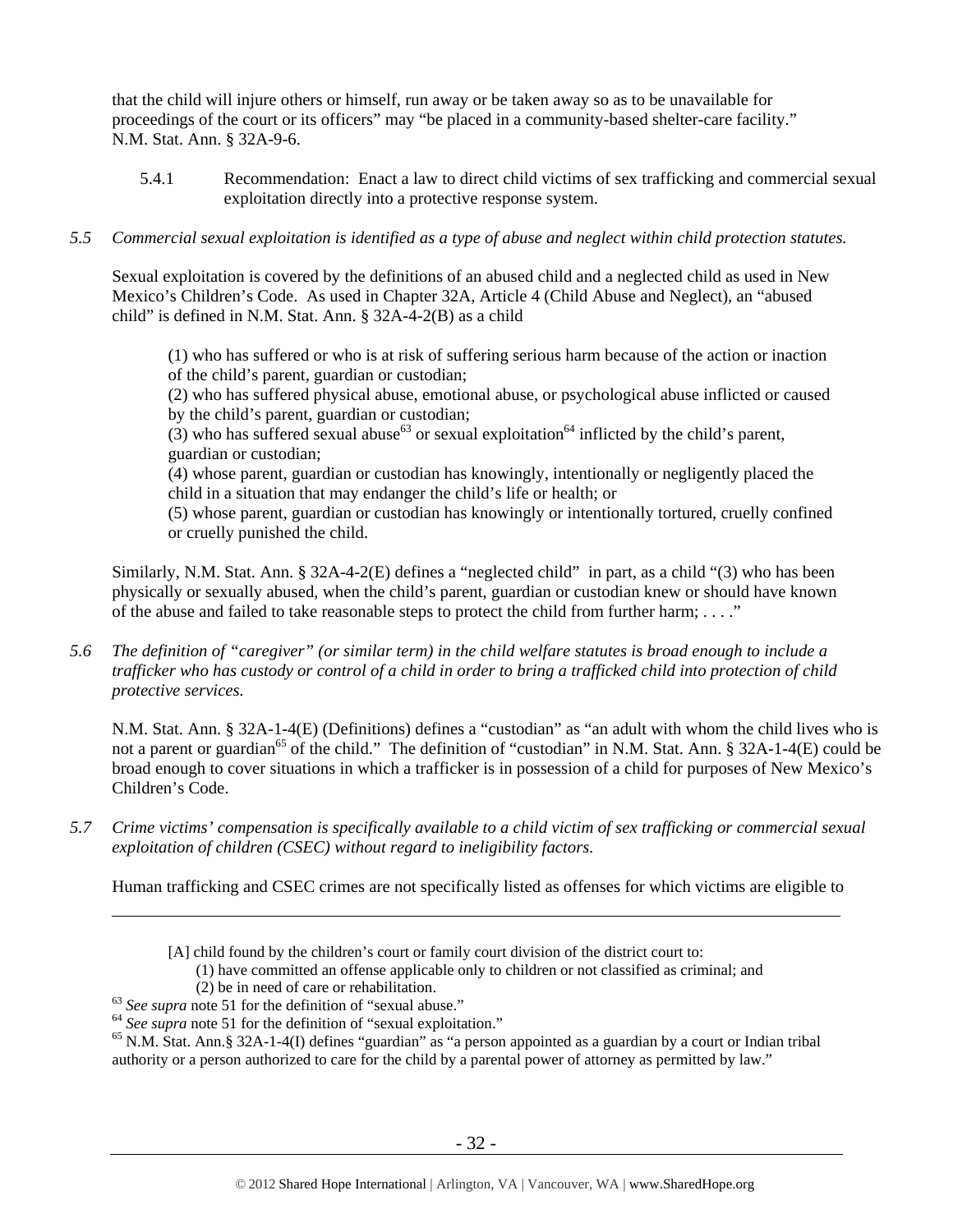receive awards pursuant to New Mexico's Crime Reparation Act. Only victims of certain enumerated crimes, including N.M. Stat. Ann. § 30-9-11 (Criminal sexual penetration) and § 30-9-13 (Criminal sexual contact of a minor), who have been "injured<sup>66</sup> or killed by any act or omission of any other person coming within the criminal jurisdiction of the state" may receive reparations. N.M. Stat. Ann. §§ 31-22-7(A), 31-22-8(A)(10)– (11).

Therefore, to the extent domestic minor sex trafficking victims are also victims of N.M. Stat. Ann. § 30-9- 11 or § 30-9-13, they may be eligible for compensation; however, several other factors could present difficulties for victims of domestic minor sex trafficking. Specifically, in determining whether to award reparations, "The commission shall consider the behavior of the victim and whether, because of provocation or otherwise, the victim bears responsibility for the crime that caused his injury . . . and shall reduce the amount of reparation in accordance with its assessment of the degree of responsibility attributable to the victim." N.M. Stat. Ann. § 31-22-7(C).

No award may be made to a victim "unless the commission finds that . . . the claimant or victim fully cooperated with the appropriate law enforcement agencies." N.M. Stat. Ann. § 31-22-7(D)(3). Additionally, to be eligible for a reparation award, a victim must file an application for an award within 2 years of the date the injury occurs and must report the crime to law enforcement within 30 days after the occurrence of the crime, unless the crime is sexual assault, in which case the victim has 180 days, or if the crime is N.M. Stat. Ann. § 30-9-11(Criminal sexual penetration) or N.M. Stat. Ann. § 30-9-13 (Criminal sexual contact of a minor), in which case victims have 2 years from the earlier of the date they turn 18 or the date the crime is reported to law enforcement. N.M. Stat. Ann. § 31-22-14(A), (F)(1). Nothing expressly exempts domestic minor sex trafficking victims from any of these requirements.

- 5.7.1 Recommendation: Amend N.M. Stat. Ann. § 31-22-8 (Crimes enumerated), § 31-22-7 (Eligibility for reparation) and § 31-22-14 (Limitations on award; collateral recovery; preliminary award) to make victims of N.M. Stat. Ann. § 30-52-1 (Human trafficking), § 30- 6A-4 (Sexual exploitation of children by prostitution), § 30-6A-3 (Sexual exploitation of children), § 30-9-1 (Enticement of child), and § 30-37-3.2 (Child solicitation by electronic communication device) expressly eligible for victims compensation and exempt from the ineligibility factors.
- *5.8 Victim-friendly procedures and protections are provided in the trial process for minors under 18.*

Several victim-friendly criminal justice procedures and protections are afforded to minor victims of commercial sexual exploitation or related offenses.

New Mexico law provides special protections for victims of sexual offenses. For example, N.M. Stat. Ann. § 30-9-16 (Testimony; limitations; in camera hearing) establishes limitations on the type of evidence that can be admitted in court. Specifically, in prosecutions for certain offenses, including N.M. Stat. Ann. § 30-9-11 (Criminal sexual penetration) and § 30-9-13 (Criminal sexual contact of a minor), "evidence of the victim's past sexual conduct, opinion evidence of the victim's past sexual conduct or of reputation for past sexual conduct, shall not be admitted unless, and only to the extent the court finds that, the evidence is material to the case and that its inflammatory or prejudicial nature does not outweigh its probative value." N.M. Stat. Ann. § 30-9-16(A).<sup>67</sup>

<sup>&</sup>lt;sup>66</sup> *See supra* note 59.<br><sup>67</sup> N.M. Stat. Ann. § 30-9-16(C) states,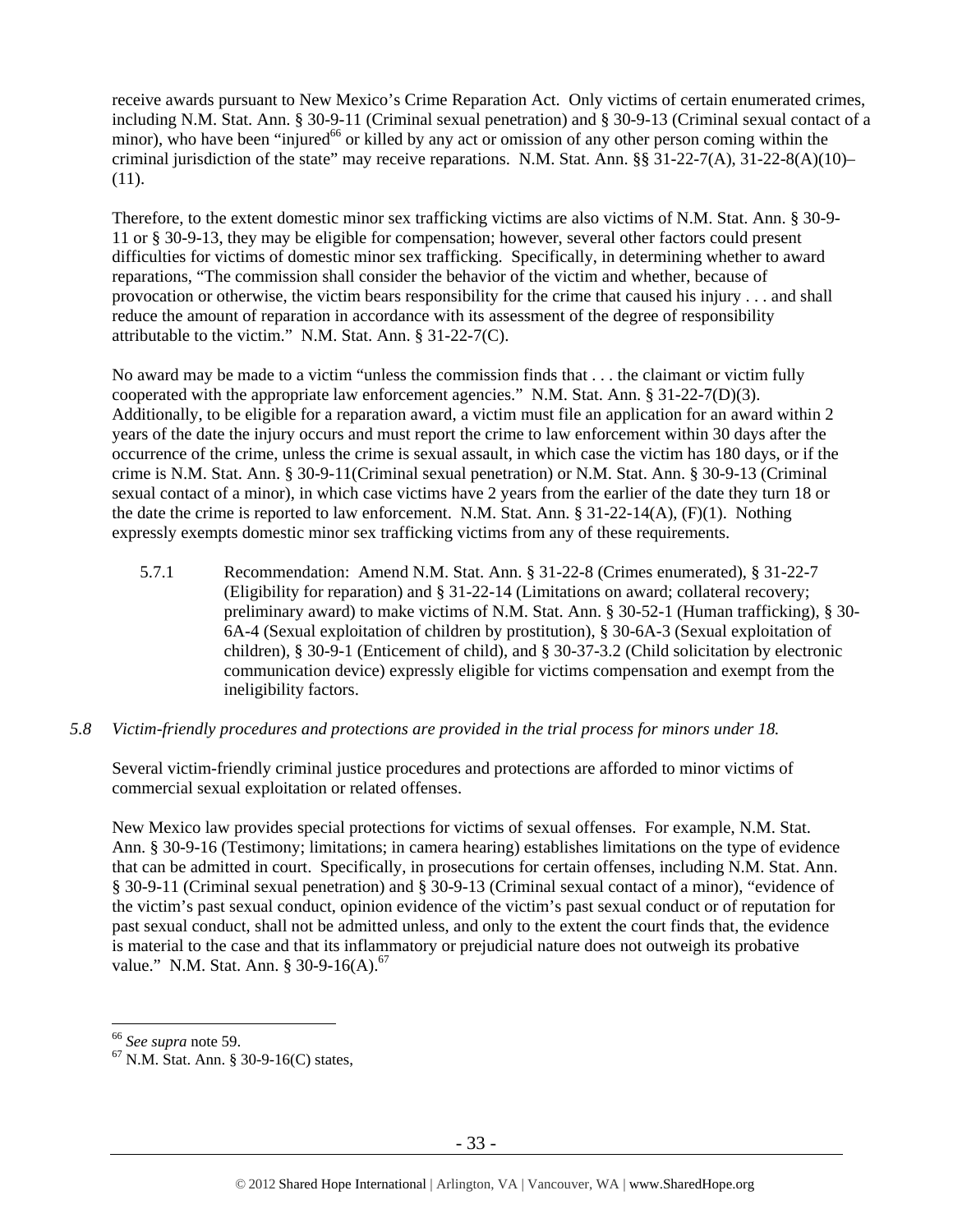Additionally, pursuant to N.M. Stat. Ann. § 30-9-17(A), in a prosecution for N.M. Stat. Ann. § 30-9-11 or § 30-9-13, where the victim is under 16,

[T]he district court may, for a good cause show, order the taking of a videotaped deposition of any alleged victim under the age of sixteen years. The videotaped deposition shall be taken before the judge in chambers in the presence of the district attorney, the defendant and his attorneys. Examination and cross-examination of the alleged victim shall proceed at the taking of the videotaped deposition in the same manner as permitted at trial under the provisions of Rule 611 of the New Mexico Rules of Evidence [Rule 11-611 NMRA]. Any videotaped deposition taken under the provisions of this act [this section] shall be viewed and heard at the trial and entered into the record in lieu of the direct testimony of the alleged victim.

Pursuant to N.M. Dist. Ct. R. Cr. P. § 5-504 (Videotaped depositions; testimony of certain minors who are victims of sexual offenses), such videotape testimony may be taken "upon a showing that the child may be unable to testify without suffering unreasonable and unnecessary mental or emotional harm." Under subsections (B) and (C),

B. At the trial of a defendant charged with criminal sexual penetration or criminal sexual contact on a child under sixteen (16) years of age, any part or all of the videotaped deposition of a child under sixteen (16) years of age taken pursuant to Paragraph A of this rule, may be shown to the trial judge or the jury and admitted as evidence as an additional exception to the hearsay rule of the Rules of Evidence if:

(1) the child is unable to testify before the court without suffering unreasonable and unnecessary mental or emotional harm;

(2) the deposition was presided over by a district judge and the defendant was present and was represented by counsel or waived counsel; and

(3) the defendant was given an adequate opportunity to cross-examine the child, subject to such protection of the child as the judge deems necessary.

C. Additional use at trial. In addition to the use of a videotaped deposition as permitted by Paragraph B of this rule, a videotaped deposition may be used for any of the reasons set forth in Paragraph N of Rule 5-503 NMRA.

However, prostituted children may receive less protection when they or their offender are charged with violations of N.M. Stat. Ann. § 30-9-2 (Prostitution), § 30-9-3 (Patronizing prostitutes), or § 30-9-4 (Promoting prostitution). Pursuant to N.M. Stat. Ann. § 30-9-6 (Testimony of witnesses to prostitution and lewdness), in any hearing or trial dealing with a violation of the aforementioned offenses,

 $\overline{a}$ 

[N]o person shall be excused from giving testimony or producing documentary or other evidence material to such investigation, proceeding, preliminary hearing or trial on the ground that the testimony or evidence required of him is incriminating evidence; provided that, any person who is

C. If the evidence referred to in Subsection A or B of this section is proposed to be offered, the defendant shall file a written motion prior to trial. The court shall hear the pretrial motion prior to trial at an in camera hearing to determine whether the evidence is admissible pursuant to the provisions of Subsection A or B of this section. If new information, which the defendant proposes to offer pursuant to the provisions of Subsection A or B of this section, is discovered prior to or during the trial, the judge shall order an in camera hearing to determine whether the proposed evidence is admissible. If the proposed evidence is deemed admissible, the court shall issue a written order stating what evidence may be introduced by the defendant and stating the specific questions to be permitted.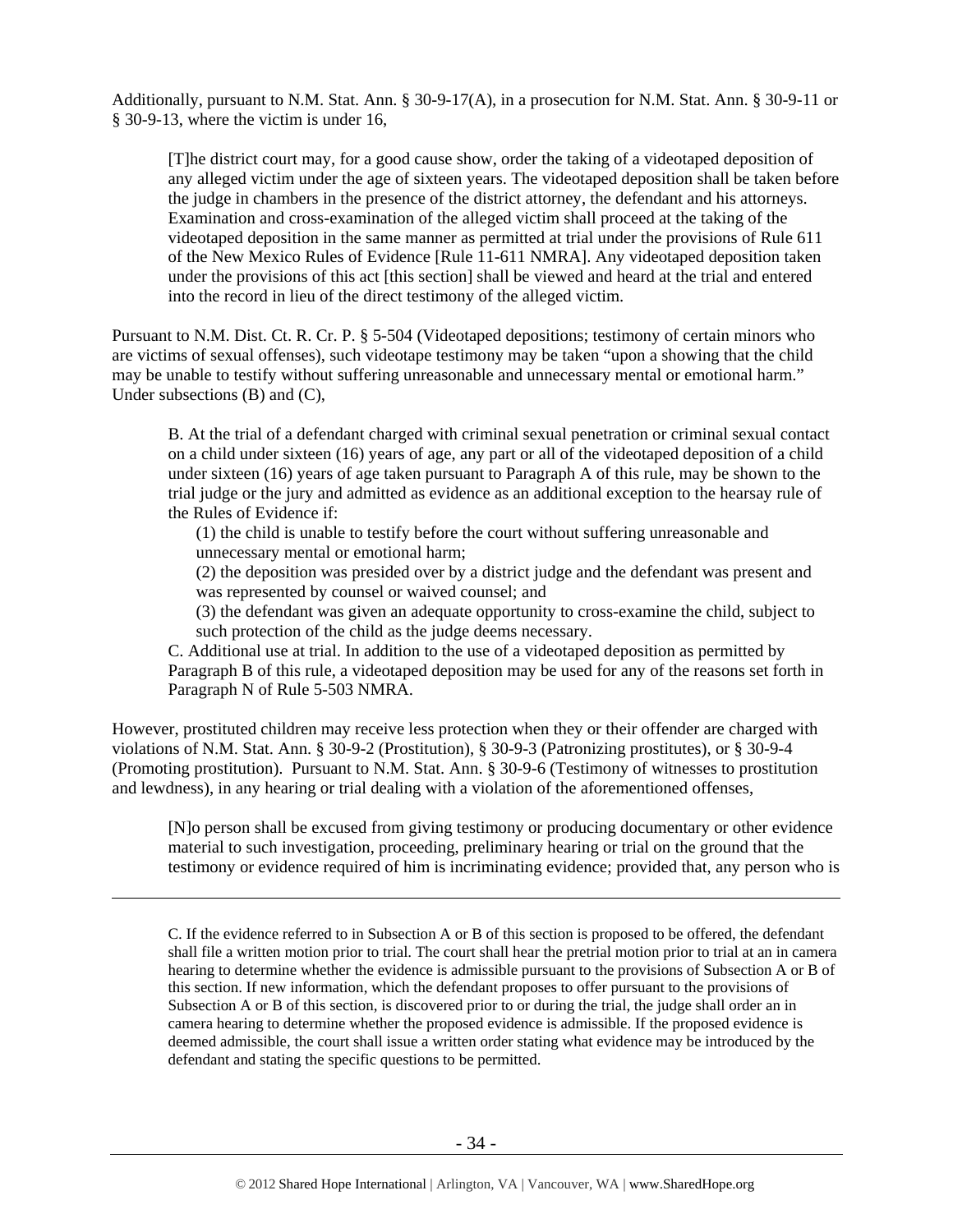so subpoenaed and ordered to testify or produce evidence concerning such crimes shall be immune to prosecution or conviction for any violation of such crimes about which he may testify.

- 5.8.1 Recommendation: Amend N.M. Stat. Ann. § 30-9-16 and § 30-9-17 to include N.M. Stat. Ann.§ 30-52-1 (Human trafficking), § 30-6A-4 (Sexual exploitation of children by prostitution), § 30-37-3.2 (Child solicitation by electronic communication device), § 30-6A-3 (Sexual exploitation of children), and § 30-9-1 (Enticement of child) as offenses for which minor victims may receive victim-friendly criminal justice procedures.
- *5.9 Expungement or sealing of juvenile delinquency records resulting from arrests or adjudications for prostitution-related offenses committed as a result of, or in the course of, the commercial sexual exploitation of a minor is available within a reasonable time after turning 18.*

New Mexico law allows for the expungement of juvenile records, as long as certain conditions are met. N.M. Stat. Ann. § 32A-3B-21(A) (Expungement of records) provides,

On motion by or on behalf of an individual who has been the subject of a petition filed under the Children's Code [32A-1-1 NMSA 1978], or on the court's own motion, the court shall vacate its findings, orders and judgments on the petition, and order the legal and social files and records of the court, the department and any other agency in the case expunged . . . if the court finds that:

(1) two years have elapsed since the final release of the individual from legal custody and supervision or two years have elapsed since the entry of any other judgment not involving legal custody or supervision; and

(2) the individual has not, within the two years immediately prior to filing the motion, been convicted of a felony or of a misdemeanor involving moral turpitude or found delinquent by a court, and no proceeding is pending seeking such a conviction or finding.

*5.10 Victim restitution and civil remedies for victims of domestic minor sex trafficking or commercial sexual exploitation of children (CSEC) are authorized by law.* 

N.M. Stat. Ann. § 30-52-1 (Human trafficking) expressly authorizes human trafficking victims to receive restitution from their offenders. Specifically, N.M. Stat. Ann. § 30-52-1(F) provides, "A person convicted of human trafficking shall, in addition to any other punishment, be ordered to make restitution to the victim for the gross income or value of the victim's labor or services and any other actual damages in accordance with Section 31-17-1 NMSA 1978 [Victim Restitution]."

Minor victims of other CSEC crimes also may be eligible to receive restitution, pursuant to N.M. Stat. Ann. § 31-17-1(B), which states,

If the trial court exercises either of the sentencing options under Section 31-20-6 NMSA 1978 [Conditions of order deferring or suspending sentence], the court shall require as a condition of probation or parole that the defendant, in cooperation with the probation or parole officer assigned to the defendant, promptly prepare a plan of restitution, including a specific amount of restitution to each victim and a schedule of restitution payments. . . .

Pursuant to N.M. Stat. Ann. § 31-26-4(H) (Victim's rights), victims of violations of N.M. Stat. Ann. § 30- 9-11 and § 30-9-13 are expressly afforded the right to receive restitution. However, a victim may only exercise this right if the victim reports the crime to law enforcement within 5 days of the occurrence or discovery of the offense, "unless the district attorney determines that the victim had a reasonable excuse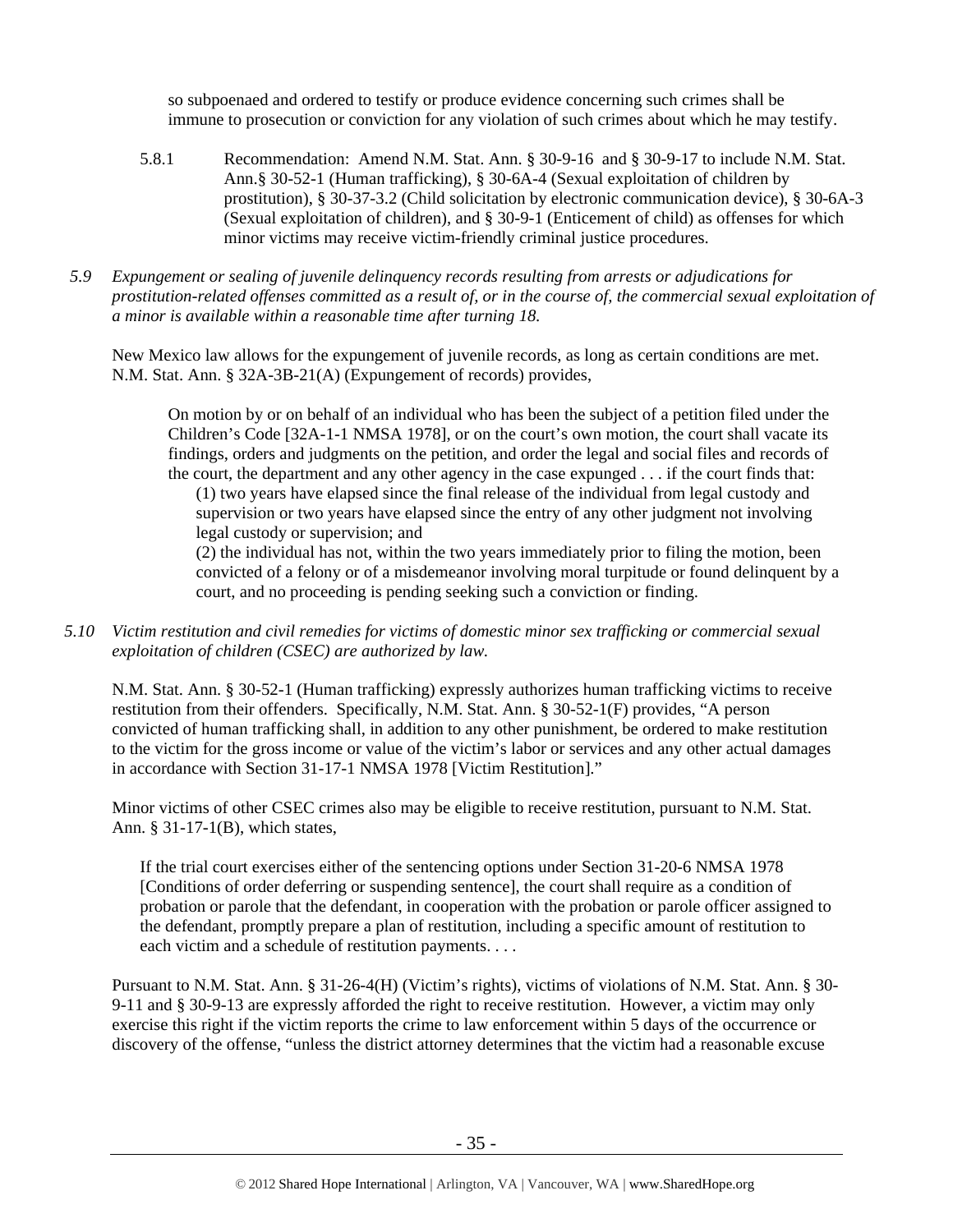for failing to do so," and the victim cooperates completely with the "reasonable requests made by law enforcement agencies and the district attorneys." N.M. Stat. Ann. § 31-26-5(A),  $(C)$ .<sup>68</sup>

Civil remedies are available to victims of childhood sexual abuse<sup>69</sup> for "personal injury caused by childhood sexual abuse." N.M. Stat. Ann. § 37-1-30. Additionally, victims whose offenders are convicted of violating New Mexico's racketeering statute, N.M. Stat. Ann. § 30-42-4 (Prohibited activities; penalties) may have a civil cause of action for treble damages. N.M. Stat. Ann. § 30-42-6(A) (Racketeering; civil remedies) provides, "A person who sustains injury to his person, business or property by a pattern of racketeering activity may file an action in the district court for the recovery of three times the actual damages proved and the costs of the suit, including reasonable attorney's fees."

- 5.10.1 Recommendation: Amend N.M. Stat. Ann. § 37-1-30 (Action for damages due to childhood sexual abuse; limitation on actions) to include N.M. Stat. Ann. § 30-52-1(2) (Human trafficking) as one of the offenses for which damages are available to minor victims.
- *5.11 Statutes of limitations for civil and criminal actions for child sex trafficking or commercial sexual exploitation of children (CSEC) offenses are eliminated or lengthened sufficiently to allow prosecutors and victims a realistic opportunity to pursue criminal action and legal remedies.*

No statute of limitations applies to a "first degree violent felony." N.M. Stat. Ann. § 30-1-8(I). Generally, a 6-year statute applies to second degree felonies, a 5-year statute applies to third or fourth degree felonies, a 2-year statute applies to misdemeanors, a 1-year statute applies to petty misdemeanors, and a 3-year limitation applies to crimes not included in the Criminal Code or where a limitation is not provided. N.M. Stat. Ann. § 30-1-8(A)–(D), (H).

For minor victims of N.M. Stat. Ann §30-6-1 (Abandonment or abuse of a child), N.M. Stat. Ann. § 30-9- 11 (Criminal sexual penetration), and N.M. Stat. Ann. § 30-9-13 (Criminal sexual contact of a minor), however, the statute of limitations for criminal actions tolls "until the victim attains the age of eighteen or the violation is reported to a law enforcement agency, whichever occurs first." N.M. Stat. Ann. § 30-1- 9.1

A victim seeking civil damages for childhood sexual abuse is subject to the statute of limitations provided in N.M. Stat. Ann. § 37-1-30(A) (Action for damages due to childhood sexual abuse; limitation on actions), which states,

An action for damages based on personal injury caused by childhood sexual abuse<sup>70</sup> shall be commenced by a person before the latest of the following dates:

(1) the first instant of the person's twenty-fourth birthday; or

(2) three years from the date of the time that a person knew or had reason to know of the childhood sexual abuse and that the childhood sexual abuse resulted in an injury to the person, as established by competent medical or psychological testimony.

 $68$  For the purposes of Chapter 31, Article 26 (Victims of Crime), a "victim" is defined in part as "an individual against whom a criminal offense is committed." N.M. Stat. Ann. § 31-26-3(F). The definition of "criminal offense" includes violations of N.M. Stat. Ann. § 30-9-11 (Criminal sexual penetration) and § 30-9-13 (Criminal sexual contact of a minor). N.M. Stat. Ann. § 31-26-3(B)(11), (12).

 $69$  "Childhood sexual abuse" is defined in N.M. Stat. Ann. § 37-1-30(B) as including violations of N.M. Stat. Ann. § 30-9-11 (Criminal sexual penetration), § 30-9-13 (Criminal sexual contact of a minor), § 30-6A-3 (Sexual exploitation of children), and § 30-6A-4 (Sexual exploitation of children by prostitution).

<sup>70</sup> *See supra* note 69.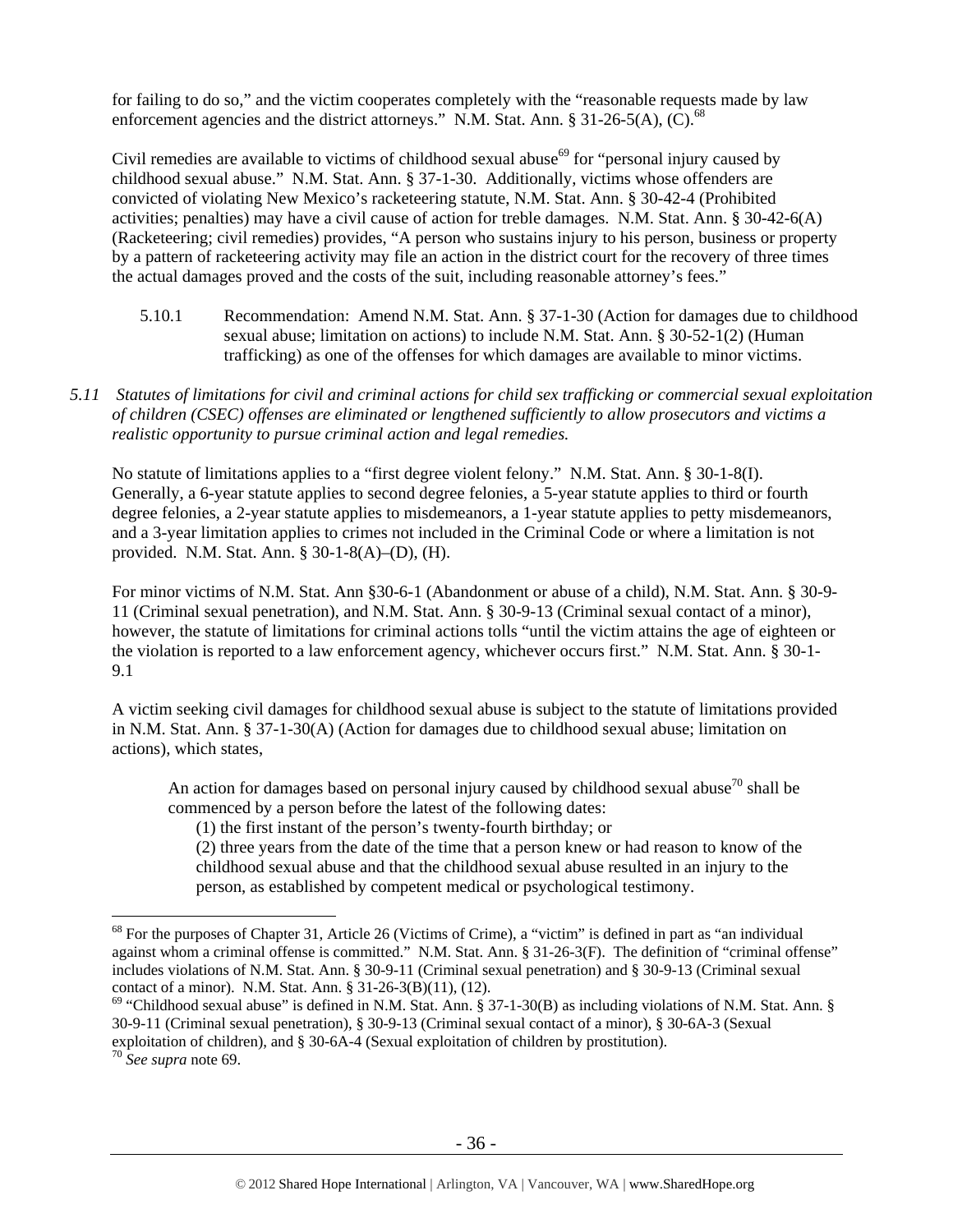Civil actions for the other trafficking and CSEC offenses listed in this report are not expressly limited by statute in Chapter 37, Article 1 (Limitations of actions). Nevertheless, N.M. Stat. Ann. § 37-1-10 (Minors; incapacitated persons) generally tolls the applicable statute of limitation for minors until "one year from and after the termination of such incapacity."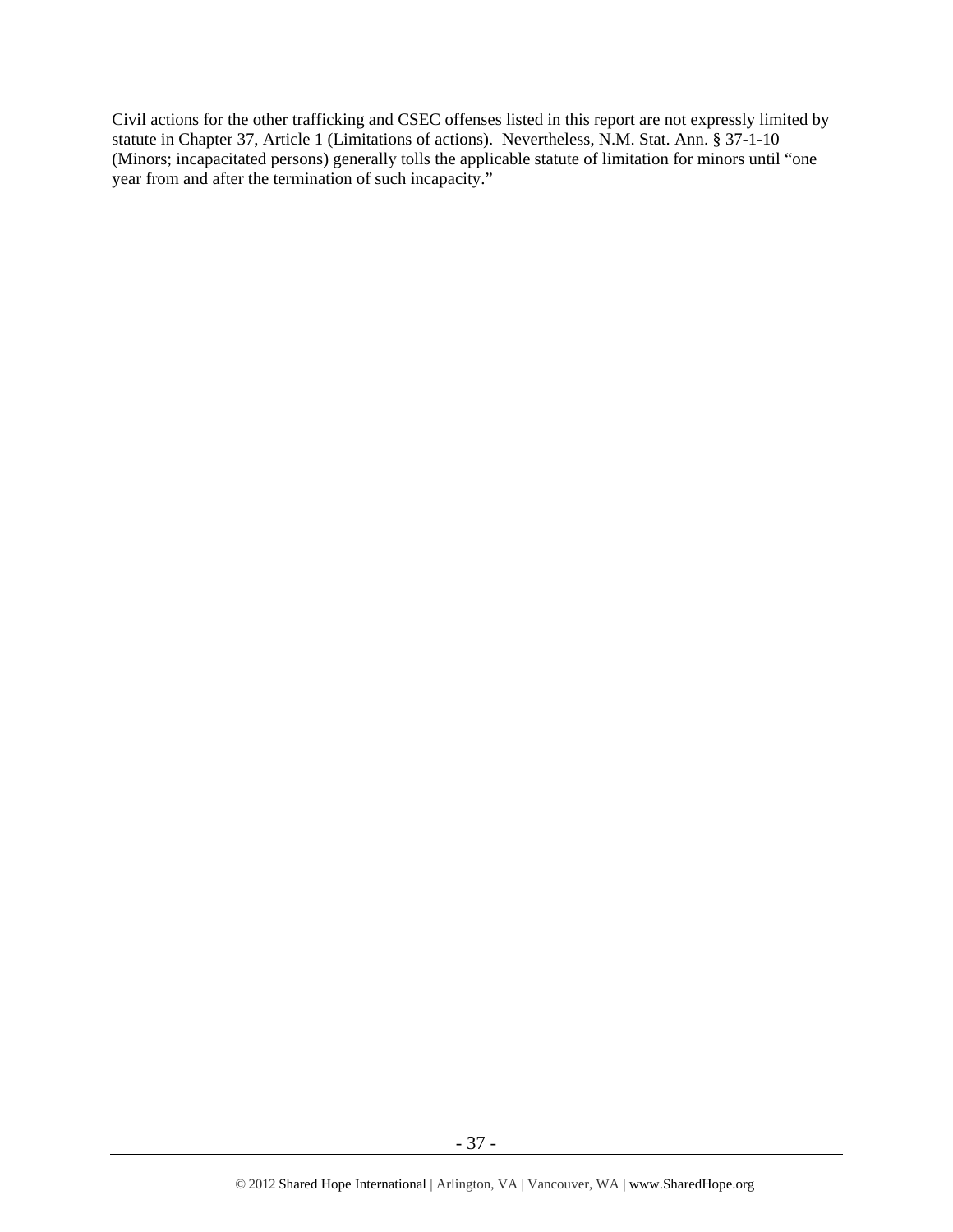# FRAMEWORK ISSUE 6: CRIMINAL JUSTICE TOOLS FOR INVESTIGATION AND PROSECUTIONS

## *Legal Components:*

- *6.1 Training on human trafficking and domestic minor sex trafficking for law enforcement is statutorily mandated.*
- *6.2 Single party consent to audiotaping is permitted in law enforcement investigations.*
- *6.3 Wiretapping is an available tool to investigate domestic minor sex trafficking.*
- *6.4 Using a law enforcement posing as a minor to investigate buying or selling of commercial sex acts is not a defense to soliciting, purchasing, or selling sex with a minor.*
- *6.5 Using the Internet to investigate buyers and traffickers is a permissible investigative technique.*
- *6.6 Law enforcement and child welfare agencies are mandated to promptly report missing and recovered children. \_\_\_\_\_\_\_\_\_\_\_\_\_\_\_\_\_\_\_\_\_\_\_\_\_\_\_\_\_\_\_\_\_\_\_\_\_\_\_\_\_\_\_\_\_\_\_\_\_\_\_\_\_\_\_\_\_\_\_\_\_\_\_\_\_\_\_\_\_\_\_\_\_\_\_\_\_\_\_\_\_\_\_\_\_\_\_\_\_\_\_\_\_\_*

## *Legal Analysis:*

*6.1 Training on human trafficking and domestic minor sex trafficking for law enforcement is statutorily mandated.* 

N.M. Stat. Ann. § 30-52-3 (Temporary provision; task force to combat human trafficking; membership; duties (Effective until July 1, 2016)) expressly establishes a task force to combat trafficking and directs the task force to, among other things, "develop and conduct training for law enforcement personnel and victims services providers to identify victims of human trafficking." N.M. Stat. Ann. § 30-52-3(B)(4). However, the task force is not permanent and will terminate on July 1, 2016. N.M. Stat. Ann. § 30-52- 3(F). In addition, N.M. Stat. Ann. § 29-11-5(A) (Sexual crimes prosecution and treatment program) provides for the development of:

[A] statewide comprehensive plan to train law enforcement officers and criminal justice and medical personnel in the ability to deal with sexual crimes; to develop strategies for prevention of such crimes; to provide assistance in the assembly of evidence for the facilitation of prosecution of such crimes; and to provide medical and psychological treatment to victims of such crimes. This plan shall include, but not be limited to:

(1) education and training of law enforcement officers and criminal justice and medical personnel;

(2) collection, processing and analysis of evidence which facilitates prosecution of suspects of sexual crimes; and

(3) medical and psychological treatment of victims of such crimes.

Separate from the requirements of N.M. Stat. Ann. § 30-52-3, N.M. Stat. Ann. § 29-7-6.1(A) (County sheriffs; training requirement) requires that "[e]very county sheriff, except sheriffs who have previously been awarded a certificate attesting to completion of a basic law enforcement training program, shall participate in and complete an administrative law enforcement training program no later than twelve months after the date he assumes office as a county sheriff." Additionally, law enforcement officers are subject to continuing in-service training requirements. Specifically, law enforcement officers must complete bi-annually "at least forty hours of academic instruction, approved by the [New Mexico law enforcement academy] board." N.M. Stat. Ann. § 29-7-7.1(A). The Board's power, pursuant to N.M. Stat. Ann. § 29-7-4(C)(1) (Powers and duties of board), to "prescribe courses of instruction for: (1) basic law enforcement training and in-service law enforcement training" could be used to mandate that law enforcement officers in New Mexico complete training regarding human trafficking and domestic minor sex trafficking.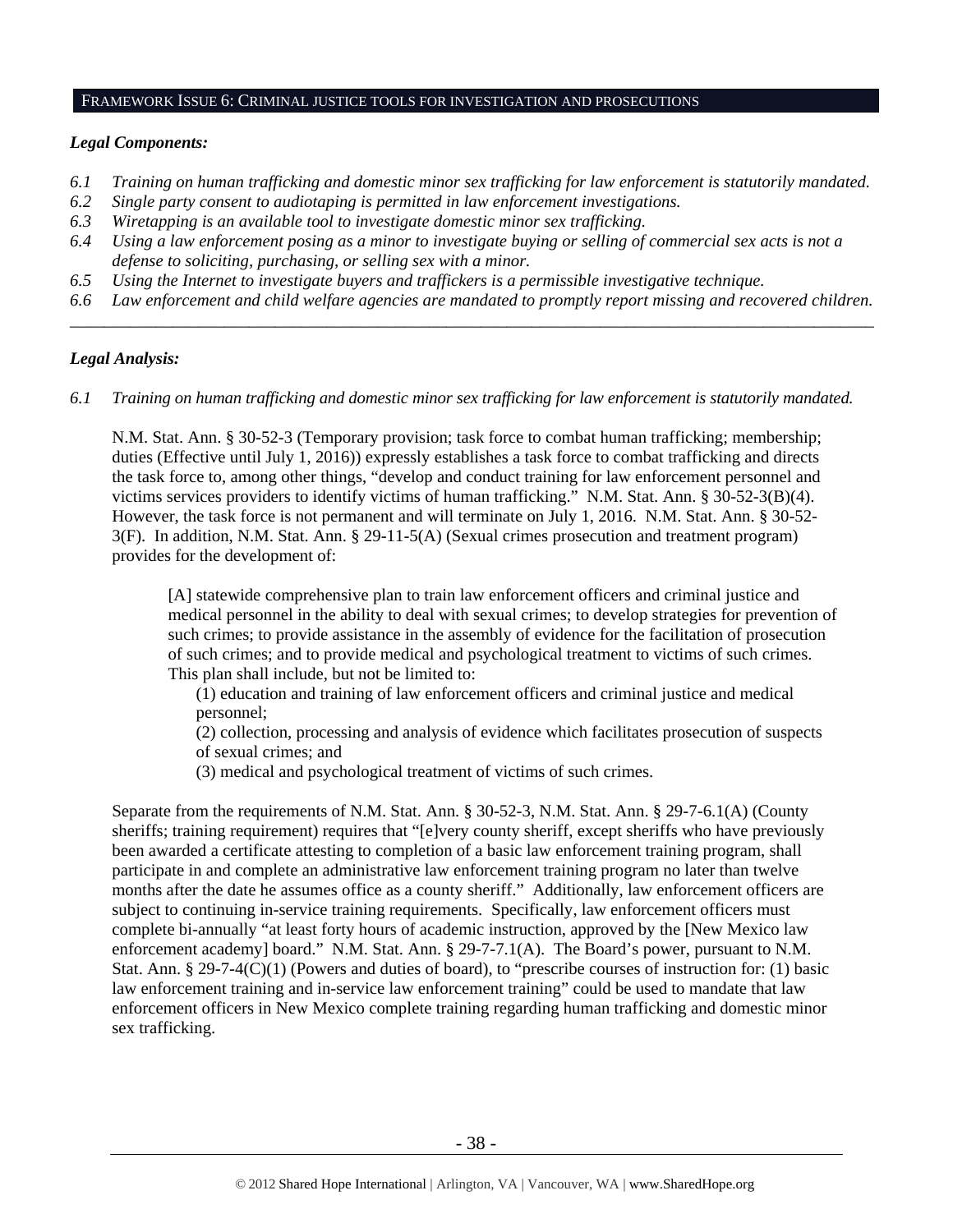- 6.1.1 Recommendation: Amend N.M. Stat. Ann. § 30-52-3 to remove the task force's termination date, making it permanent.
- 6.1.2 Recommendation: Require all law enforcement officers to complete training on human trafficking and domestic minor sex trafficking.

## *6.2 Single party consent to audiotaping is permitted in law enforcement investigations.*

Single-party consent to audio-taping is permitted in New Mexico. N.M. Stat. Ann. § 30-12-1(C) (Interference with communications; exception) permits single-party consent to audio-taping by stating, "[i]nterference with communications consists of knowingly and without lawful authority:  $\dots$  (C) reading, interrupting, taking or copying any message, communication or report intended for another by telegraph or telephone without the consent of a sender or intended recipient thereof ." No interference with communications occurs where the interference is done "by a person acting under color of law in the investigation of a crime, where such person is a party to the communication, or one of the parties to the communication has given prior consent to such interception, monitoring or recording of such communication." N.M. Stat. Ann. 30-12-1(E)(3).

*6.3 Wiretapping is an available tool to investigate domestic minor sex trafficking.* 

Under N.M. Stat. Ann. § 30-12-2(A) (Grounds for order of interception), the attorney general and the district attorney have express authority to seek an order for wiretapping in investigations related to N.M. Stat. Ann. § 30-9-11(A) (Criminal sexual penetration). Pursuant to N.M. Stat. Ann. § 30-12-2,

An ex parte order for wiretapping, eavesdropping or the interception of any wire or oral communication may be issued by any judge of a district court upon application of the attorney general or a district attorney, stating that there is probable cause to believe that:

A. evidence may be obtained of the commission of:

(1) the crime of murder, kidnapping, extortion, robbery, trafficking or distribution of controlled substances or bribery of a witness;

(2) the crime of burglary, aggravated burglary, criminal sexual penetration, arson, mayhem, receiving stolen property or commercial gambling, if punishable by imprisonment for more than [1] year; or

. . . .

(B) the communication, conversation or discussion is itself an element of any of the above specified crimes.

N.M. Stat. Ann. § 30-12-8(A) (Use of contents as evidence; disclosure; motion to suppress) allows the use of wiretapping and resulting evidence in court only where,

[E]ach party, not less than ten days before the trial, hearing or proceeding has been furnished with a copy of the court order and accompanying application, under which interception was authorized or approved. This ten-day period may be waived by the court if it finds that it was not possible to furnish the party with such information ten days before the trial, hearing or proceeding, and that the party will not be prejudiced by the delay in receiving such information.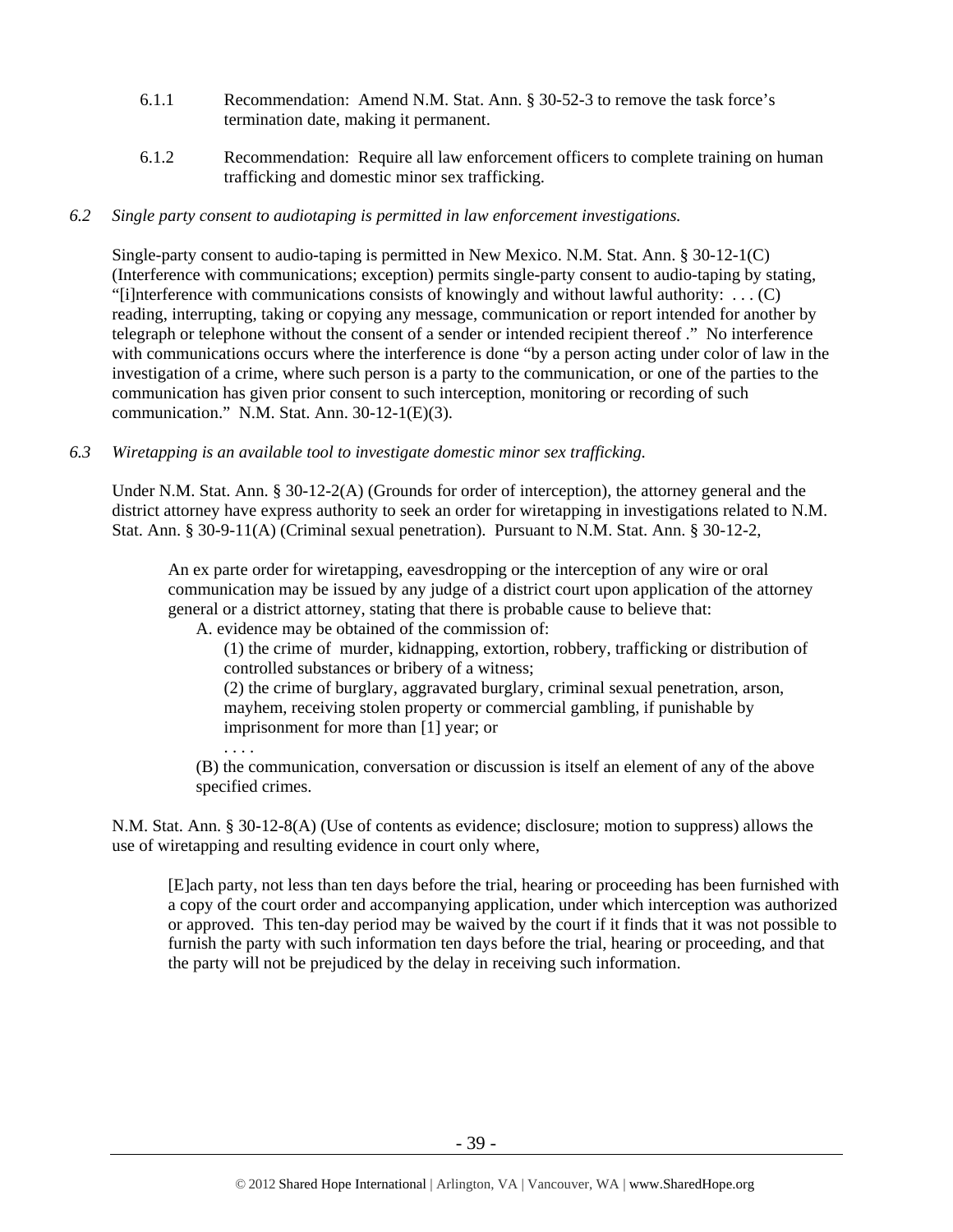*6.4 Using a law enforcement posing as a minor to investigate buying or selling of commercial sex acts is not a defense to soliciting, purchasing, or selling sex with a minor.* 

New Mexico's human trafficking law and CSEC laws do not contain language indicating the availability of decoys as an investigative technique or prohibiting a defense to prosecution based on the person not in fact being a minor. However, N.M. Stat. Ann. § 30-37-3.2 (Child solicitation by electronic communication device) allows law enforcement officers to use a police officer as a decoy. N.M. Stat. Ann. § 30-37-3.2(D) states that "[i]n a prosecution for child solicitation by electronic communication device, it is not a defense that the intended victim of the defendant was a peace officer posing as a child under sixteen years of age." Additionally, N.M. Stat. Ann. § 30-9-3 (Patronizing prostitutes) does state in part that "[p]atronizing prostitutes consists of . . . knowingly hiring or offering to hire a prostitute, or one believed by the offeror to be a prostitute, to engage in a sexual act with the actor or another," implying that if the buyer believes a law enforcement decoy to be a prostitute the buyer would still violate the provision. However, this limits law enforcement to charging this crime even when the person believed to be a prostitute is a minor.

- 6.4.1 Recommendation: Amend N.M. Stat. Ann. § 30-52-1(A)(2) (Human trafficking), § 30- 6A-4 (Sexual exploitation of children by prostitution), § 30-6A-3(C) (Sexual exploitation of children), and § 30-9-1 (Enticement of child) to provide that the minor may be "believed to be a minor" thereby allowing for a decoy investigation and prevent a defense based on the minor not in fact being a minor.
- *6.5 Using the Internet to investigate buyers and traffickers is a permissible investigative technique.*

N.M. Stat. Ann. § 30-37-3.2 (Child solicitation by electronic communication device) allows law enforcement officers to conduct investigations through use of the Internet. N.M. Stat. Ann. § 30-37- 3.2(D) states that "[i]n a prosecution for child solicitation by electronic communication device, it is not a defense that the intended victim of the defendant was a peace officer posing as a child under sixteen years of age."

*6.6 Law enforcement and child welfare agencies are mandated to promptly report missing and recovered children.* 

N.M. Stat. Ann. § 29-15-7(A) (Law enforcement requirements; missing person reports; unidentified human remains) states,

A law enforcement agency shall accept without delay and without exception for any reason any report of a missing person and, no later than two hours after receiving a missing person report or additional or supplemental information for the report, shall:

(1) start an appropriate investigation to determine the present location of the missing person and to determine whether the missing person is an endangered person;

(2) provide to the clearinghouse all information the law enforcement agency has relating to an investigation regarding or the location or identification of a missing person;

(3) enter the name of the missing person into the clearinghouse and the national crime information center missing person file; and

(4) if the missing person is determined to be an endangered person, notify the department of public safety in accordance with procedures prescribed by the department.

Additionally, under N.M. Stat. Ann. § 29-15-7.1 (Missing child reports; law enforcement agencies; duties; registrar),